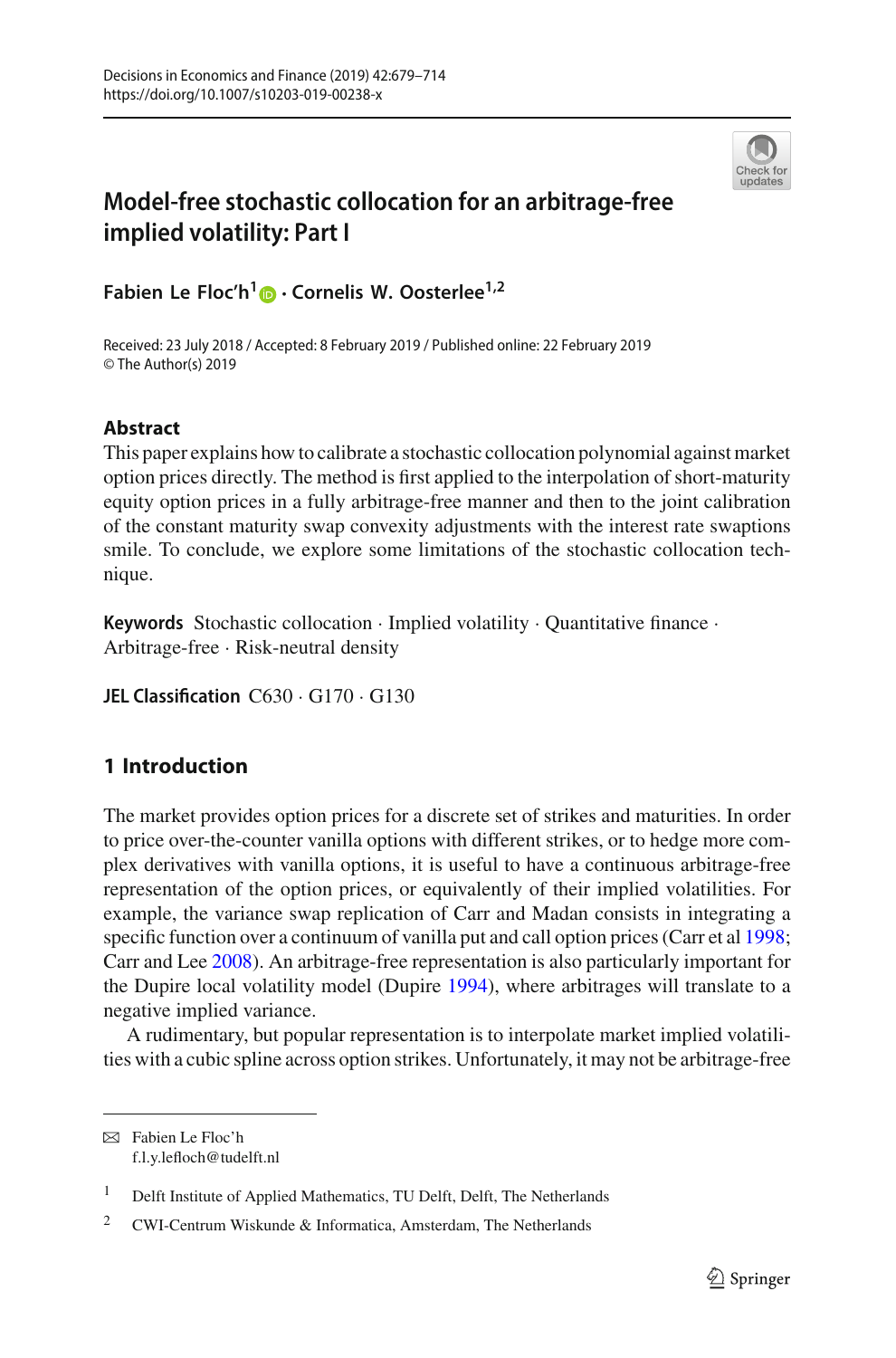as it does not preserve the convexity of option prices in general. Kahal[é](#page-35-0) [\(2004\)](#page-35-0) designs an arbitrage-free interpolation of the call prices. It, however, presents the following drawbacks: It requires convex input quotes and employs two embedded nonlinear minimizations, and it is not proven that the algorithm for the interpolation function of class  $C^2$  converges. In reality, it is often not desirable to strictly interpolate option prices as those fluctuate within a bid–ask spread. Interpolation will lead to a very noisy estimate of the probability density (which corresponds to the second derivative of the undiscounted call option price).

More recently, Andreasen and Hug[e](#page-34-3) [\(2011\)](#page-34-3) have proposed to calibrate the discrete piecewise constant local volatility of the single-step finite difference representation for the forward Dupire equation. In their representation, the authors use as many constants as the number of market option strikes for an optimal fit. It works well but often yields a noisy probability density estimate, as the prices are overfitted.

An alternative is to rely on a richer underlying stochastic model, which allows for some flexibility in the implied volatility smile, such as the Heston or SABR stochastic volatility models. While semi-analytic representations of the call option price exist for the Heston model (Hesto[n](#page-35-1) [1993\)](#page-35-1), the model itself does not allow to represent short-maturity smiles accurately. The SABR model is better suited for this, but has only closed-form approximations for the call option price, which can lead to arbitrage (Hagan et al[.](#page-35-2) [2002](#page-35-2), [2014](#page-35-3)).

Grzelak and Oosterle[e](#page-35-4) [\(2017](#page-35-4)) use stochastic collocation to fix the Hagan SABR approximation formula defects and produce arbitrage-free option prices starting from the Hagan SABR formula. Here, we will explore how to calibrate the stochastic collocation polynomial directly to market prices, without going through an intermediate model.

This is of particular interest to the richer collocated local volatility (CLV) model, which allows to price exotic options through Monte Carlo or finite difference methods (Grzela[k](#page-34-4) [2016](#page-34-4)). A collocation polynomial calibrated to the vanilla options market is key for the application of this model in practice.

Another application of our model-free stochastic collocation is to price constant maturity swaps (CMS) consistently with the swaption implied volatility smile. In the standard approximation of Haga[n](#page-35-5) [\(2003](#page-35-5)), the CMS convexity adjustment consists in evaluating the second moment of the distribution of the forward swap rate. It can be computed in closed form with the stochastic collocation. This allows for an efficient method to calibrate the collocation method jointly to the swaptions market implied volatilities and to the CMS spread prices.

The outline of the paper is as follows: Section [2](#page-2-0) presents the stochastic collocation technique in detail. Section [3](#page-4-0) explains how to calibrate the stochastic collocation directly to market prices and how to ensure the arbitrage-free calibration transparently, through a specific parameterization of the collocation polynomial. Section [4](#page-12-0) reviews some popular option implied volatilities interpolation methods and illustrates the various issues that may arise with those on a practical example. Section [5](#page-17-0) applies the direct collocation technique on two different examples of equity index option prices. Section [6](#page-20-0) introduces the joint calibration of CMS convexity adjustments and swaption prices in general. Section [7](#page-22-0) applies the model-free stochastic collocation on the joint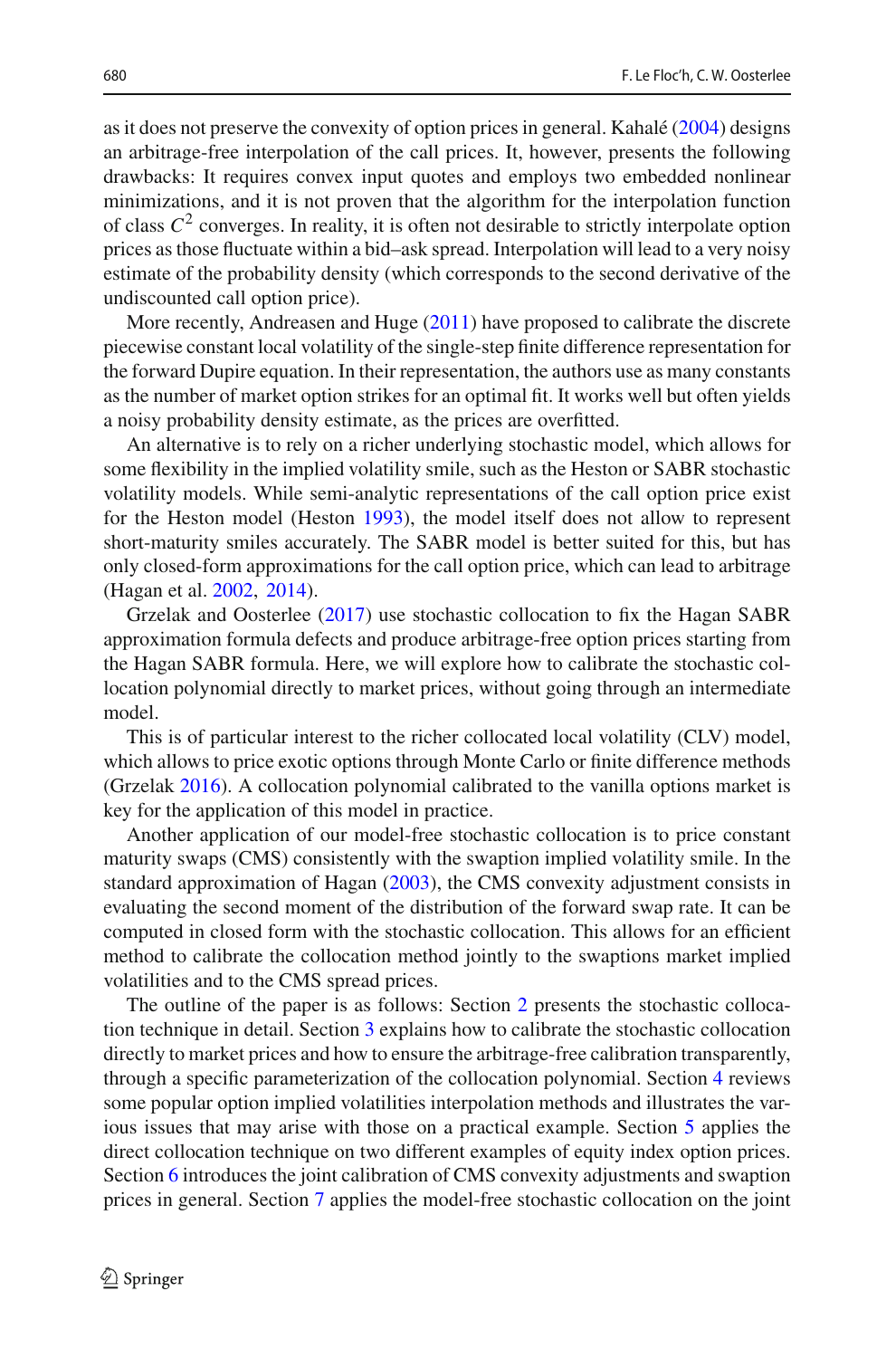calibration of CMS and swaption prices. Finally, Sect. [8](#page-25-0) explores some limitations of the stochastic collocation technique along with possible remedies.

### <span id="page-2-0"></span>**2 Overview of the stochastic collocation method**

The stochastic collocation method (Mathelin and Hussain[i](#page-35-6) [2003\)](#page-35-6) consists in mapping a physical random variable *Y* to a point *X* of an artificial stochastic space. Collocation points *x<sub>i</sub>* are used to approximate the function<sup>1</sup> mapping *X* to *Y*,  $F_X^{-1} \circ F_Y$ , where  $F_X$ ,  $F_Y$  are, respectively, the cumulative distribution functions (CDF) of *X* and *Y*. Thus, only a small number of samples of *Y* (and evaluations of  $F_Y$ ) are used. This allows the problem to be solved in the "cheaper" artificial space.

In the context of option price interpolation, the stochastic collocation will allow us to interpolate the market CDF in a better set of coordinates. In particular, we will follow (Grzelak and Oosterle[e](#page-35-4) [2017\)](#page-35-4) and use a Gaussian distribution for *X*.

In Grzelak and Oosterle[e](#page-35-4) [\(2017\)](#page-35-4), the stochastic collocation is applied to the survival density function  $G_Y$ , where  $G_Y(y) = 1 - F_Y(y)$  with  $F_Y$  being the cumulative density function of the asset price process. When the survival distribution function is known for a range of strikes, their method can be summarized by the following steps:

- 1. Given a set of collocation strikes  $y_i$ ,  $i = 0, \ldots, N$ , compute the survival distribution values  $p_i$  at those points:  $p_i = G_Y(y_i)$ .
- 2. Project on the Gaussian distribution by transforming the  $p_i$  using the inverse cumulative normal distribution  $\Phi^{-1}$  resulting in  $x_i = \Phi^{-1}(1 - p_i)$ .
- 3. Interpolate  $(x_i, y_i)$  with a Lagrange polynomial  $g_N$ .
- 4. Price by integrating on the density with the integration variable  $x = \Phi^{-1}(1 G_Y(y)$ , using the Lagrange polynomial for the transform.

Let us now detail the last step. The undiscounted price of a call option of strike *K* is obtained by integrating over the probability density function  $f$ , with a change of variable:

$$
C(K) = \int_0^{+\infty} |y - K|^+ f(y) dy
$$
  
\n
$$
= \int_{\Phi^{-1}(0)}^{\Phi^{-1}(1)} |G_Y^{-1}(1 - \Phi(x)) - K|^+ \phi(x) dx
$$
  
\n
$$
\approx \int_{-\infty}^{\infty} |g_N(x) - K|^+ \phi(x) dx
$$
  
\n
$$
= \int_{x_K}^{\infty} (g_N(x) - K) \phi(x) dx,
$$
 (2)

where  $\phi(x)$  is the Gaussian density function and

<span id="page-2-3"></span><span id="page-2-2"></span>
$$
x_K = g_N^{-1}(K).
$$
 (3)

The change of variables is valid when the survival density is continuous and its derivative is integrable. In particular, it is not necessary for the derivative to be continuous.

<span id="page-2-1"></span> $<sup>1</sup>$  A polynomial is often used for the mapping.</sup>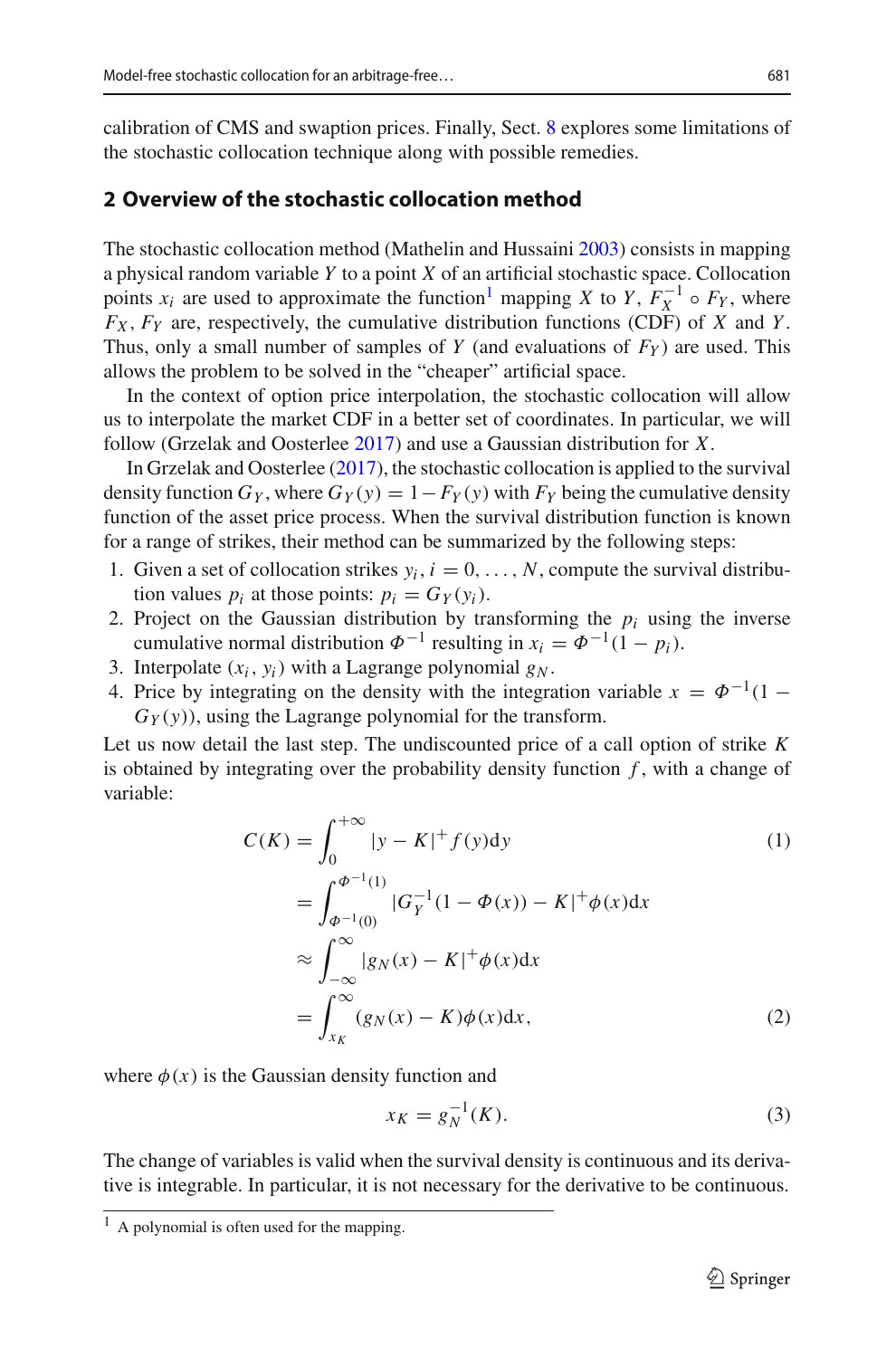As shown in Hunt and Kenned[y](#page-35-7) [\(2004](#page-35-7)), a polynomial multiplied by a Gaussian can be integrated analytically as integration by parts leads to a recurrence relationship on  $m_i(b) = \int_b^{\infty} x^i \phi(x) dx$ [.](#page-35-8) This idea is also the basis of the Sali tree method (Hu et al. [2006\)](#page-35-8). The recurrence is

<span id="page-3-0"></span>
$$
m_{i+2}(b) = (i+1)m_i(b) + b^{i+1}\phi(b),
$$
\n(4)

with  $m_0(b) = \Phi(-b)$ ,  $m_1(b) = \phi(b)$ . We have then:

$$
C(K) = \sum_{i=0}^{N} a_i m_i(x_K) - \Phi(-x_K)K,
$$
 (5)

.

where  $a_i$  are the coefficients of the polynomial in increasing powers.

The terms  $m_i(K)$  involve only  $\phi(x_K)$  and  $\Phi(-x_K)$ . The computational cost for pricing one vanilla option can be approximated by the cost of finding  $x_K$  and the cost of one normal density function evaluation plus one cumulative normal density function evaluation. For cubic polynomials,  $x_K$  can be found analytically through Cardano's formula (Nonweile[r](#page-35-9) [1968](#page-35-9)), and the cost is similar to the one of the Black– Scholes formulae. In the general case of a polynomial  $g_N$  of degree N, the roots can be computed in  $O(N^3)$  as the eigenvalues of the associated Frobenius companion matrix *M* defined by

$$
M(g_N) = \begin{pmatrix} 0 & 0 & \cdots & 0 & -\frac{a_0}{a_N} \\ 1 & 0 & \cdots & 0 & -\frac{a_1}{a_N} \\ 0 & 1 & & 0 & -\frac{a_2}{a_N} \\ \vdots & \vdots & \ddots & \vdots & \vdots \\ 0 & 0 & \cdots & 1 & -\frac{a_{N-1}}{a_N} \end{pmatrix}
$$

We have indeed det  $(\lambda I - M) = g_N(\lambda)$ . This is, for example, how the Octave or MATLAB roots function works (Mole[r](#page-35-10) [1991](#page-35-10)). Note that for a high degree *N*, the system can be very ill-conditioned. A remedy is to use a more robust polynomial basis such as the Chebyshev polynomials and compute the eigenvalues of the colleague matrix (Goo[d](#page-34-5) [1961;](#page-34-5) Trefethe[n](#page-35-11) [2011\)](#page-35-11). Jenkins and Traub solve directly the problem of finding the roots of a real polynomial in Jenkin[s](#page-35-12) [\(1975](#page-35-12)).

A simple alternative, particularly relevant in our case as the polynomial needs to be invertible and thus monotonic, is to use the third-order Halley's method (Gande[r](#page-34-6) [1985\)](#page-34-6) with a simple initial guess  $x_K = -1$  if  $K < F(0, T)$  or  $x_K = 1$  if  $K \geq F(0, T)$ , with  $F(0, T)$  the forward price to maturity *T*. In practice, not more than three iterations are necessary to achieve an accuracy around machine epsilon.

The put option price is calculated through the put-call parity relationship, namely

$$
C(K) - P(K) = F(0, T) - K,
$$

where  $P(K)$  is the undiscounted price today of a put option of maturity *T*.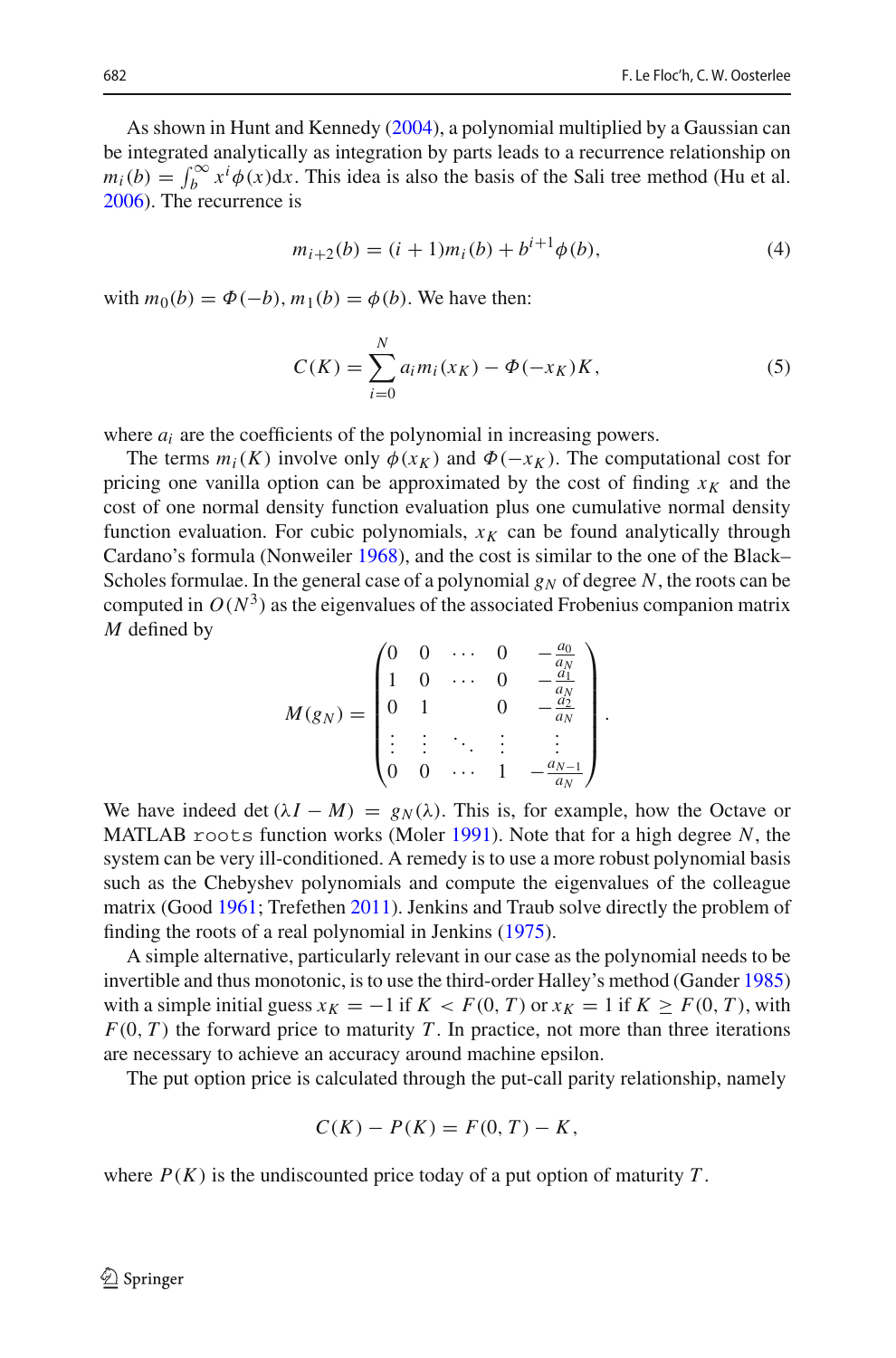| $x_i$                                    | $p_i$                 |                | Black-Scholes 20 years | SVI 10 years |          |
|------------------------------------------|-----------------------|----------------|------------------------|--------------|----------|
|                                          |                       | $y_i$          | $c_i$                  | $y_i$        | $c_i$    |
| $-3.3242574335521193$ 0.9995567284080997 |                       |                | 1.302 56.569           | 0.000608     | 88.616   |
| $-1.8891758777537109$ 0.9705658670707293 |                       |                | 6.475 60.296           | 1.196        | 90.181   |
| $-0.6167065901925942$ 0.7312858631972767 |                       |                | 26.861 24.385          | 39.392       | 12.040   |
| 0.6167065901925942                       | 0.26871413680272327   | 106.662 11.119 |                        | 146.921      | $-8.065$ |
| 1.8891758777537109                       | 0.029434132929270655  | 442.452        | 6.348                  | 255.167      | $-0.267$ |
| 3.3242574335521193                       | 0.0004432715919002534 | 2201.299       | 1.210                  | 378.042      | 0.457    |

<span id="page-4-1"></span>**Table 1** Collocation polynomials at the Gauss–Hermite nodes for the Black–Scholes model with volatility 25%, and for the SVI parameters corresponding to a least-squares fit of SPX500 options of maturity 10 years

The polynomial is expressed with the coefficients  $c_i$  as  $g_N(x) = \sum_{i=0}^{5} c_i x^i$ 

### <span id="page-4-0"></span>**3 Calibration of the stochastic collocation to market option prices**

A Lagrange polynomial  $g_N$  cannot always be used to interpolate directly on the collocation points implied by the market option strikes  $(y_i)_{i=0,\ldots,N}$ , because on one side *N* might be too large for the method to be practical (there are typically more than hundred market option prices on the SPX500 equity index for a given maturity), and on the other side, there is no guarantee that the Lagrange polynomial will be monotonic, even for a small number of strikes. Grzelak and Oosterle[e](#page-35-4) [\(2017](#page-35-4)) propose to rely on a set of collocation points  $(x_i)_{i=0,\dots,N}$  determined in an optimal manner from the zeros of an orthogonal polynomial. It corresponds to the set of the Hermite quadrature points in the case of the Gaussian distribution. This presupposes that we know the survival distribution function values at strikes which do not correspond to any quoted market strike. In Grzelak and Oosterle[e](#page-35-4) [\(2017](#page-35-4)), those values are given by the SABR model. Even with known survival distribution function values at the Hermite collocation points, the resulting polynomial is not guaranteed to be monotonic. For example, we consider options expiring in 20 years on an asset with spot  $S = 100$  that follows the Black–Scholes model with a constant volatility  $\sigma = 25\%$ . The Lagrange collocation polynomial of degree  $N = 3$  or  $N = 5$  implied by the Gauss–Hermite nodes is not monotonically increasing; we have  $g'_5(-2.34) = -15.2$  $g'_5(-2.34) = -15.2$  $g'_5(-2.34) = -15.2$  (see Table 1) for the polynomial details). Another simple example we encountered comes from fitting SPX500 options of maturity 10 years, with the Gatheral SVI parameterization (Gat[h](#page-34-7)eral and Lynch [2004\)](#page-34-7). It corresponds to the following SVI parameters  $a = 0.004$ ,  $b = 0.027$ ,  $s = 0.72$ ,  $\rho = -0.99$   $m = 1.0$ . The corresponding Lagrange quintic polynomial obtained at the Gauss–Hermite nodes decreases around  $x = -2.36$  as we have  $g'_5(-2.36) = -16.5.$ 

In this paper, we don't want to assume a prior model. Instead of using a Lagrange polynomial  $g_N$  to interpolate on well-chosen  $(x_i)_{i=0,\dots,N}$  as in the step 3 of the collocation method described in Sect. [2,](#page-2-0) we will directly calibrate a *monotonic polynomial*  $g_N$  to the market option prices at strikes  $(y_i)_{i=0,\dots,m}$ , with *m* typically much larger than *N*. The monotonicity will be guaranteed through a specific isotonic parameterization. The proposed parameterization will also conserve the first moment of the distribution exactly.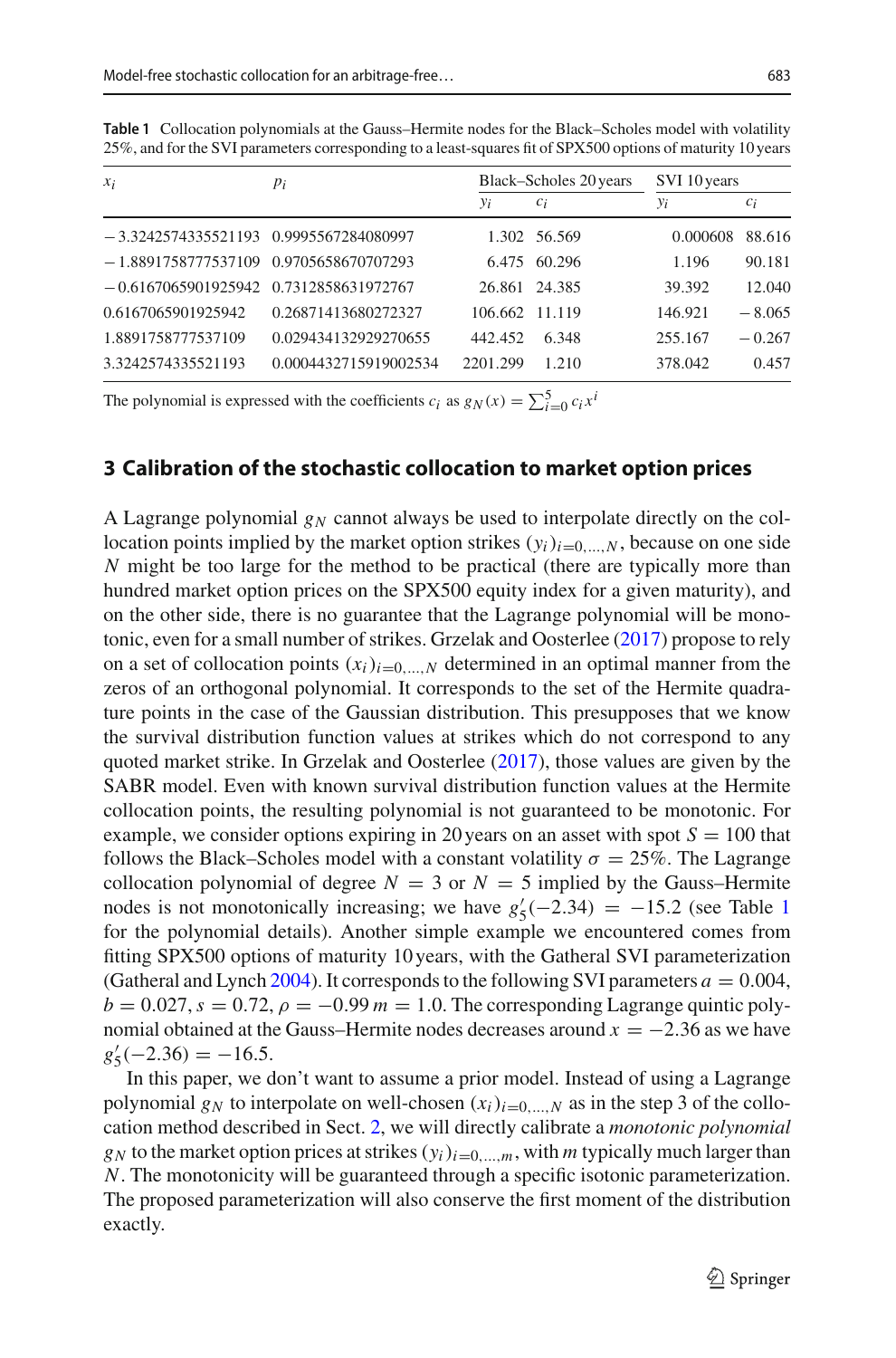In order to apply the stochastic collocation directly to market option prices, we thus need to:

- find an estimate of the survival density from the market option prices (corresponding to the step 1 of the collocation method described in Sect. [2\)](#page-2-0),
- find a good initial guess for the monotonic polynomial  $g_N$ ,
- optimize the polynomial coefficients so that the collocation prices are closest to the market option prices.

We will detail each step.

#### **3.1 A rough estimate of the market survival density**

Kahal[é](#page-35-0) [\(2004\)](#page-35-0) proposes a straightforward estimate. Let  $(v_i)_{i=0,\dots,m}$  be the market strikes and  $(c_i)_{i=0,\dots,m}$  the market call option prices corresponding to each strike; the call price derivative  $c_i'$  toward the strike  $K_i$  can be estimated by

$$
c'_i \approx \frac{l_i + l_{i+1}}{2}
$$
 where  $l_i = \frac{c_i - c_{i-1}}{y_i - y_{i-1}}$  (6)

for  $i = 1, ..., m - 1$ , and with  $c'_0 = l_1, c'_m = l_m$ .

If the market prices are arbitrage-free, that is when

$$
-1 < \frac{c_i - c_{i-1}}{y_i - y_{i-1}} < \frac{c_{i+1} - c_i}{y_{i+1} - y_i} < 0, \text{ for } i = 1, \dots, m - 1 \tag{7}
$$

it is guaranteed that  $-1 < c_i' < 0$  and the  $c_i'$  are increasing. A more precise estimate consists in using the parabola that passes through the three points  $c_{i-1}, c_i, c_{i+1}$  to estimate the slopes:

$$
c'_{i} \approx \frac{l_i(y_{i+1} - y_i) + l_{i+1}(y_i - y_{i-1})}{y_{i+1} - y_{i-1}}
$$
 where  $l_i = \frac{c_i - c_{i-1}}{y_i - y_{i-1}}$  (8)

for  $i = 1, \ldots, m - 1$ , and with  $c'_0 = l_1, c'_m = l_m$ . It will still lead to  $-1 < c'_i < 0$  and increasing  $c_i'$ .

We can build a continuous representation of the survival density by interpolating the call p[r](#page-35-13)ices  $(y_i, c_i)_{i=0,\dots,m}$  with the  $C^1$  quadratic spline interpolation of Schumaker  $(1983)$ , where additional knots are inserted to preserve monotonicity and convexity.<sup>2</sup> By construction, at each market strike, the derivative will be equal to each  $c_i'$ .

The survival density corresponds to

<span id="page-5-1"></span>
$$
G_Y(y) = -\frac{\partial C}{\partial y}(y),\tag{9}
$$

<span id="page-5-0"></span><sup>&</sup>lt;sup>2</sup> A *C*<sup>1</sup> polynomial spline on a fixed set of knots cannot preserve monotonicity and convexity in the general case (Passow and Roulie[r](#page-35-14) [1977](#page-35-14)).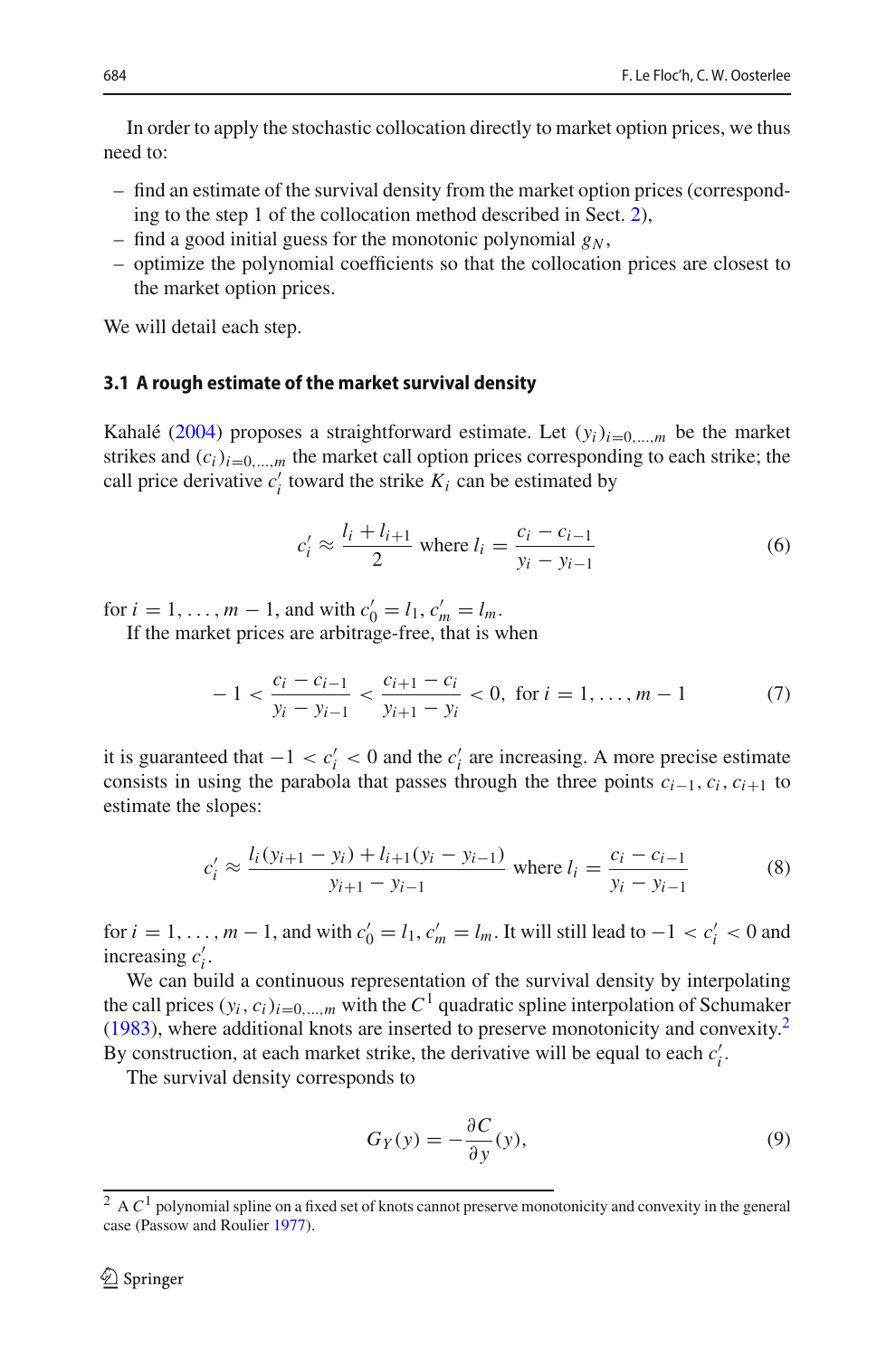or equivalently through the put option prices *P*:

<span id="page-6-0"></span>
$$
G_Y(y) = 1 - \frac{\partial P}{\partial y}(y). \tag{10}
$$

In practice, one will use out-of-the-money options to compute the survival density using alternative Eqs.  $(9)$  and  $(10)$ . While in the case of the SABR model, it is important to integrate the probability density (or the second derivative of the call price) from *y* to  $\infty$  (Grz[e](#page-35-4)lak and Oosterlee [2017](#page-35-4)), here we are only interested in a rough guess.<sup>3</sup>

From the survival density at the strikes  $y_i$ , it is then trivial to compute the normal coordinates *xi* .

#### **3.2 Filtering out the market call prices quotes**

In reality, it is not guaranteed that the market prices are convex, because of the bid–ask spread. While the collocation calibration method we propose in this paper will still work well on a nonconvex set of call prices, starting the optimization from a convex set has two advantages: a better initial estimate of the survival density and thus a better initial guess, and the use of a monotonic interpolation of the survival density.

The general problem of extracting a "good", representative convex subset of a nearly convex set is not simple. By "good", we mean, for example, that the frontier defined by joining each point of the set with a line minimizes the least-squares error on the full set, along with possibly some criteria to reduce the total variation. In Appendix [C,](#page-4-0) we propose a quadratic programming approach to build a convex set that closely approximates the initial set of market prices. It can, however, be relatively slow when the number of market quotes is large. The algorithm takes 4.8 s on a Core i7 7700U, for the 174 SPX500 option prices as of January 23, 2018, from our example in Sect. [5.](#page-17-0)

A much simpler approach is to merely filter out problematic quotes, i.e., quotes that will lead to a call price derivative estimate lower than −1 or positive. We assume that the strikes  $(y_i)_{0 \le i \le m}$  are sorted in ascending order. The algorithm starts from a specific index  $k \in \{0, \ldots, m\}$ . We will use  $k = 0$ , but we let the algorithm to be more generic. The forward sweep to filter out problematic quotes consists then in:

- (i) Start from strike  $y_k$ . Let the filtered set be  $\mathscr{S} = \{(y_k, x_K)\}\)$ . Let  $j^* = k$ ,
- (ii) Search for the next lowest index *j*, such that  $-1 + \epsilon < \frac{c_j c_{j*}}{y_j y_{j*}} < -\epsilon$  and  $j^* <$  $j \leq m$ . Replace  $j^*$  by  $j$ ,
- (iii) Add ( $y_i$ <sup>\*</sup>,  $c_i$ <sup>\*</sup>) to the filtered set *S*. Repeat steps (ii) and (iii).

In our examples, we set the tolerance  $\epsilon = 10^{-7}$  to avoid machine epsilon accuracy issues close to  $-1$ . A small error in the derivative estimate near  $-1$  or near 0 will lead to a disproportionally large difference in the coordinate *x*.

While the above algorithm will not produce a convex set, we will see that it can be surprisingly effective to compute a good initial guess for the collocation polynomial.

<span id="page-6-1"></span><sup>&</sup>lt;sup>3</sup> Integration is still possible with the quadratic spline interpolation approach.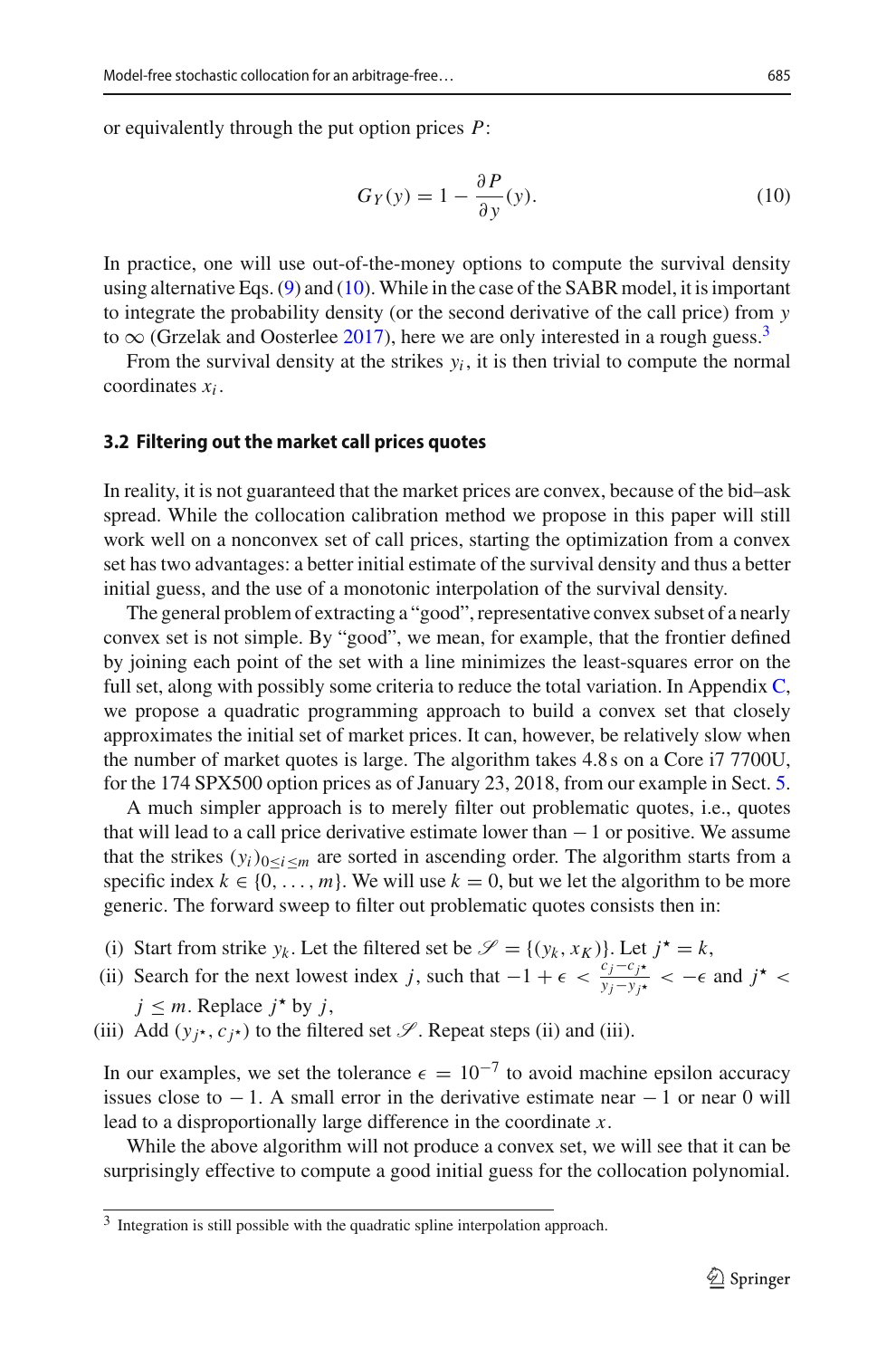We could also derive a similar backward sweep algorithm and combine the two algorithms to start at the strike  $y_k$  close to the forward price  $F(0, T)$ . On our examples, this was not necessary.

#### **3.3 An initial guess for the collocation polynomial**

In order to obtain an arbitrage-free price, it is not only important that the density (zeroth moment) sums up to 1, which the collocation method will obey by default, but it is also key to preserve the martingale property (the first moment), that is

$$
\int_{-\infty}^{\infty} g_N(x)\phi(x) = F(t, T). \tag{11}
$$

Using the recurrence relation  $[Eq. (4)]$  $[Eq. (4)]$  $[Eq. (4)]$ , this translates to

$$
a_0 + \sum_{i=1}^{\frac{N-1}{2}} a_{2i} (2i-1)!! = F(t, T).
$$
 (12)

Instead of trying to find directly good collocation points, a simple idea for an initial guess is to consider the polynomial  $h_N(x) = \sum_{k=0}^{N} b_k x^k$  corresponding to the leastsquares fit of  $x_i$ ,  $y_i$ :

$$
b_0, \ldots, b_N = \min_{(a_0, \ldots, a_N) \in \mathbb{R}^{N+1}} \left\{ \sum_{i=0}^m \left[ \left( \sum_{k=0}^N a_k x_i^k \right) - y_i \right]^2 \right\},\tag{13}
$$

with the additional martingality constraint. This is a linear problem and is very fast to solve, for example, by QR decomposition. Unfortunately, the resulting polynomial might not be monotonic.

As we want to impose the monotonicity constraint by a clever parameterization of the problem, we will only consider the least-squares (with additional martingality constraint) cubic polynomial as starting guess. The following lemma helps us determine whether it is monotonic.

**Lemma 1** *A cubic polynomial*  $a_0 + a_1x + a_2x^2 + a_3x^3$  *is strictly monotonic and increasing on*  $\mathbb R$  *if and only if*  $a_2^2 - 3a_1a_3 < 0$ .

*Proof* The derivative has no roots if and only if the discriminant  $a_2^2 - 3a_1a_3 < 0$ 

If our first attempt for a cubic initial guess is not monotonic, we follow the idea of Murray et al[.](#page-35-15) [\(2016\)](#page-35-15) and fit a cubic polynomial of the form  $A + Bx + Cx^3$ . For this specific case, the linear system to solve is then given by

$$
\begin{pmatrix}\n1 & 0 & 0 \\
0 & \sum_{i=0}^{m} x_i^2 & \sum_{i=0}^{m} x_i^4 \\
0 & \sum_{i=0}^{m} x_i^4 & \sum_{i=0}^{m} x_i^6\n\end{pmatrix}\n\begin{pmatrix}\nA \\
B \\
C\n\end{pmatrix} = \begin{pmatrix}\nF(t, T) \\
\sum_{i=0}^{m} x_i y_i \\
\sum_{i=0}^{m} x_i^3 y_i\n\end{pmatrix}.
$$
\n(14)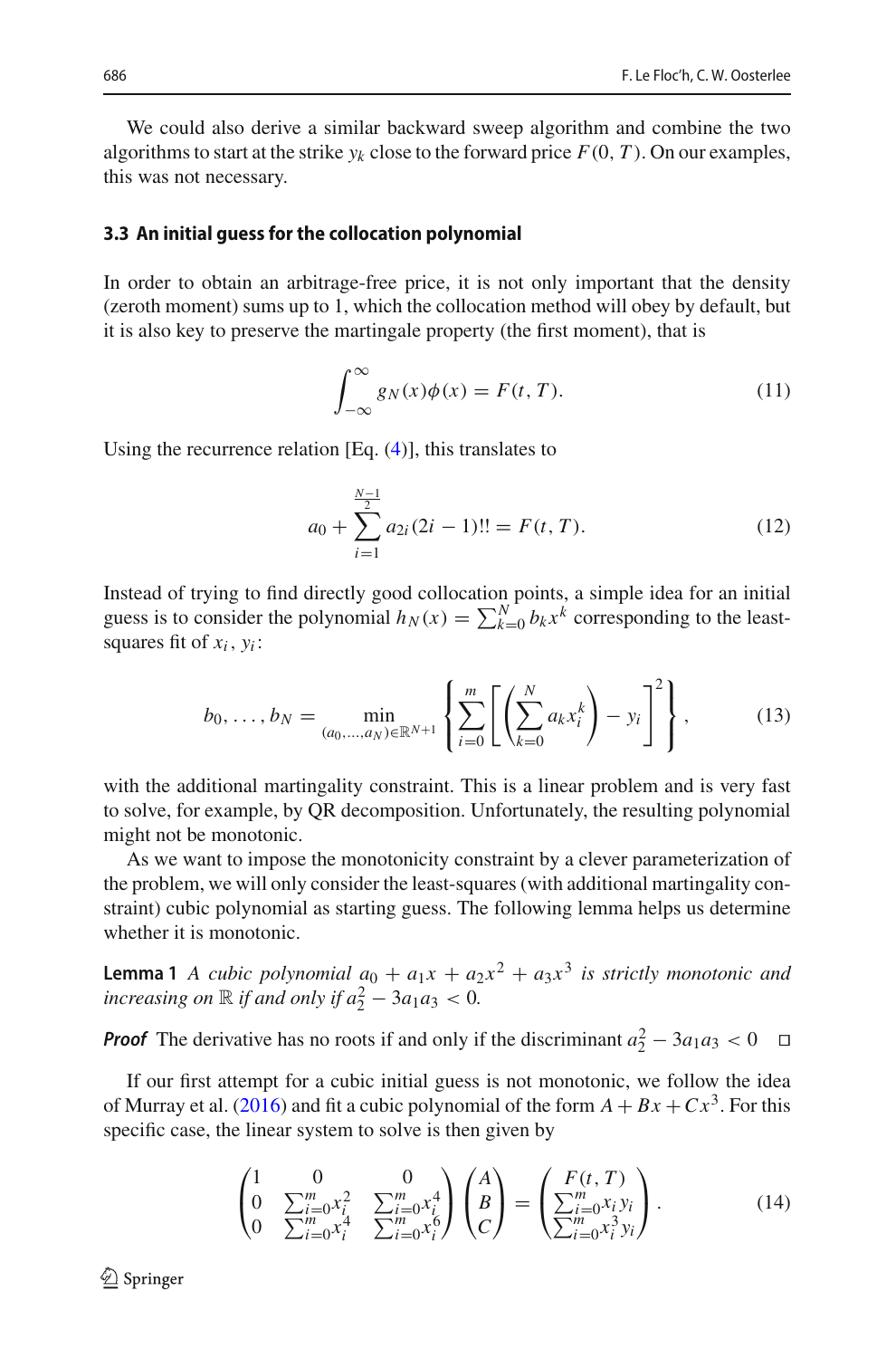In our case, Lemma 1 reduces to  $B > 0$  and  $C > 0$ . As the initial guess, we thus use the cubic polynomial with coefficients  $a_0 = A = F(t, T)$ ,  $a_1 = |B|$ ,  $a_2 = 0$ ,  $a_3 = |C|$ .

#### **3.4 The measure**

The goal is to minimize the error between specific model implied volatilities and the market implied volatilities, taking into account the bid–ask spread. The implied volatility error measure corresponds then to the weighted root-mean-square error of implied volatilities:

$$
M_{\sigma} = \frac{\sqrt{\sum_{i=0}^{m} \mu_{i}^{2} (\sigma(\xi, K_{i}) - \sigma_{i})^{2}}}{\sqrt{\sum_{i=0}^{m} \mu_{i}^{2}}},
$$
\n(15)

where  $\sigma(\xi, K_i)$  is the Black implied volatility<sup>4</sup> obtained from the specific model considered, with parameters  $\xi$ ,  $\sigma_i$  is the market implied volatility and  $\mu_i$  is the weight associated with the implied volatility  $\sigma_i$ . In our numerical examples, we will choose  $\mu_i = 1$ . In practice, it is typically set as the inverse of the bid-ask spread.

An alternative is to use the root-mean-square error of prices:

$$
M_V = \frac{\sqrt{\sum_{i=0}^{m} w_i^2 (C(\xi, K_i) - c_i)^2}}{\sqrt{\sum_{i=0}^{m} w_i^2}},
$$
\n(16)

where  $C(\xi, K_i)$  is the model<sup>[5](#page-8-1)</sup> option price and  $c_i$  is the market option price at strike  $K_i$ . We can find a weight  $w_i$  that makes the solution similar to the one under the measure  $M_{\sigma}$  by matching the gradients of each problem. We compare

$$
\sum_{i=0}^m 2w_i^2 \frac{\partial C}{\partial \xi}(\xi, K_i) (c_i - C(\xi, K_i)),
$$

with

$$
\sum_{i=0}^{m} 2\mu_i^2 \frac{\partial \sigma}{\partial \xi}(\xi, K_i) (\sigma_i - \sigma(\xi, K_i)).
$$

As we know that  $\frac{\partial C}{\partial \xi} = \frac{\partial \sigma}{\partial \xi} \frac{\partial C}{\partial \sigma}$ , we approximate  $\frac{\partial C}{\partial \sigma}$  by the market Black–Scholes Vega, the term  $(c_i - C(\xi, K_i))$  by  $\frac{\partial C}{\partial \xi}(\xi_{opt} - \xi)$ , and  $(\sigma_i - \sigma(\xi, K_i))$  by  $\frac{\partial \sigma}{\partial \xi}(\xi_{opt} - \xi)$ to obtain

$$
w_i \approx \frac{1}{\frac{\partial c_i}{\partial \sigma_i}} \mu_i.
$$
 (17)

<span id="page-8-0"></span><sup>&</sup>lt;sup>4</sup> Fast and robust a[l](#page-35-16)gorithms to obtain the implied volatility from an option price are given in Jäckel [\(2015](#page-35-16)) and Li and Le[e](#page-35-17) [\(2011](#page-35-17)). When no implied volatility corresponds to the model option price, which can happen because of numerical error, we just fix the implied volatility to zero.

<span id="page-8-1"></span><sup>&</sup>lt;sup>5</sup> In the case of the stochastic collocation,  $\xi$  corresponds to the coefficients of the collocation polynomial.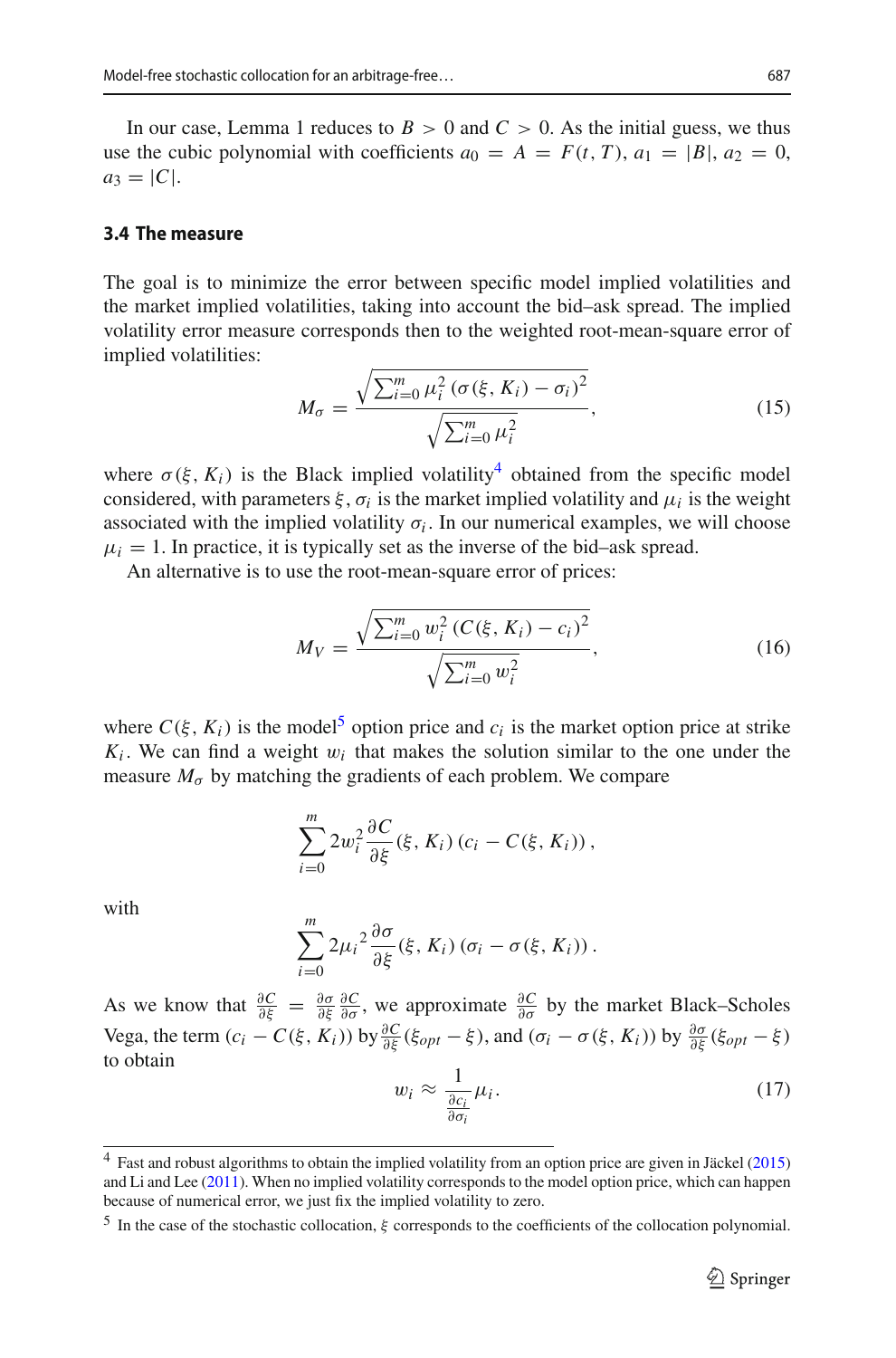In practice, the inverse Vega needs to be capped to avoid taking into account too far out-of-the-money prices, which won't be all that reliable numerically and we take

$$
w_i = \min\left(\frac{1}{v_i}, \frac{10^6}{F}\right)\mu_i,\tag{18}
$$

where  $v_i = \frac{\partial c_i}{\partial \sigma}$  is the Black–Scholes Vega corresponding to the market option price *ci* .

#### **3.5 Optimization under monotonicity constraints**

We wish to minimize the error measure  $M_V$  while taking into account the martingality and the monotonicity constraints (Lemma 1) at the same time. The polynomial  $g_N$ is strictly monotonically increasing if its derivative polynomial is strictly positive. We follow the central idea of Murray et al[.](#page-35-15)  $(2016)$  $(2016)$  and express  $g_N$  in an isotonic parameterization:

$$
g_N(x) = a_0 + \int_0^x p(x) \, dx,\tag{19}
$$

where  $p(x)$  is a strictly positive polynomial of degree  $N - 1 = 2Q$ . It can thus be expressed as a sum of two squared polynomials of respective degrees at most *Q* and at most *Q* − 1 (Reznic[k](#page-35-18) [2000\)](#page-35-18):

$$
p(x) = p_1(x)^2 + p_2(x)^2.
$$
 (20)

As in the case of the cubic polynomial, we can refine the initial guess by first finding the optimal positive least-squares polynomial with the sum of squares parameterization. Let  $(\beta_{1,0},\ldots,\beta_{1,q}) \in \mathbb{R}^{q+1}$  be the coefficients of the polynomial  $p_1$  and  $(\beta_{2,0},\ldots,\beta_{2,q-1}) \in \mathbb{R}^q$  be the coefficients of the polynomial  $p_2$ . The coefficients  $(\gamma_k)_{k=0,\dots,N-1}$  of *p* can be computed by adding the convolution of  $\beta_1$  with itself to the convolution of  $\beta_2$  with itself, that is

$$
\gamma_k = \sum_{l=0}^k \beta_{1,l} \beta_{1,k-l} + \sum_{l=0}^k \beta_{2,l} \beta_{2,k-l},
$$
\n(21)

with  $\beta_{1,l} = 0$  for  $l > q$  and  $\beta_{2,l} = 0$  for  $l > q - 1$ . The martingality condition leads to *N*−1

$$
g_N(x) = F(t, T) - \sum_{k=1}^{\frac{N-1}{2}} \frac{\gamma_{2k-1}}{2k} (2k-1)!! + \sum_{k=1}^N \frac{\gamma_{k-1}}{k} x^k.
$$
 (22)

 $\textcircled{2}$  Springer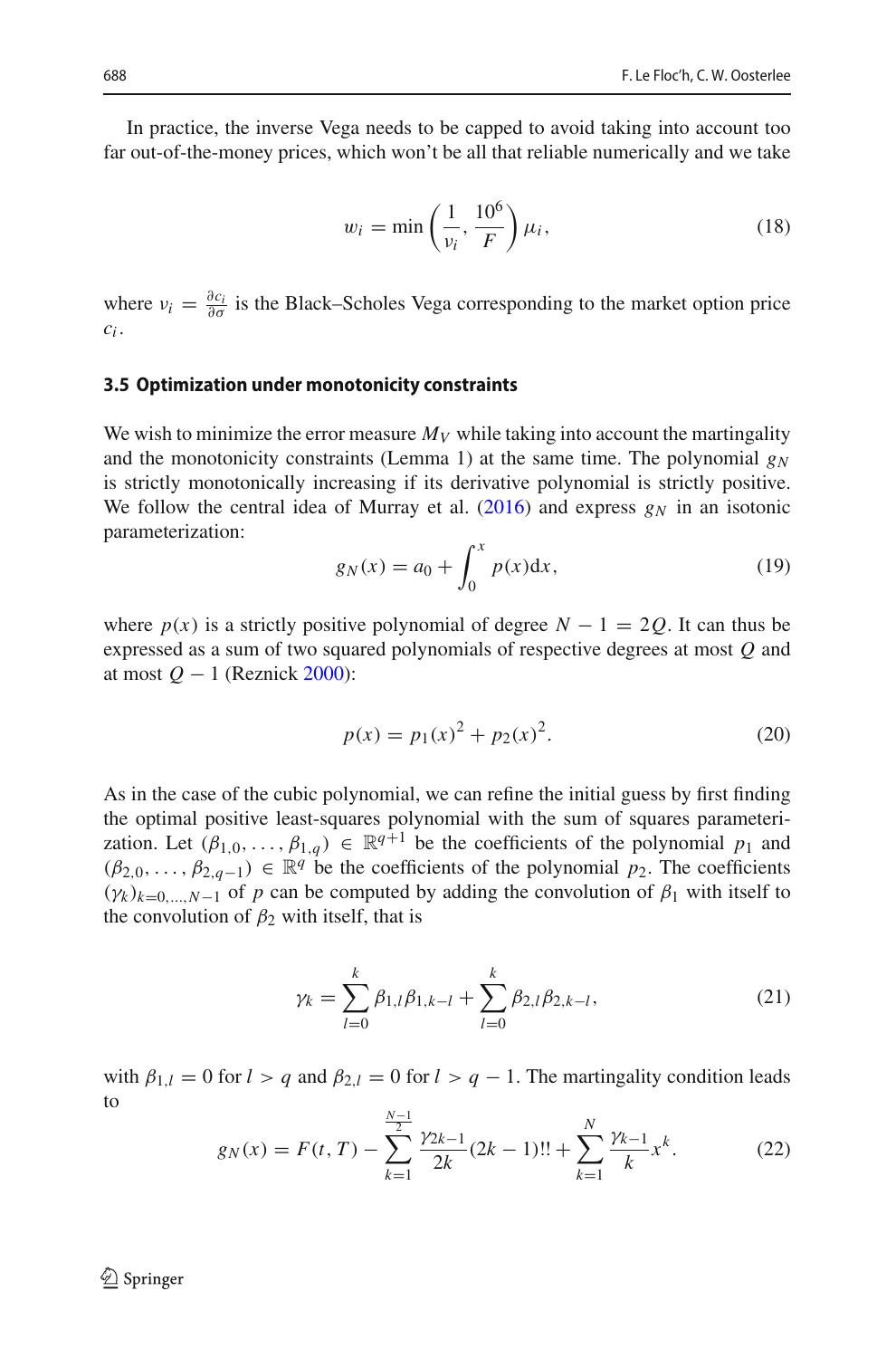**Lemma 2** *The gradient of g<sub>N</sub> toward* ( $\beta_{1,0}, \ldots, \beta_{1,q}, \beta_{2,0}, \ldots, \beta_{2,q-1}$ ) *can be computed analytically, and we have*

$$
\frac{\partial g_N}{\partial \beta_{l,j}}(x_i) = 2 \sum_{k=0}^{q} \frac{\beta_{l,k} x_i^{j+k+1}}{k+j+1} - \sum_{k=1}^{q} \frac{(2k-1)!!}{k} \beta_{l,2k-j-1},
$$
(23)

*with*  $\beta_{l,k} = 0$  *for*  $k < 0$  *and*  $\beta_{1,k} = 0$  *for*  $k > q$  *and*  $\beta_{2,k} = 0$  *for*  $k > q - 1$ *.* 

*Proof*

$$
g_N(x) = a_0 + \int_0^x \sum_{k=0}^{2q} \sum_{l=0}^k \beta_{1,l} \beta_{1,k-l} x^k + \sum_{k=0}^{2q-2} \sum_{l=0}^k \beta_{2,l} \beta_{2,k-l} x^k dx
$$
  
=  $a_0 + \sum_{k=0}^{2q} \frac{1}{k+1} \sum_{l=0}^k \beta_{1,l} \beta_{1,k-l} x^{k+1} + \sum_{k=0}^{2q-2} \frac{1}{k+1} \sum_{l=0}^k \beta_{2,l} \beta_{2,k-l} x^{k+1}.$ 

We thus have

$$
a_{k+1} = \begin{cases} \frac{1}{k+1} \left( \sum_{l=0}^{k} \beta_{1,l} \beta_{1,k-l} + \sum_{l=0}^{k} \beta_{2,l} \beta_{2,k-l} \right) & \text{for } 0 \le k \le 2q-2, \\ \frac{1}{k+1} \sum_{l=0}^{k} \beta_{1,l} \beta_{1,k-l} & \text{for } k = 2q-1, 2q. \end{cases}
$$

We recall that the martingality condition implies

$$
a_0 = F(t, T) - \sum_{k=1}^{q} a_{2k} (2k - 1)!!.
$$

We have

$$
\frac{\partial a_0}{\partial \beta_{l,j}} = -\sum_{k=1}^q (2k-1)!! \frac{\partial a_{2k}}{\partial \beta_{l,j}},
$$

and

$$
\frac{\partial a_{k+1}}{\partial \beta_{1,j}} = \frac{1}{k+1} 2\beta_{1,k-j} \text{ for } j \le k \le 2q,
$$
  

$$
\frac{\partial a_{k+1}}{\partial \beta_{2,j}} = \frac{1}{k+1} 2\beta_{2,k-j} \text{ for } j \le k \le 2q-2,
$$
  

$$
\frac{\partial a_{k+1}}{\partial \beta_{l,j}} = 0 \text{ for } k < j \text{ and } l = 1, 2.
$$

Thus,

$$
\frac{\partial a_0}{\partial \beta_{l,j}} = -\sum_{k=1}^q \frac{(2k-1)!!}{k} \beta_{l,2k-j-1},
$$

<sup>2</sup> Springer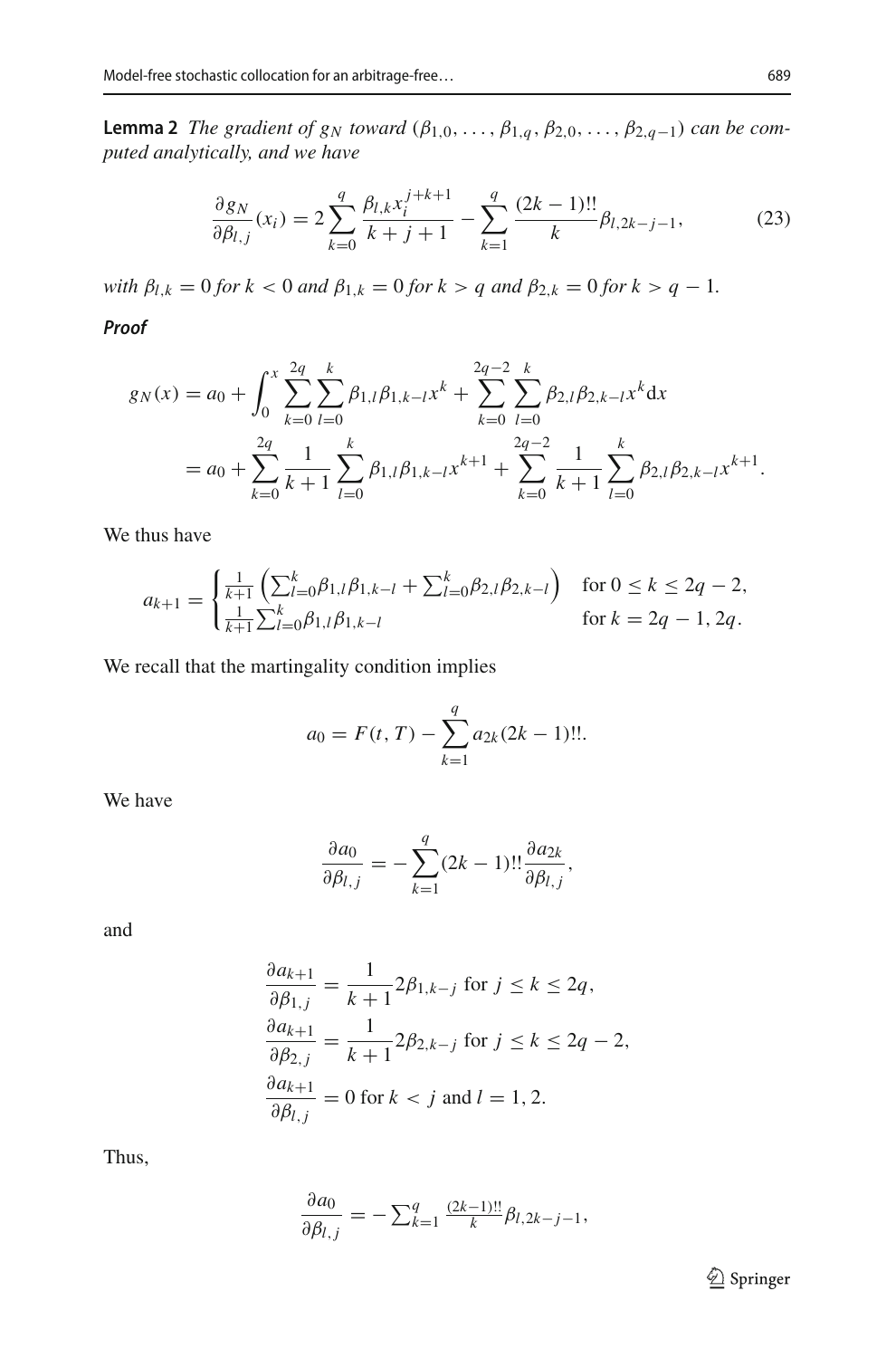with  $\beta_{l,k} = 0$  for  $k < 0$  and  $\beta_{1,k} = 0$  for  $k > q$  and  $\beta_{2,k} = 0$  for  $k > q - 1$ .

In particular, for a cubic polynomial, we have

$$
\frac{\partial g_3}{\partial \beta_{1,0}}(x_i) = 2\beta_{1,0}x_i + \beta_{1,1}x_i^2 - \beta_{1,1}, \quad \frac{\partial g_3}{\partial \beta_{2,0}}(x_i) = 2\beta_{2,0}x_i, \n\frac{\partial g_3}{\partial \beta_{1,1}}(x_i) = \beta_{1,0}x_i^2 + \frac{2\beta_{1,1}}{3}x_i^3 - \beta_{1,0},
$$

and for a quintic polynomial,

$$
\frac{\partial g_5}{\partial \beta_{1,0}}(x_i) = 2\beta_{1,0}x_i + \beta_{1,1}x_i^2 + \frac{2\beta_{1,2}}{3}x_i^3 - \beta_{1,1},
$$
  
\n
$$
\frac{\partial g_5}{\partial \beta_{2,0}}(x_i) = 2\beta_{2,0}x_i + \beta_{2,1}x_i^2 - \beta_{2,1},
$$
  
\n
$$
\frac{\partial g_5}{\partial \beta_{1,1}}(x_i) = \beta_{1,0}x_i^2 + \frac{2\beta_{1,1}}{3}x_i^3 + \frac{\beta_{1,2}}{2}x_i^4 - \beta_{1,0} - \frac{3}{2}\beta_{1,2},
$$
  
\n
$$
\frac{\partial g_5}{\partial \beta_{2,1}}(x_i) = \beta_{2,0}x_i^2 + \frac{2\beta_{2,1}}{3}x_i^3 - \beta_{2,0},
$$
  
\n
$$
\frac{\partial g_5}{\partial \beta_{1,2}}(x_i) = \frac{2\beta_{1,0}}{3}x_i^3 + \frac{\beta_{1,1}}{2}x_i^4 + \frac{2\beta_{1,2}}{5}x_i^5 - \frac{3}{2}\beta_{1,1}.
$$

The cubic polynomial initial guess can be rewritten in the isotonic form as follows,

$$
a_0 + a_1 x + a_2 x^2 + a_3 x^3 = a_0 + \int_0^x \left( a_1 + 2a_2 t + 3a_3 t^2 \right) dt
$$
  
=  $a_0 + \int_0^x \left( \sqrt{3a_3} t + \frac{a_2}{\sqrt{3a_3}} \right)^2 + \left( \sqrt{a_1 - \frac{a_2^2}{3a_3}} \right)^2 dt.$  (24)

Based on the initial guess (refined or cubic), we can use a standard unconstrained Levenberg–Marquardt algorithm to minimize the measure  $M_V$ , based on the isotonic parameterization. This results in the optimal coefficients  $(\beta_{1,0}, \ldots, \beta_{1,q})$  and  $(\beta_{2,0},\ldots,\beta_{2,q-1})$ , which we then convert back to a standard polynomial representation, as described above.

The gradient of the call prices toward the isotonic parameters can also be computed analytically from Eq. [\(2\)](#page-2-2), as we have

$$
\frac{\partial C}{\partial \beta_{l,j}}(K) = \frac{\partial x_K}{\partial \beta_{l,j}}(K)C(K) + \int_{x_K}^{\infty} \frac{\partial g_N}{\partial \beta_{l,j}}(x)\phi(x)dx,
$$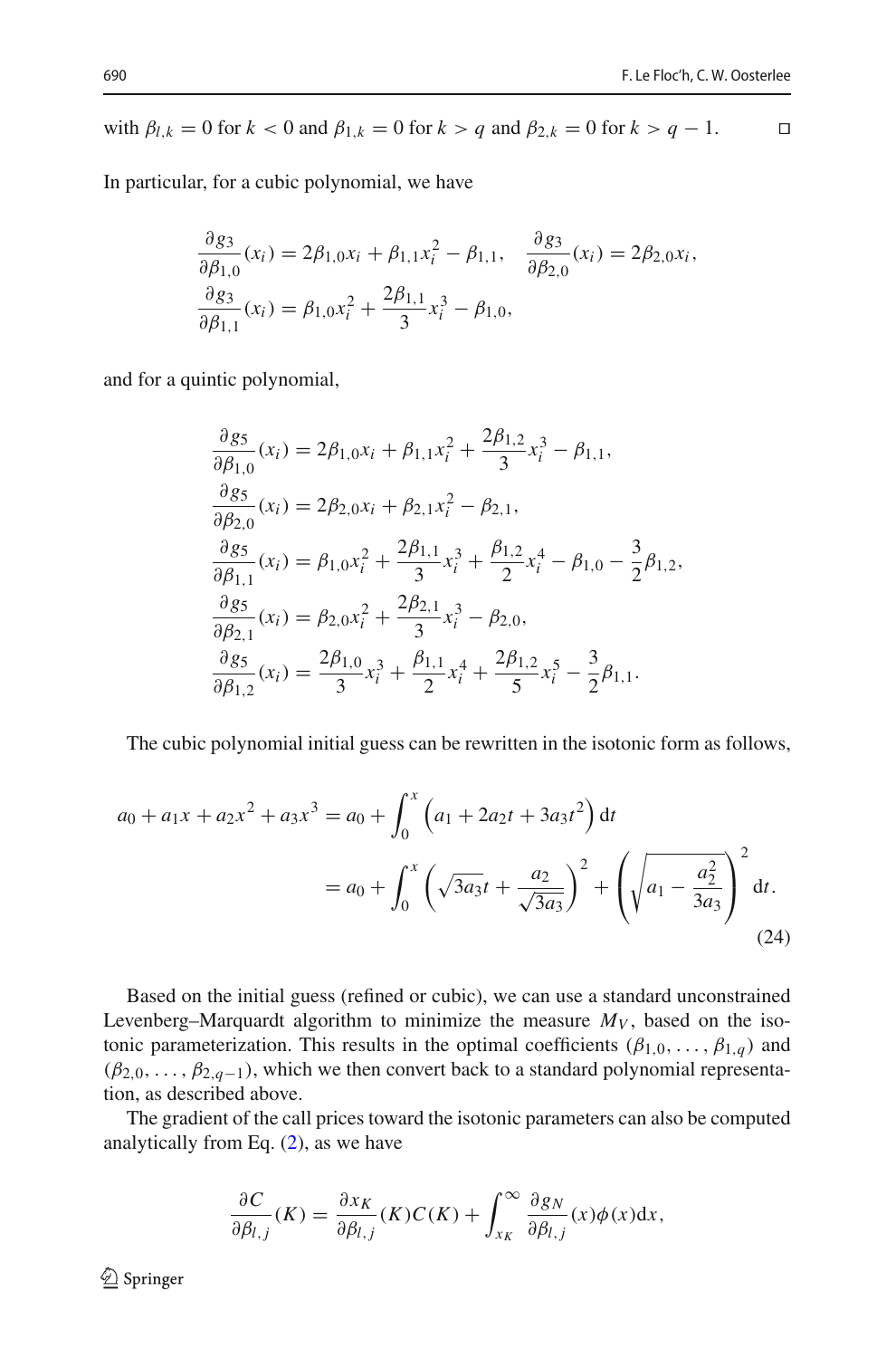where *x<sub>K</sub>* is the integration cutoff point defined by Eq. [\(3\)](#page-2-3). As  $\frac{\partial g_N}{\partial x}(\beta, x_k) > 0$ , we can use the implicit function theorem to compute the partial derivatives  $\frac{\partial x_K}{\partial \beta_{l,j}}(K)$ :

$$
\nabla x_K(\boldsymbol{\beta}) = -\frac{1}{\frac{\partial g_N}{\partial x}(\boldsymbol{\beta}, x_K)} \nabla g_N(\boldsymbol{\beta}, x_K)
$$
  
where  $\nabla x_K = \left(\frac{\partial x_K}{\partial \beta_{1,0}}, \dots, \frac{\partial x_K}{\partial \beta_{2,q-1}}\right)$  and  $\nabla g_N = \left(\frac{\partial g_N}{\partial \beta_{1,0}}, \dots, \frac{\partial g_N}{\partial \beta_{2,q-1}}\right)$ .

#### <span id="page-12-0"></span>**4 Examples of equity index smiles**

We consider a set of vanilla option prices on the same underlying asset, with the same maturity date. As an illustrating example, we will use SPX500 option quotes expiring on March 7, 2018, as of February 5, 2018, from Appendix [D.](#page-12-0) The options' maturity is thus nearly one month. The day before this specific valuation date, a big jump in volatility across the whole stock market occurred. One consequence is a slightly more extreme (but not exceptional) volatility smile.

#### <span id="page-12-2"></span>**4.1 A short review of implied volatility interpolations**

Let us recall shortly some of the different approaches to build an arbitrage-free implied volatility interpolation, or equivalently, to extract the risk-neutral probability density.

We can choose to represent the asset dynamics by a stochastic volatility model such as Hesto[n](#page-35-1) [\(1993](#page-35-1)), Bate[s](#page-34-8) [\(1996](#page-34-8)), Double-Heston (Christoffersen et al[.](#page-34-9) [2009](#page-34-9)). This implies a relatively high computational cost to obtain vanilla option prices and thus to calibrate the model, especially when time-dependent parameters are allowed. Furthermore, those models are known to not fit adequately the market of vanilla options with short maturities. Their implied volatility smile is typically too flat.

Many practitioners revert to a parameterization-based or inspired from a stochastic volatility model, such as the Hagan SABR expansion (Hagan et al[.](#page-35-2) [2002\)](#page-35-2), or the Gatheral SVI model (Gatheral and Lync[h](#page-34-7) [2004](#page-34-7); Flint and Mar[é](#page-34-10) [2017\)](#page-34-10). These are much faster to calibrate. SVI is one of the most popular parameterizations to represent the equity option volatility smile, because of its simplicity, its relation to stochastic volatility models asymptotically, and its almost arbitrage-free property. However, as we shall see, the fit for options on equities can still be poor (Fig. [1a](#page-13-0)). SVI manages to fit only a part of the left wing and fails to represent well the market quotes in the region of high implied volatility curvature. SVI and SABR are usually much better at fitting longer option maturities.

Another approach is not to assume any underlying model and use an exact interpolation. A cubic spline interpolation of the implied volatilities is not arbitrage-free, although it is advocated<sup>6</sup> by M. Mal[z](#page-35-19) [\(2014\)](#page-35-19). Kahal[é](#page-35-0) [\(2004](#page-35-0)) proposes an arbitragefree spline interpolation of the option prices. Unfortunately, it is not guaranteed that

<span id="page-12-1"></span><sup>6</sup> Malz precises that the challenge of his approach is to find a good filter for the quotes, which he does not describe at all.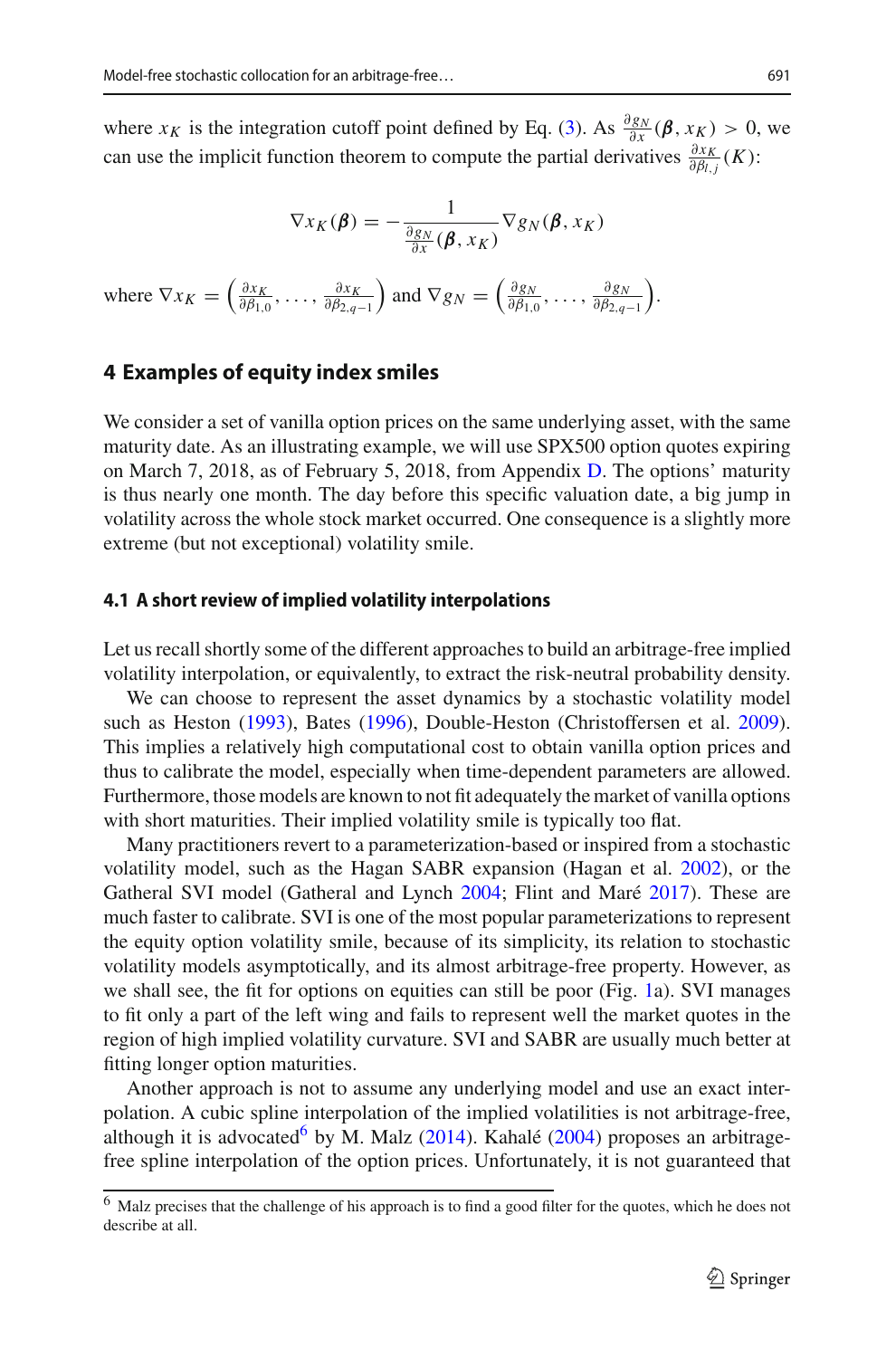

<span id="page-13-0"></span>**Fig. 1** SVI and Andreasen–Huge calibrations on 1m SPX500 options as of February 05, 2018

his algorithm for  $C^2$  interpolation, necessary for a continuous probability density, converges. Furthermore, it assumes that the input call option quotes are convex and decreasing by strike. But the market quotes are not convex in general, mainly because of the bid–ask spread. While we propose a quadratic programming-based algorithm to build a convex set that closely approximates the market prices in Appendix [C,](#page-4-0) it can be relatively slow when the number of quotes is large. Finally, the resulting implied probability density will be noisy, as evidenced by Syrda[l](#page-35-20) [\(2002\)](#page-35-20).

A smoothing spline or a least-squares cubic spline will allow to avoid overfitting the market quotes. For example, Syrda[l](#page-35-20) [\(2002\)](#page-35-20) and Bliss and Panigirtzoglo[u](#page-34-11) [\(2004\)](#page-34-11)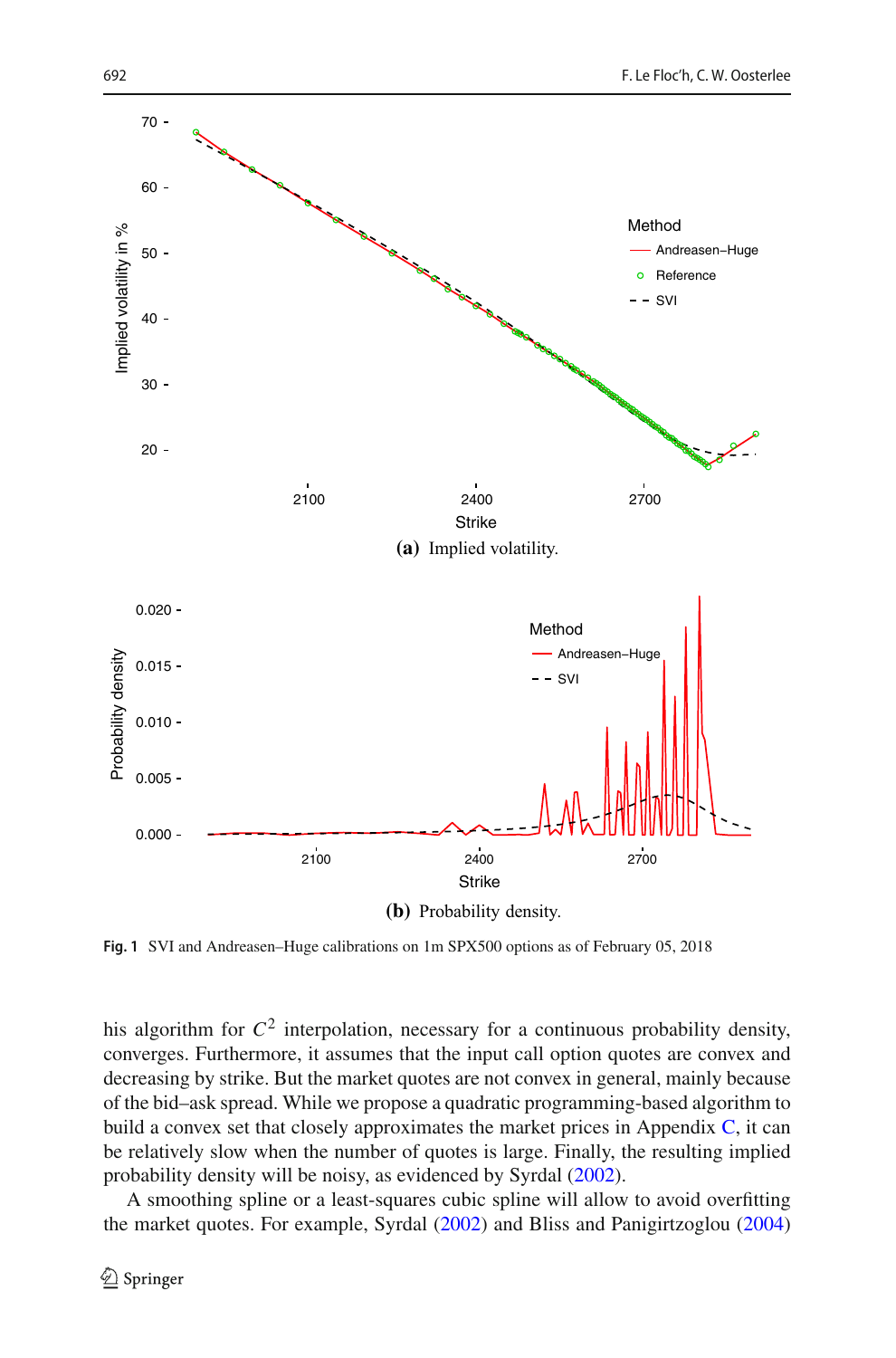use a smoothing spline on the implied volatilities as a function of the option deltas,<sup>[7](#page-14-0)</sup> with flat extrapolation. Smoothing is ensured by adding a penalty multiplied by the integral of the second derivative of the spline function to the objective function. The smoothing parameter is challenging to pick. In fact, Syrdal reverts to a manual ad hoc choice of this parameter. Furthermore, the interpolation is a priori not arbitrage-free. In order to make it arbitrage-free, an additional nonlinear penalty term against butterfly spread arbitrages needs to be added to the objective function. Instead of a smoothing parameter, the least-squares spline requires to choose the number of knots and their locations, which can also seem arbitrary. A slightly different approach is taken by Wystup [\(2015,](#page-35-21) p. 47) for the foreign exchange options market, where a Gaussian kernel smoother is applied to the market volatilities as a function of the option delta. The kernel bandwidth is fixed and the number of kernel points (specific deltas) is typically lower than the number of market option strikes. Wystup recommends to use up to 7 kernel points. While a larger number of points leads to a better fit on our example, it may also lead to a negative density. With the Gaussian kernel smoothing, the shape of the implied volatility looks unnatural<sup>8</sup> around the point of high curvature (Fig. [2a](#page-15-0)), and the density can become negative (Fig. [2b](#page-15-0)). It is thus not always arbitrage-free.

In order to guarantee the arbitrage-free property by construction and still stay modelfree, Andreasen and Hug[e](#page-34-3) [\(2011](#page-34-3)) use a specific one-step implicit finite difference where a discrete piecewise constant local volatility function is calibrated against market prices. While it is simple and fast, it leads to a noisy implied density, even if we replace the piecewise constant parameters by a cubic spline (Fig. [1b](#page-13-0)). This is because, by design, similarly to a spline interpolation, the method overfits the quotes as the number of parameters is the same as the number of market option quotes.

Finally, we can model directly the risk-neutral probability density (RND). Many papers use the double lognormal mixture of Bahra (Bahr[a](#page-34-12) [2007](#page-34-12); Arneric et al[.](#page-34-13) [2015\)](#page-34-13) to represent the RND. The double lognormal mixture is not flexible enough to capture our example of short-maturity smile (Fig. [3a](#page-16-0)). This is extended in Chen[g](#page-34-14) [\(2010](#page-34-14)) to a mixture of multiple lognormal distributions. With a mixture of 6 lognormal distributions, the root-mean-square error of the model volatilities against market volatilities is nearly as low as with Andreasen–Huge (Table [2\)](#page-17-1), and the RND is very smooth. Furthermore, the model is also fully arbitrage-free by construction. But, in similar fashion as the Gaussian kernel smoother (Wystu[p](#page-35-21) [2015](#page-35-21)), the mixture of lognormal distributions tends to create artificial peaks in the RND (Figs. [2b](#page-15-0), [3b](#page-16-0)), just to fit the input quotes better on our example.

Compared to the Gaussian kernel smoothing, the mixture of lognormal distributions results in fewer peaks as the volatility of each distribution is optimized, but there are still clearly multiple modes in the density. In reality, as we will see with the collocation method, the density has no particular reasons to have multiple modes. Mixture of normal or lognormal distributions will, by their nature, tend to create multimodal densities.

<span id="page-14-0"></span> $^7$  Especially for options on a foreign exchange rate, the implied volatility may be parameterized as a function of the option delta, instead of the option strike. Note that the delta is itself a function of the implied volatility, see Appendix [A.](#page-0-0)

<span id="page-14-1"></span><sup>&</sup>lt;sup>8</sup> This could be remedied by a kernel smoothing on the strikes instead of the deltas, but then the probability density goes negative in more places. We thus preferred to stay close to Wystup's original idea.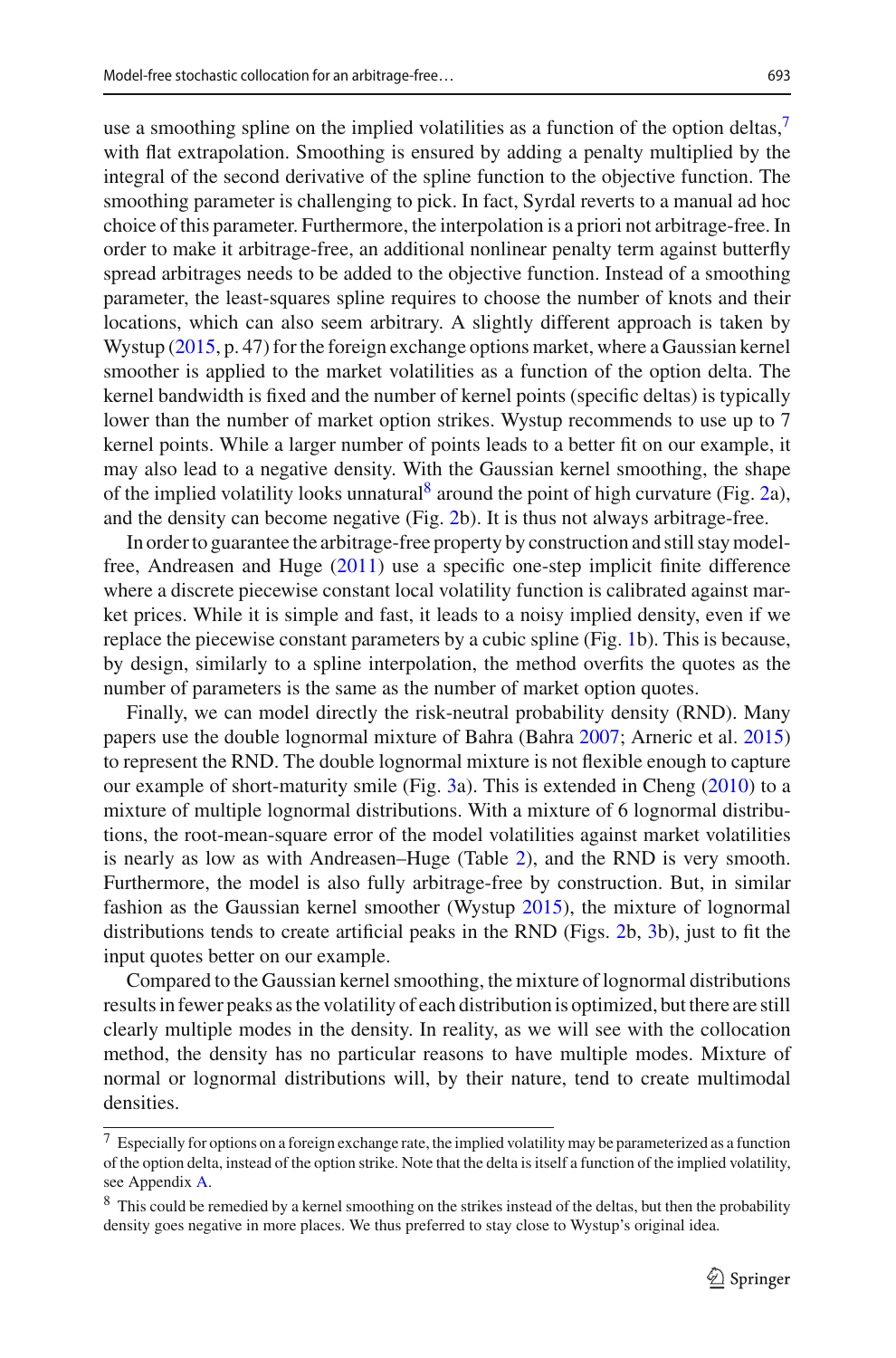

<span id="page-15-0"></span>**Fig. 2** Gaussian kernel smoothing calibrations on 1m SPX500 options as of February 05, 2018

Let us give more details about the setup of each technique on our example. For the SVI parameterization, we use the quasi-explicit calibration method described in Zeliade System[s](#page-35-22) [\(2009](#page-35-22)), which leads to the parameters of Table [3.](#page-17-2) For the Andreasen– Huge method, we use a dense log-uniform grid composed of 800 points and solve the probability density (the Fokker–Planck equation) instead of the call prices. We then interpolate in between grid points by integrating the density to obtain the call option prices to preserve the arbitrage-free property everywhere in a similar spirit as (Hagan et al[.](#page-35-3) [2014](#page-35-3); Le Floc'h and Kenned[y](#page-35-23) [2017\)](#page-35-23). We minimize the error measure  $M_V$ with the Levenberg–Marquardt algorithm. The Gaussian kernel smoother calibration is described in Appendix [A.](#page-0-0) We use, respectively, 7 and 12 kernel points, with a bandwidth of 0.5 and 0.3. When the bandwidth is too large for the number of kernel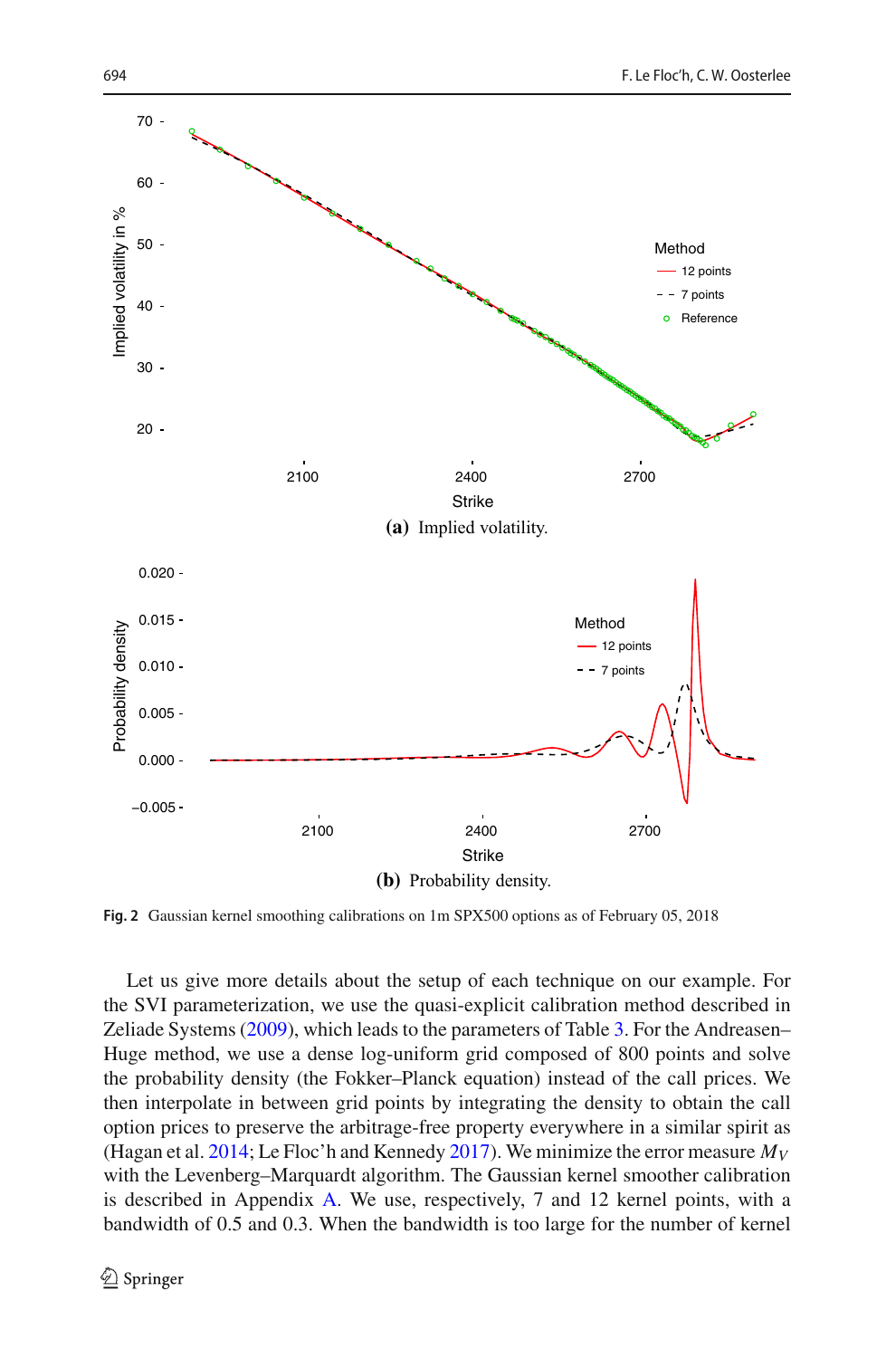

<span id="page-16-0"></span>**Fig. 3** Mixture of lognormal distributions calibration on 1m SPX500 options as of February 05, 2018

points considered, the problem becomes ill-conditioned numerically as the optimal kernel weights  $\alpha$  become very large numbers (Table [4\)](#page-17-3), while the result of the kernel is a volatility of the order of 10%. Our multiple lognormal mixture optimization is described in Appendix [B](#page-2-0) and the calibrated parameters in Table [10.](#page-31-0) Note that the optimization problem becomes very challenging numerically for a mixture of more than 7 lognormal distributions, because, on the one side, the number of free parameters is relatively high (3*n*−2 free parameters for *n* lognormal distributions) and on the other side, the highly nonlinear structure of the problem creates multiple local minima.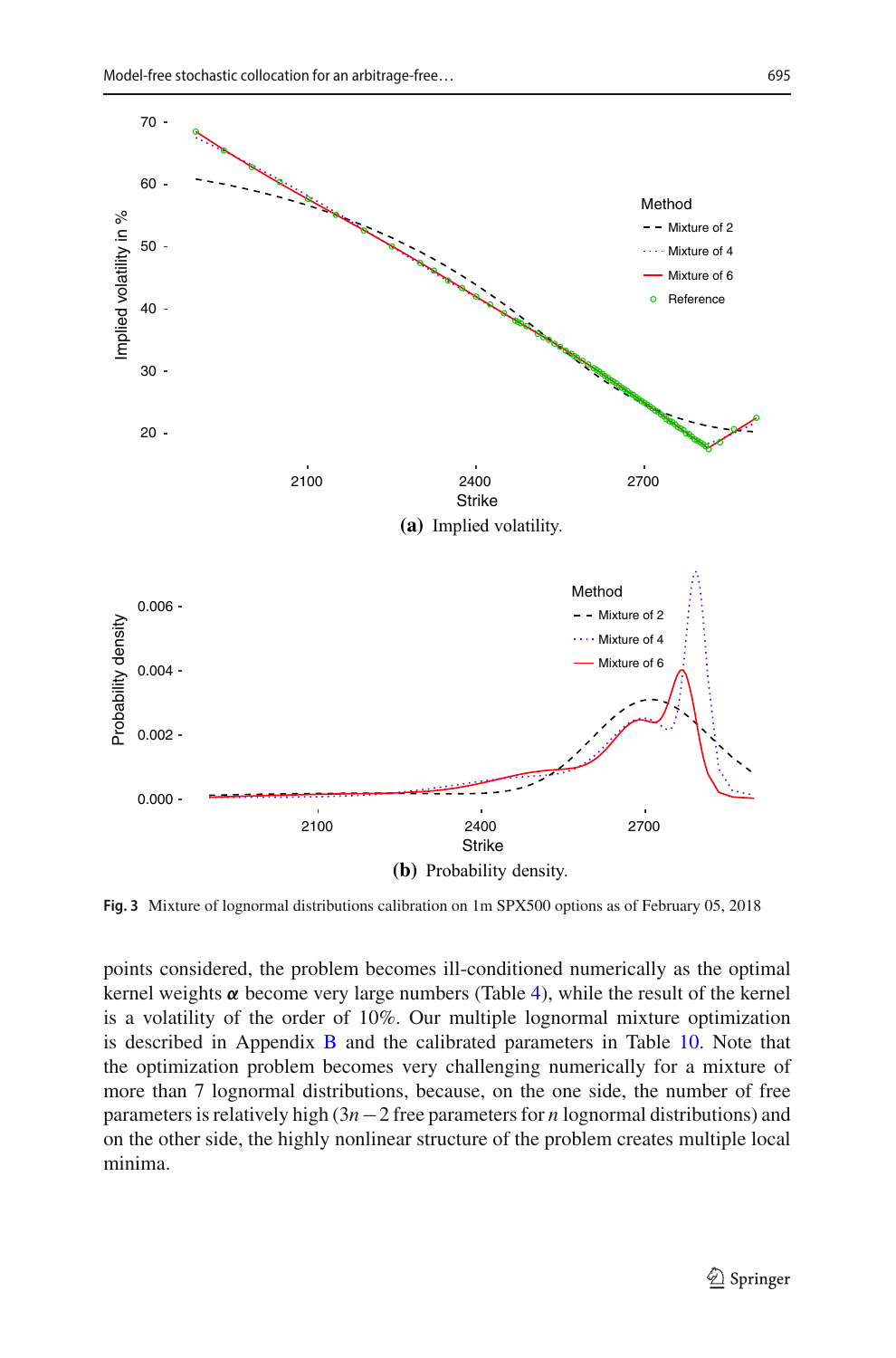<span id="page-17-1"></span>

| Table 2 Root-mean-square error<br>(RMSE) of the calibrated model | Model                     | Free parameters | RMSE    |
|------------------------------------------------------------------|---------------------------|-----------------|---------|
| volatilities against the market                                  | <b>SVI</b>                | 5               | 0.00757 |
| volatilities                                                     | Andreasen–Huge            | 75              | 0.00088 |
|                                                                  | Gaussian smoothing kernel | 7               | 0.00400 |
|                                                                  | Gaussian smoothing kernel | 12              | 0.00175 |
|                                                                  | Mixture of 2 lognormals   | $\overline{4}$  | 0.01807 |
|                                                                  | Mixture of 4 lognormals   | 10              | 0.00252 |
|                                                                  | Mixture of 6 lognormals   | 16              | 0.00094 |

<span id="page-17-2"></span>**Table 3** Parameters resulting of the calibration of the SVI model  $\sigma^2(k) = a + b \{ \rho(k - m) \}$  $+\sqrt{(k-m)^2 + s^2}$  against 1m SPX500 options as of February 05, 2018, with  $k = \ln \frac{K}{F}$ 

<span id="page-17-3"></span>

| $\mathfrak a$                                                                        | h | $\rho$           |       | S                | m                |  |
|--------------------------------------------------------------------------------------|---|------------------|-------|------------------|------------------|--|
| 0.000<br>0.794<br>Table 4 Optimal kernel<br>observations $\alpha_i$ resulting of the |   | $-0.492$         |       | 0.0537           |                  |  |
|                                                                                      |   | Number of points | λ     | min $ \alpha_i $ | max $ \alpha_i $ |  |
| Gaussian kernel smoothing                                                            |   | 7                | 0.5   | 4.8E03           | 1.1E05           |  |
| against 1m SPX500 options as<br>of February 05, 2018, for                            |   | 12               | 0.292 | 2.5E05           | 1.3E08           |  |
| different bandwidths $\lambda$                                                       |   | 12               | 0.5   | 1.6E10           | 1.2E13           |  |

### <span id="page-17-0"></span>**5 Polynomial collocation of SPX500 options**

Previous literature has explored the calibration of stochastic collocation against market quotes for interest rates swaptions, in the case of the SABR model in Grzelak and Oosterle[e](#page-35-4) [\(2017](#page-35-4)) as well as for FX options. In both cases, the set of quotes is relatively small (usually less than 10) and the risk of arbitrage in the quotes, related to the bid– ask spread size, is very low. In the world of equity options, the quotes are denser (it is not unusual to have 50 quotes for liquid equity indices), or less liquid, and thus have a higher probability of containing small theoretical arbitrages.

Here, we consider the quotes of vanilla options on the index SPX500, expiring on February 23, 2018, as of January 23, 2018, for 174 distinct strikes. We first take a look at the cubic polynomial guess, least-squares quintic polynomial guess, and optimal quintic polynomial that are calibrated to the market quotes. Figure [4](#page-18-0) shows that without any preprocessing, the cubic and quintic polynomial guesses are of relatively poor quality, because of a few outliers. Filtering out the problematic quotes by imposing hard boundaries on the resulting slope estimates is enough to fix this (see Fig. [5b](#page-18-1)). The preprocessing to produce a convex set of quotes through quadratic programming results in a better quintic polynomial guess but a worse cubic polynomial initial guess (Fig. [5a](#page-18-1), b). This is because the cubic polynomial guess has not been refined: It has not been optimized with the monotonicity constraint. Otherwise, it would fit better than the cubic polynomial optimized against our simple filtered quotes. The difference in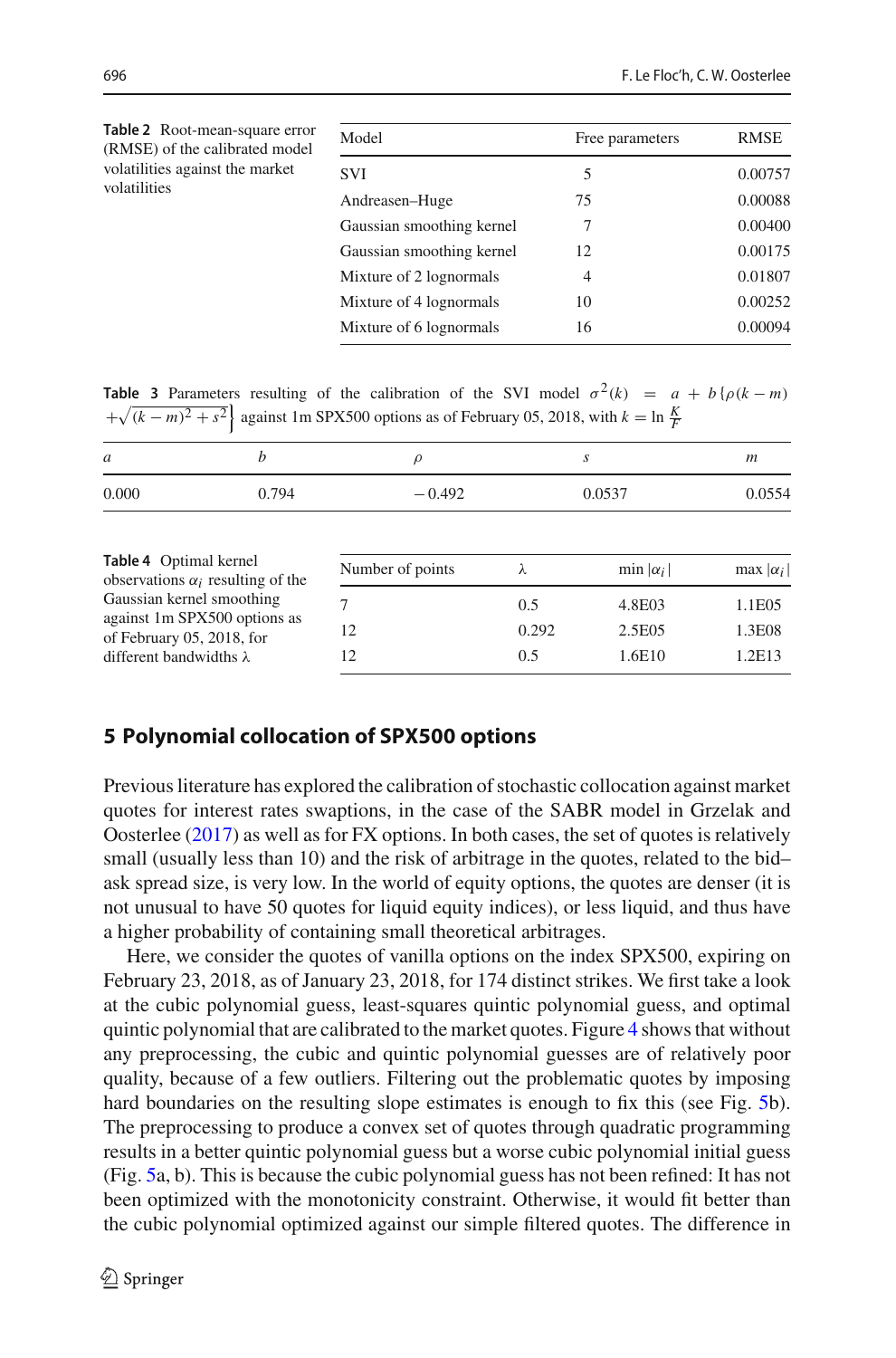

<span id="page-18-0"></span>**Fig. 4** Strike as a function of  $x = \Phi^{-1}(p)$  where p is the cumulative density for SPX500 options expiring on February 23, 2018, without applying any convexity filter



<span id="page-18-1"></span>**Fig. 5** Strike as a function of  $x = \Phi^{-1}(p)$  where *p* is the cumulative density for SPX500 options expiring on February 23, 2018, using a filter on the quotes

the polynomial guesses between the two methods is, however, not large. Table [5](#page-19-0) shows that the first three moments<sup>[9](#page-18-2)</sup> of the quintic refined guess with the forward sweep filter or with the convexity filter are close to the moments corresponding to the optimal quintic polynomial collocation. On this example, the convexity filter improves the estimate of the kurtosis significantly.

Let us take a look at the quality of the fit in terms of implied volatilities. In Figs. [6](#page-19-1) and [7,](#page-20-1) the reference implied volatilities include all market options, i.e., they are unfiltered, even when afterward, we process those in order to apply the collocation method.

<span id="page-18-2"></span><sup>&</sup>lt;sup>9</sup> Here, we calculate the statistics of the underlying asset price distribution, as implied from the option prices. We are not interested in the statistics of the market options prices themselves.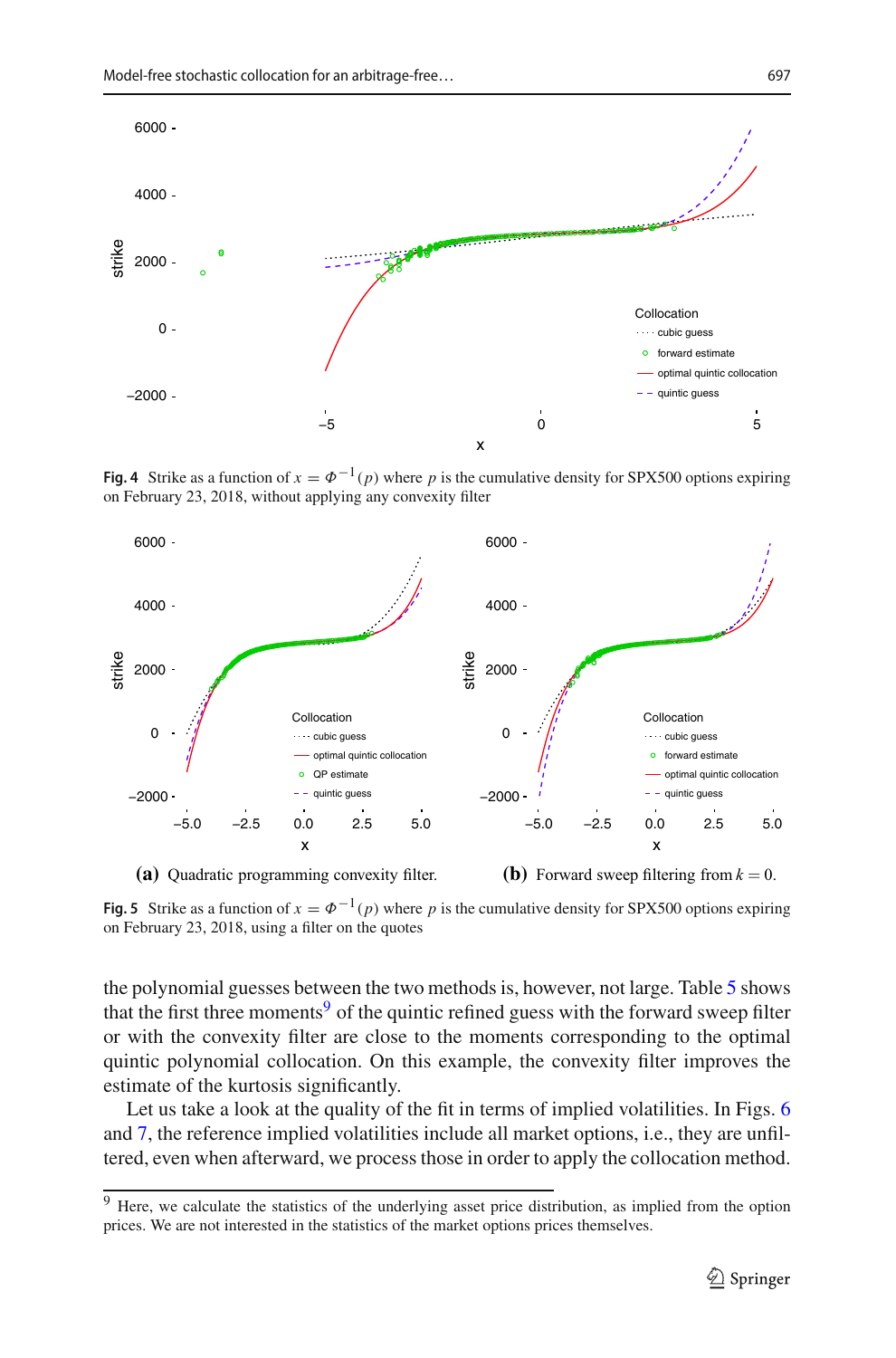| Collocation polynomial                   | Mean    | Variance | Skew    | Kurtosis |
|------------------------------------------|---------|----------|---------|----------|
| Refined quintic guess on raw quotes      | 2839.00 | 102.59   | $-1.59$ | 14.72    |
| Refined quintic guess with forward sweep | 2839.00 | 93.36    | $-2.74$ | 58.97    |
| Refined quintic guess on convex quotes   | 2839.00 | 88.06    | $-2.63$ | 38.87    |
| Optimal quintic polynomial collocation   | 2839.00 | 88.92    | $-2.71$ | 38.52    |

<span id="page-19-0"></span>**Table 5** Mean, variance, skew and kurtosis corresponding to quintic polynomial collocation of SPX500 1m options as of February 5, 2018, for different filtering of market quotes



<span id="page-19-1"></span>**Fig. 6** SPX500 smile

On our SPX500 option quotes from January 23, 2018, Fig. [6](#page-19-1) shows that Gatheral SVI parameterization does not fit very well. While SVI is generally quite good at fitting medium and long maturities, it is often not very well suited for short maturities such as the 1-month maturity we consider here. The cubic collocation, which has fewer parameters fits better than SVI, and the quintic collocation provides a nearly perfect fit on this example, which is impressive since it has the same number of free parameters as SVI.

We now consider the same SPX500 option quotes expiring on March 7, 2018, as of February 5, 2018, as in Sect. [4.1,](#page-12-2) and is listed in Appendix [D.](#page-12-0) The option maturities are still one month, but the valuation day corresponds to one day after a big jump in volatility across the whole stock market. The smile is more complex. Figure [7](#page-20-1) shows that the curvature is much higher at the lowest point and that the left wing is slightly concave. SVI manages to fit only a part of the left wing and fails to represent well the market quotes in the region of high curvature. The quintic polynomial achieves a reasonably good fit. In order to illustrate that our calibration technique still works well with a higher degree polynomial, we also calibrate a nonic polynomial. It results in a nearly perfect fit, despite the very strong curvature.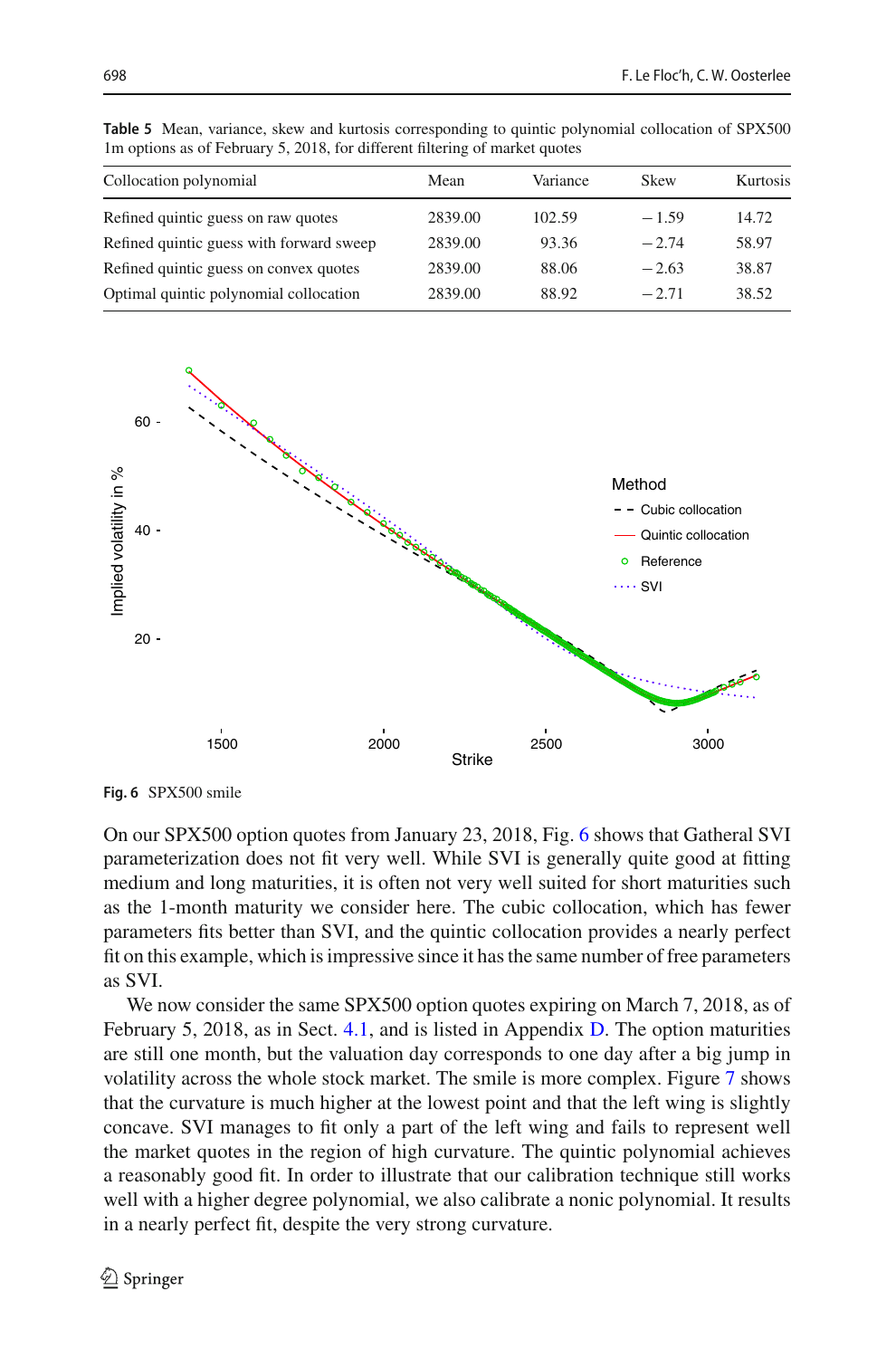

<span id="page-20-1"></span>**Fig. 7** Implied volatility smile of SPX500 1m options as of February 5, 2018

We show the corresponding probability density in Fig. [8](#page-21-0) and observe a high and narrow spike in the region where the implied volatility has a strong curvature. Contrary to the stochastic collation method, SVI does not allow to capture this spike properly. The density is also markedly different from the one obtained by the mixture of lognormal distributions in Fig. [3b](#page-16-0). In particular, it does not exhibit multiple peaks. This stays true for collocations on a polynomial of higher degree. The root-mean-square error (RMSE) of implied volatilities with a cubic polynomial collocation is smaller than with SVI which has two more free parameters (Table [6](#page-21-1) against Table [2\)](#page-17-1). The nonic polynomial collocation has a RMSE similar to the results from the Andreasen–Huge method and the mixture of 6 lognormal distributions model, while the collocation has again significantly fewer free parameters.

So far, we have considered individual smiles corresponding to a specific option maturity. In order to build a full volatility surface, a linear interpolation of the collocating polynomial in between maturities will preserve the arbitrage-free property across strikes as the intermediate polynomial will still be monotonic. Such an interpolation could, however, introduce arbitrage in time, as it does not guarantee, a priori, that the call prices will increase with the maturity for a fixed log-moneyness. The alternative is to fit each expiry independently and interpolate linearly in total variance across a fixed log-moneyness.

#### <span id="page-20-0"></span>**6 Calibration of CMS convexity adjustments**

Here, we will evaluate the quality of the stochastic collocation method on the problem of calibrating the constant maturity swaps jointly with the interest rate swaptions.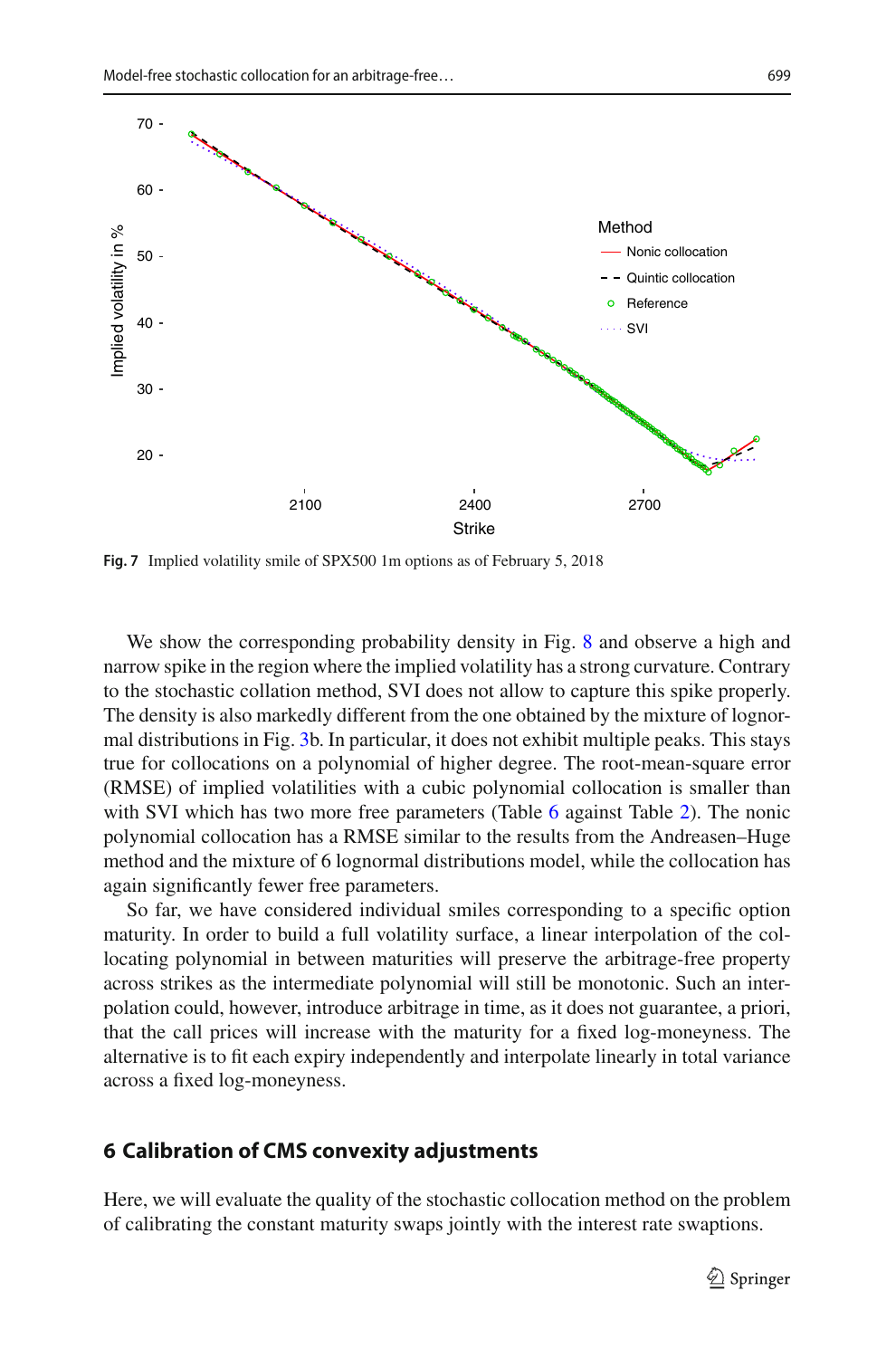

<span id="page-21-0"></span>**Fig. 8** Implied probability density of SPX500 1m options as of February 5, 2018

<span id="page-21-1"></span>

| Table 6 Root-mean-square error<br>(RMSE) of the collocation | Model                      | Free parameters | RMSE    |
|-------------------------------------------------------------|----------------------------|-----------------|---------|
| method implied volatilities                                 | Cubic collocation          |                 | 0.00538 |
| against the market implied<br>volatilities of the SPX500 1m | <b>Quintic collocation</b> |                 | 0.00280 |
| options as of February 5, 2018                              | Nonic collocation          |                 | 0.00110 |
|                                                             | 11th degree collocation    |                 | 0.00099 |

A constant maturity swap (CMS) is a swap where one leg refers to a reference swap rate which fixes in the future (for example, the 10 year swap rate), rather than to an interest rate index such as the LIBOR. The other leg is a standard fixed or floating interest rate leg.

For a maturity  $T_a$ , the forward swap rate  $S_{a,b}$  at time *t* with payments at  $T_{a+1}, \ldots, T_b$ is

$$
S_{a,b}(t) = \frac{P(t, T_a) - P(t, T_b)}{\tau \sum_{j=a+1}^{b} P(t, T_j)},
$$
\n(25)

where  $\tau$  is the year fraction for a period ( $\tau = 1$  in the 30/360 daycount convention in our examples) and  $P(t, T)$  is the discount factor from *t* to *T*.

In the  $T_a + \delta$  forward measure, the convexity adjustment for the swap rate  $S_{a,b}$  is

$$
\mathsf{CA}(S_{a,b}, \delta) = \mathbb{E}^{T_a + \delta} \left[ S_{a,b}(T_a) \right] - S_{a,b}(0),\tag{26}
$$

where  $\delta$  is the accrual period of the swap rate. It depends on the entire evolution of the yield curve. Following Hagan's standard model (Haga[n](#page-35-5) [2003\)](#page-35-5), Mercurio and Pallavicin[i](#page-35-24) [\(2005](#page-35-24), [2006\)](#page-35-25) approximate the convexity adjustment by using a linear function of the underlying swap rate for the Radon–Nikodym derivative in order to express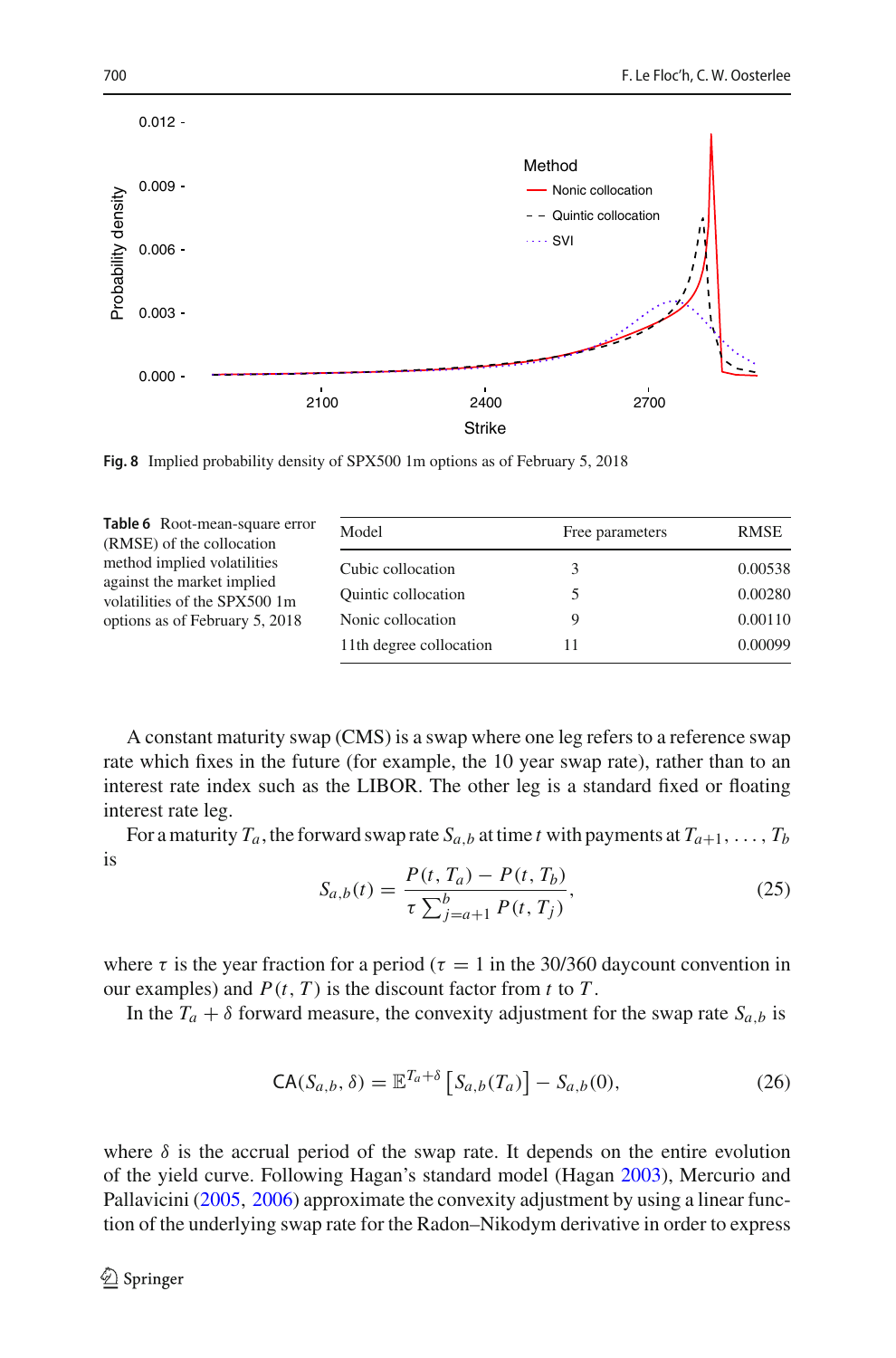the value in the forward swap measure associated with  $S_{a,b}$ . This leads to

<span id="page-22-1"></span>
$$
\mathsf{CA}(S_{a,b}, \delta) \approx S_{a,b}(0)\theta(\delta) \left( \frac{\mathbb{E}^{a,b} \left[ S_{a,b}^2(T_a) \right]}{S_{a,b}^2(0)} - 1 \right),\tag{27}
$$

where

$$
\theta(\delta) = 1 - \frac{\tau S_{a,b}(0)}{1 + \tau S_{a,b}(0)} \left( \frac{\delta}{\tau} + \frac{b - a}{\left( 1 + \tau S_{a,b}(0) \right)^{b - a} - 1} \right). \tag{28}
$$

Now  $\mathbb{E}^{a,b} \left[ S_{a,b}^2(T_a) \right]$  ca[n](#page-35-5) be derived from the market swaption prices. In Hagan [\(2003\)](#page-35-5) and Mercurio and Pallavicin[i](#page-35-24) [\(2005,](#page-35-24) [2006\)](#page-35-25), the replication method is used. We will see in Sect. [7](#page-22-0) that this expectation has a very simple closed-form expression with the collocation method. This will simplify and speed up the calibration.

As expla[i](#page-35-25)ned in Mercurio and Pallavicini [\(2006](#page-35-25)), the market quotes the spreads  $X_{m,c}$ which sets to zero the no-arbitrage value of CMS swaps starting today and paying the *c*-year swap rate  $S'_{i,c}$  from  $t_{i-1}$  to  $t_{i-1} + c$  with  $t_0 = 0$ . We have

$$
X_{m,c} = \frac{\sum_{i=1}^{m} \left( S'_{i,c}(0) + \text{CA}(S'_{i,c}, \delta) \right) P(0, t_i)}{\sum_{i=1}^{m} P(0, t_i)} - \frac{1 - P(0, t_m)}{\delta \sum_{i=1}^{m} P(0, t_i)}.
$$
 (29)

We w[i](#page-35-25)ll consider the example market data from Mercurio and Pallavicini [\(2006\)](#page-35-25) as of February 3, 2006, where  $\delta$  corresponds to a quarter year and the CMS leg is expressed in ACT/360 while the floating leg and the spread are in 30/360 daycount convention.

In order to compute the CMS spread  $X_{m,c}$ , the convexity adjustments are needed for many dates not belonging to the market swaption expiries. We follow Mercurio and Pallavicin[i](#page-35-25) [\(2006\)](#page-35-25) and interpolate the convexity adjustments at the swaption expiries by a cubic spline (with an adjustment of zero at  $t = 0$ ).

The market swaptions are expressed in Black volatility and can be priced through the standard Black formula on the forward swap rate.

Mercurio and Pallavicin[i](#page-35-24) [\(2005](#page-35-24), [2006\)](#page-35-25) describe a global calibration, where the swaption volatility errors for each market swaption expiry and strike, plus a penalty factor multiplied by the CMS spread error for each quoted market CMS spread, are minimized in a least-squares fashion. This is a single high-dimensional minimization. We will see how to apply this methodology to the collocation method, as well as a new alternative calibration.

### <span id="page-22-0"></span>**7 Joint calibration of swaptions and CMS convexity adjustments with the stochastic collocation**

In Sect. [6,](#page-20-0) we have described the calibration of swaptions and CMS convexity adjustments from Mercurio and Pallavicin[i](#page-35-25) [\(2006\)](#page-35-25). A key estimate for their method is an approximation of the expectation  $\mathbb{E}^{a,b} \left[ S_{a,b}^2(T_a) \right]$  from Eq. [\(27\)](#page-22-1). Instead of using the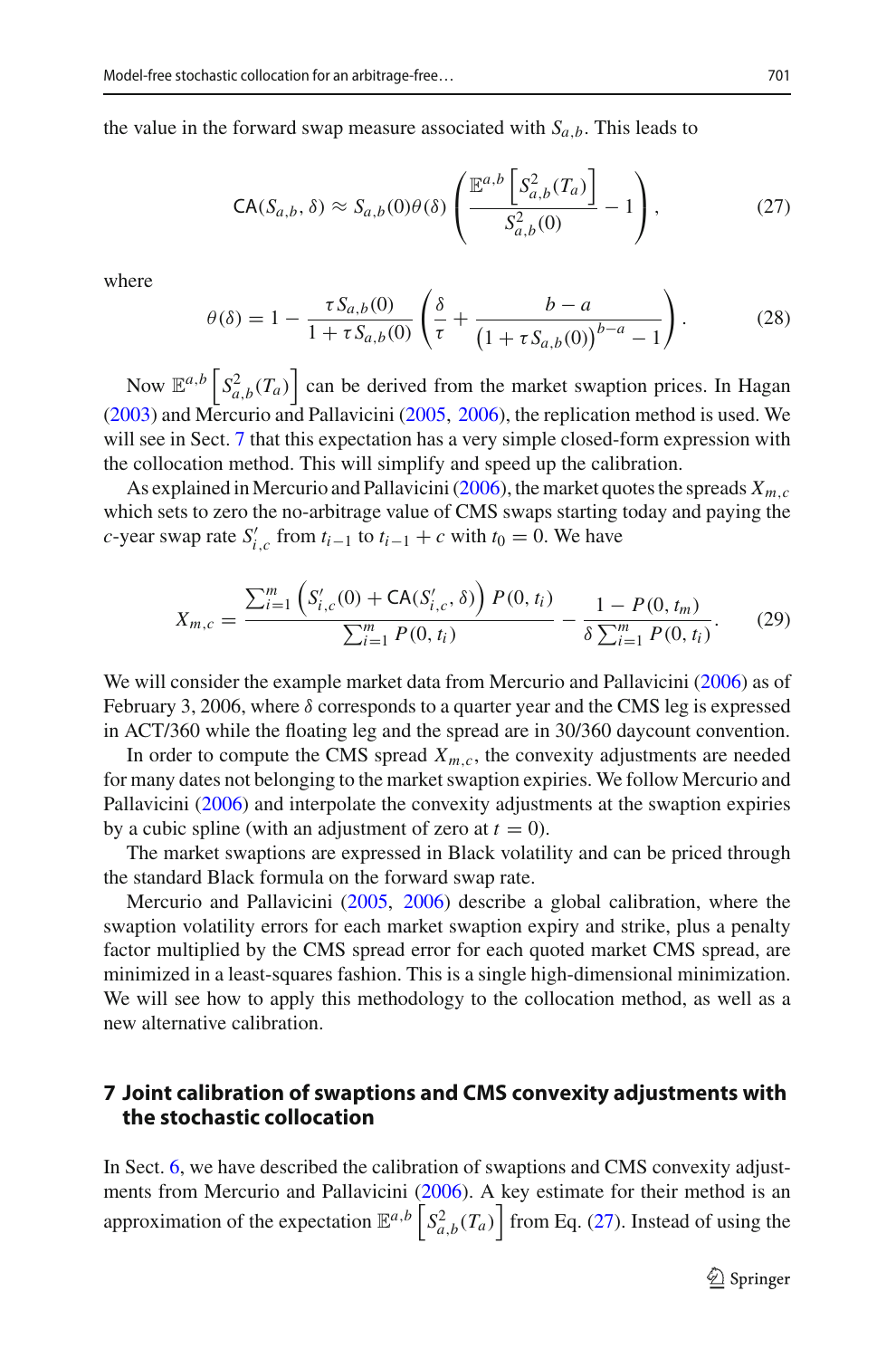replication method, when a collocation polynomial is calibrated to the market swaption prices, this expectation can be computed by a direct integration:

$$
\mathbb{E}^{a,b}\left[S_{a,b}^2(T_a)\right] = \int_{-\infty}^{\infty} g_N^2(x)\phi(x)dx.
$$
 (30)

The coefficients  $(b_0, \ldots, b_{2N})$  of  $g_N^2$  correspond to the self-convolution of the coefficients  $(a_0, \ldots, a_N)$  of  $g_N$ . Similarly to the calculation of the first moment, the recurrence relation [Eq. [\(4\)](#page-3-0)] leads to the closed-form expression

$$
\mathbb{E}^{a,b}\left[S_{a,b}^2(T_a)\right] = b_0 + \sum_{i=1}^N (2i-1)!!b_{2i}.
$$
 (31)

There are two ways to include the CMS spread in the calibration of the smile to the swaption quotes, which we will label as the global and the decoupled approach. The collocation method can be used in the global approach from Mercurio and Pallavicin[i](#page-35-25) [\(2006\)](#page-35-25), by first computing an initial guess in the form of a list of isotonic representations, out-of-the-market swaption quotes for each expiry according to Sect. [3.](#page-4-0) Then, the least-squares minimization updates the isotonic representations iteratively.

Tables [7](#page-24-0) and [8](#page-24-1) show that the error with a quintic collocation polynomial is as low as with the SABR interpolation[.10](#page-23-0) Compared to SABR interpolation, however, the advantages of stochastic collocation are: it is arbitrage-free by construction, while the SABR approximation formula has known issues with low or negative rates (Hagan et al[.](#page-35-3) [2014\)](#page-35-3); the accuracy of the fit can be improved by simply increasing the collocating polynomial degree; the calculation of the CMS convexity adjustment is much faster as it does not involve an explicit replication.

The decoupled calibration procedure consists of the following two steps:

- (A) Find the optimal convexity adjustment for each market swaption expiry
	- Compute the initial guess for each convexity adjustment by fitting the swaption smile at each expiry as described in Sect. [3,](#page-4-0) without taking into account any CMS spread price.
	- Compute the cubic spline which interpolates the convexity adjustments across the expiries. Minimize the square root of CMS spread errors, by adjusting the convexity adjustments and recomputing the cubic spline, for example, with the Levenberg–Marquardt algorithm.
- (B) Minimize the square of the swaption volatility error plus a penalty factor multiplied by the convexity adjustment error, against the optimal convexity adjustment for each expiry independently.

The penalty factor allows to balance the swaption volatilities fit with the CMS spread fit. The decoupled calibration involves  $n+1$  independent low-dimensional minimizations, with *n* being the number of swaptions expiries.

<span id="page-23-0"></span><sup>&</sup>lt;sup>10</sup> The SABR numbers come from Mercur[i](#page-35-25)o and Pallavicini [\(2006\)](#page-35-25). For the Black model, our numbers differ slightly from Mercurio and Pallavicini, likely because of the handling of holidays.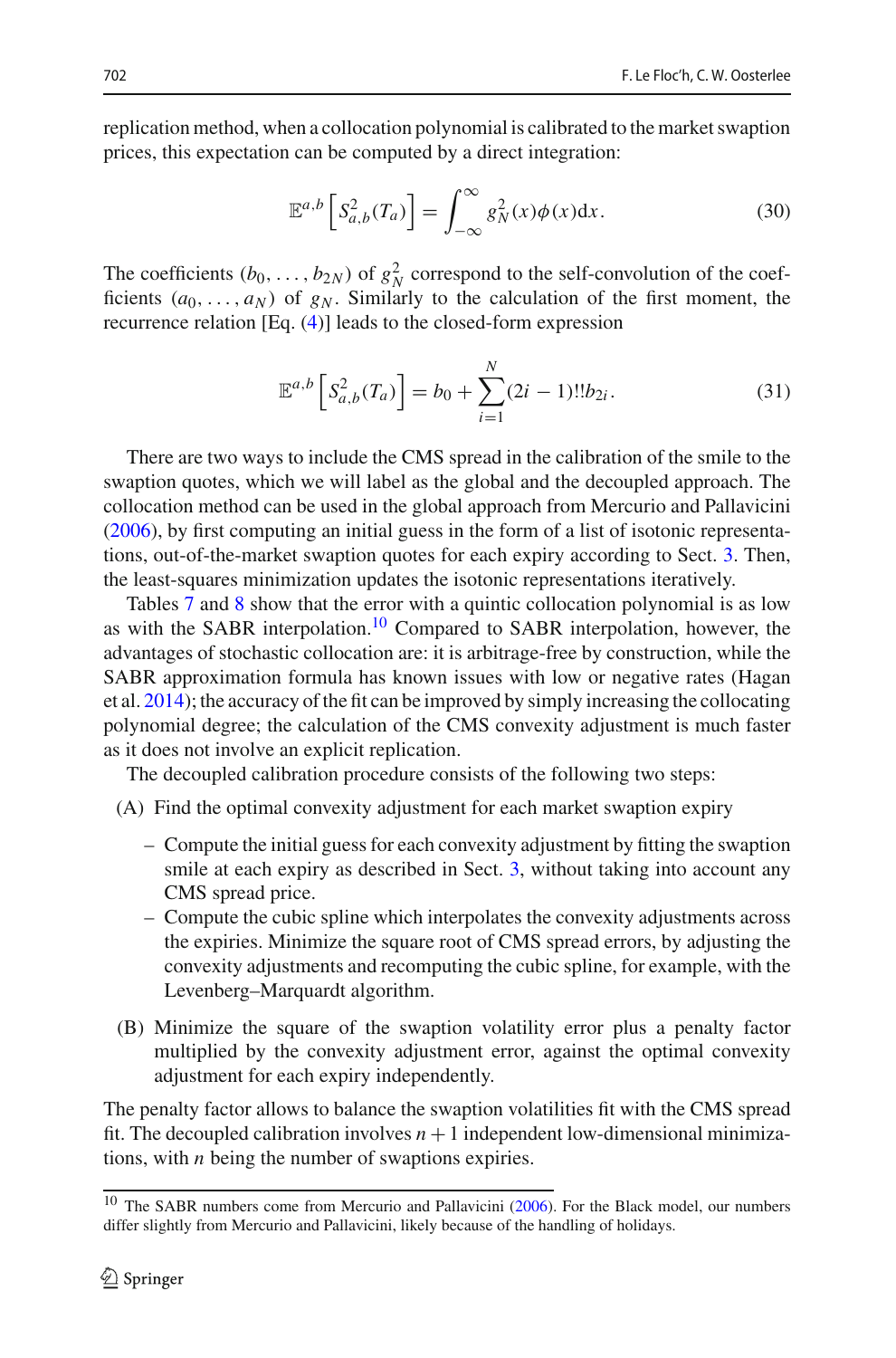| Strike            | $-200$ | $-100$ | $-50$ | $-25$ | $\theta$ | 25     | 50     | 100    | 200    |
|-------------------|--------|--------|-------|-------|----------|--------|--------|--------|--------|
| <b>SABR</b>       |        |        |       |       |          |        |        |        |        |
| $5 \times 10$     | 1.1    | 0.2    | 0.3   | 0.5   | 0.2      | 0.2    | 0.8    | 0.2    | 0.4    |
| $10 \times 10$    | 0.2    | 0.1    | 0.4   | 0.3   | 0.1      | 0.2    | 0.4    | 0.5    | 0.3    |
| $20 \times 10$    | 0.8    | 0.6    | 0.4   | 0.4   | $\theta$ | 0.3    | 0.3    | 0.5    | 0.5    |
| Quintic global    |        |        |       |       |          |        |        |        |        |
| $5 \times 10$     | 0.1    | $-0.4$ | 0.3   | 0.4   | 0.2      | $-0.5$ | $-0.3$ | 0.3    | 0.0    |
| $10 \times 10$    | 0.4    | $-1.8$ | 0.4   | 1.0   | 1.3      | 0.2    | $-0.5$ | $-1.7$ | 1.0    |
| $20 \times 10$    | 0.7    | $-1.7$ | 0.8   | 1.2   | 1.1      | 0.5    | $-0.7$ | $-1.8$ | 1.3    |
| Quintic decoupled |        |        |       |       |          |        |        |        |        |
| $5 \times 10$     | 0.0    | $-0.3$ | 0.2   | 0.3   | 0.2      | $-0.5$ | $-0.3$ | 0.4    | $-0.1$ |
| $10 \times 10$    | 0.1    | $-0.6$ | 0.2   | 0.3   | 0.6      | $-0.2$ | $-0.3$ | $-0.4$ | 0.3    |
| $20 \times 10$    | 0.4    | $-2.0$ | 0.6   | 1.0   | 1.0      | 0.5    | $-0.6$ | $-1.6$ | 0.9    |
|                   |        |        |       |       |          |        |        |        |        |

<span id="page-24-0"></span>**Table 7** Absolute differences (in bp) between market and model swaptions implied volatilities

Strikes are expressed as absolute differences in basis points w.r.t the at-the-money values

<span id="page-24-1"></span>**Table 8** Absolute differences (in bp) between market CMS swap spreads and those induced by the SABR functional form, the Black model and the collocation of a quintic polynomial for the 10-year tenor

| Maturity (years) | <b>SABR</b> | Black | Quintic global | Quintic decoupled |
|------------------|-------------|-------|----------------|-------------------|
| 5                | 0.8         | 0.0   | 0.3            | 0.3               |
| 10               | 1.7         | 2.3   | 1.2            | 1.4               |
| 15               | 1.8         | 3.2   | 1.3            | 1.7               |
| 20               | 1.3         | 4.0   | 1.3            | 1.8               |
| 30               | 2.1         | 6.3   | 2.3            | 1.9               |
|                  |             |       |                |                   |

<span id="page-24-2"></span>**Table 9** CMS convexity adjustments (in bp) for different expiries for the 10-year tenor

| Expiry                | l vears | 5 years | 10 years | 20 years | 30 years |
|-----------------------|---------|---------|----------|----------|----------|
| Optimal CA (step A)   | 1.75    | 10.62   | 20.24    | 35.02    | 49.41    |
| Decoupled CA (step B) | 1.75    | 10.63   | 20.52    | 37.14    | 60.41    |

Table [9](#page-24-2) presents the optimal convexity adjustments for CMS swaps of tenor 10 years using the market data of Mercurio and Pallavicini resulting from the first step of the decoupled calibration method. With a cubic spline interpolation on these adjustments, the error in market CMS spreads is then essentially zero. The adjustments resulting from the second step are also displayed for indication.

As evidenced in Tables [7](#page-24-0) and [8,](#page-24-1) the error in the swaptions volatilities and in the CMS spreads is as small as, or smaller than the decoupled calibration when compared to the global calibration. In Fig. [9,](#page-25-1) we look at the smile generated by the quintic collocation calibrated with a penalty of 1 (which corresponds to a balanced fit of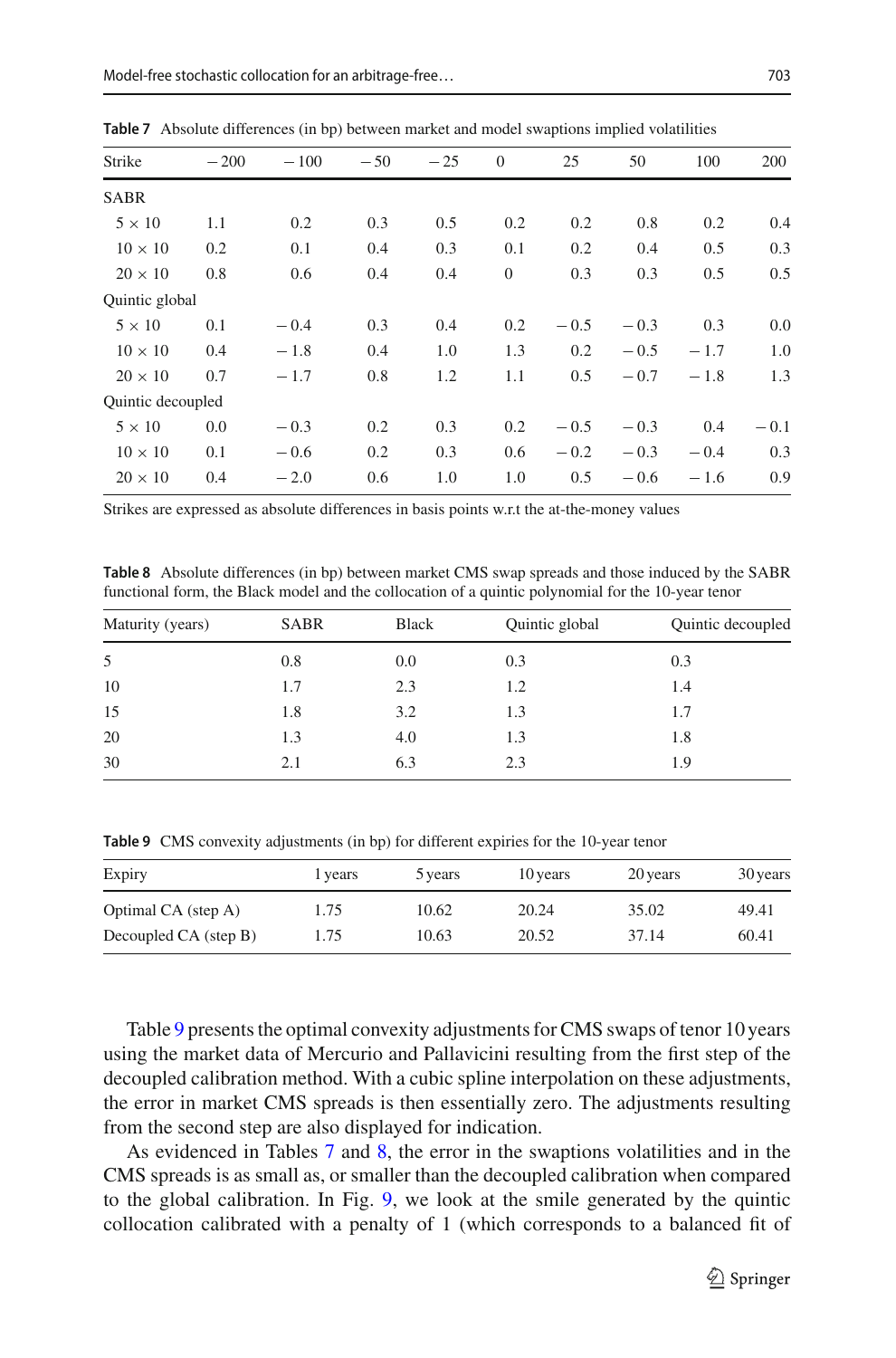

<span id="page-25-1"></span>**Fig. 9**  $20 \times 10$  swaption smile, calibrated with a penalty factor of 10,000 (exact CMS spread prices) and a penalty factor of 1 (balanced fit corresponding to Table [8\)](#page-24-1)

market CMS spreads vs. swaption volatilities as in Table [8\)](#page-24-1) and a penalty of 10,000 (which corresponds to a nearly exact fit to the CMS spreads).

Instead of using a monotonic quintic polynomial, we could have used a monotonic cubic polynomial with quadratic left and right  $C<sup>1</sup>$ -extrapolation. Two parameters of each extrapolation would be set by the value and slope continuity conditions, and the remaining extra parameter could be used to calibrate the tail against the CMS prices. Overall, it would involve the same number of parameters to calibrate and would likely be more flexible. The calibration technique would, however, remain the same: All the parameters would need to be recalibrated as changes in the extrapolation result in changes in the first two moments of the distribution as well.

### <span id="page-25-0"></span>**8 Limitations of the stochastic collocation**

A question which remains is whether the stochastic collocation method can also fit multimodal distributions well?

**Theorem 1** *For any continuous survival distribution function GY , there exists a stochastic collocation polynomial gN which can approximate the survival distribution to any given accuracy*  $\epsilon > 0$  *across an interval* [a, b] of R.

*Proof* The function  $g(x) = G_Y^{-1}(1 - \Phi(x))$  is continuous and monotone on R. Wolibne[r](#page-35-27) [\(1951\)](#page-35-26) and Lorentz and Zeller [\(1968\)](#page-35-27) have shown that for any  $\eta > 0$ , there exists a monotone polynomial  $g_{N,\eta}$  such that  $\sup_{x \in [a,b]} \|g(x) - g_{N,\eta}(x)\| \leq \eta$  on any interval [*a*, *b*] of R. From Eq. [\(2\)](#page-2-2), the approximate survival distribution corresponding to the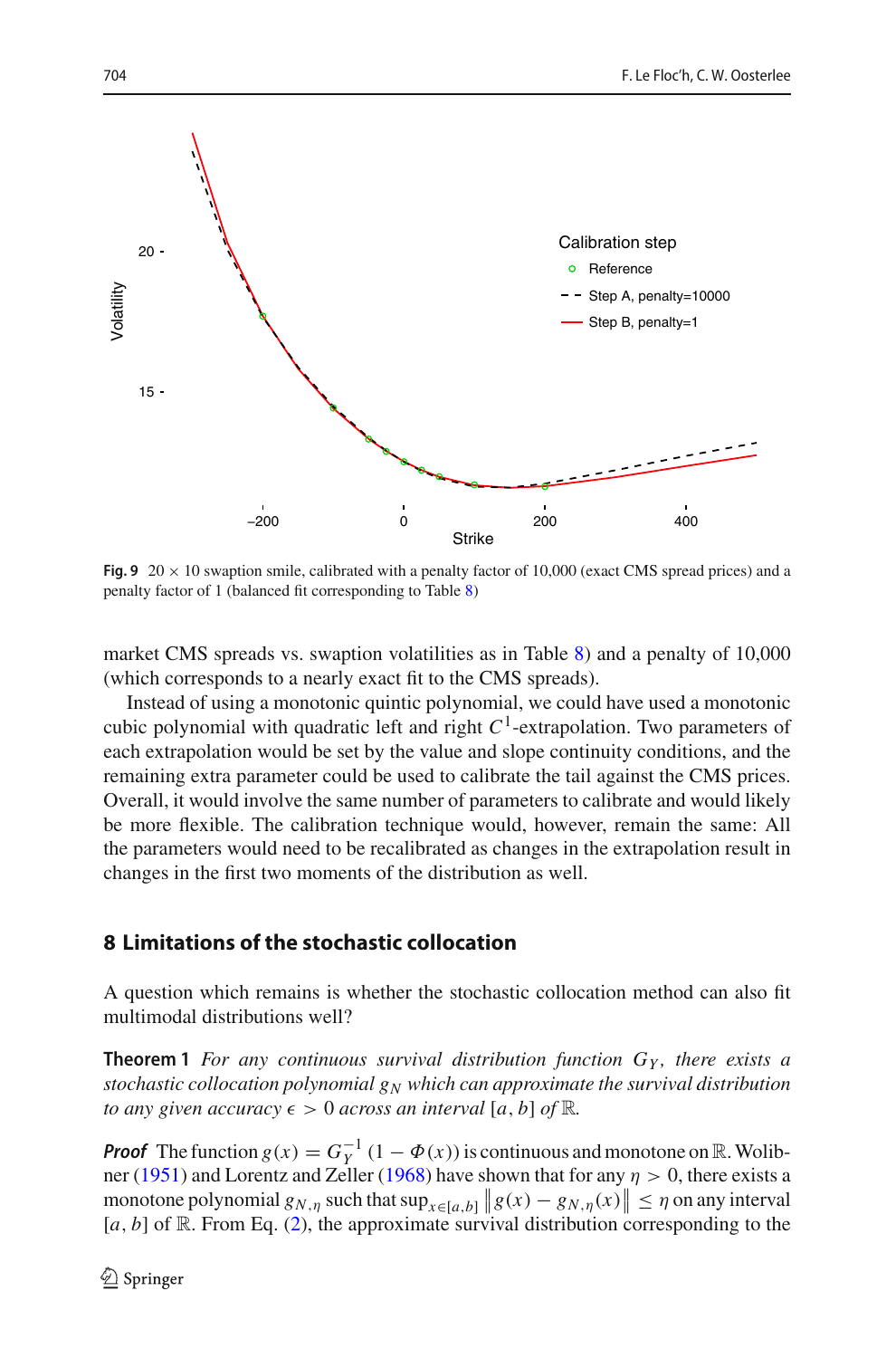collocation polynomial  $g_{N,\eta}$  is  $G_{N,\eta} = 1 - \Phi \circ g_{N,\eta}^{-1}$  where the symbol  $\circ$  denotes the function composition.

Let  $I = [g_{N,\eta}(a), g_{N,\eta}(b)], \Phi \circ g_{N,\eta}^{-1}$  and thus  $G_{N,\eta}$  are also monotone and continuous on *I*. Let  $J = [1 - \Phi(b), 1 - \Phi(a)]$ , and  $h_{N,n} = g_{N,n} \circ \Phi^{-1} \circ (1 - id)$  where *id* is the identity function. We have  $G_Y^{-1} = g \circ \Phi^{-1} \circ (1 - id)$ . As  $\Phi^{-1} \circ (1 - id)$  is continuous and monotone, we have

$$
\sup_{y \in J} \left\| G_Y^{-1}(y) - h_{N,\eta}(y) \right\| \le \eta.
$$

As  $h_N^{-1}$  is continuous and monotone on *I*, we also have

<span id="page-26-0"></span>
$$
\sup_{x \in I} \|G_Y^{-1} \circ h_{N,\eta}^{-1}(x) - x\| \le \eta. \tag{32}
$$

The uniform continuity of  $G_Y$  implies that for each  $\epsilon > 0$ , we can find an  $\eta > 0$  such that, if Eq.  $(32)$  holds, then

$$
\sup_{x \in I} \left\| h_{N,\eta}^{-1}(x) - G_Y(x) \right\| \le \epsilon.
$$

 $\Box$ 

In reality, simple multimodal distributions can be challenging to approximate in practice, as they might require a very high degree of the collocation polynomial for an accurate representation. In order to illustrate this, we consider an equally weighted mixture of two Gaussian distributions of standard deviation 0.1 centered, respectively, at  $f_1 = 0.8$  and  $f_2 = 1.2$ . We can price vanilla options based on this density, simply by summing the prices of two options using a forward at, respectively,  $f_1$  and  $f_2$ under the Bachelier model. We set the forward  $F(0, T) = 1$  and consider 20 options of maturity  $T = 1$  and equidistant strikes between 0.5 and 1.5.

The Black volatility smile implied by this model is absolutely not realistic (Fig. [10\)](#page-27-0), but it is perfectly valid and arbitrage-free theoretically, and we can still calibrate our models to it.

Figure [11a](#page-27-1) shows that the cubic and quintic polynomial collocations do not allow to capture the bimodality at all. The nonic polynomial does better in this respect, but the implied distribution is still quite poor.

One solution, here, is to collocate on a monotonic cubic spline (Fig. [11b](#page-27-1)). The simple algorithms (Dougherty et al[.](#page-34-15) [1989;](#page-34-15) Huyn[h](#page-35-28) [1993](#page-35-28)) to produce monotone cubic splines are only guaranteed to be of class  $C<sup>1</sup>$ . While the stochastic collocation can be applied to  $C^1$  functions, the probability density will then only be of class  $C^0$ . The more difficult issue is the proper choice of the knots of the spline. How many knots should be used? If we place a knot at each market strike, we will overfit and end up with many wiggles in the probability density, like with the Andreasen–Huge method (Fig. [1b](#page-13-0)).

Furthermore, the problem of optimizing the spline is numerically more challenging, given that the parameterization does not enforce automatically monotonicity or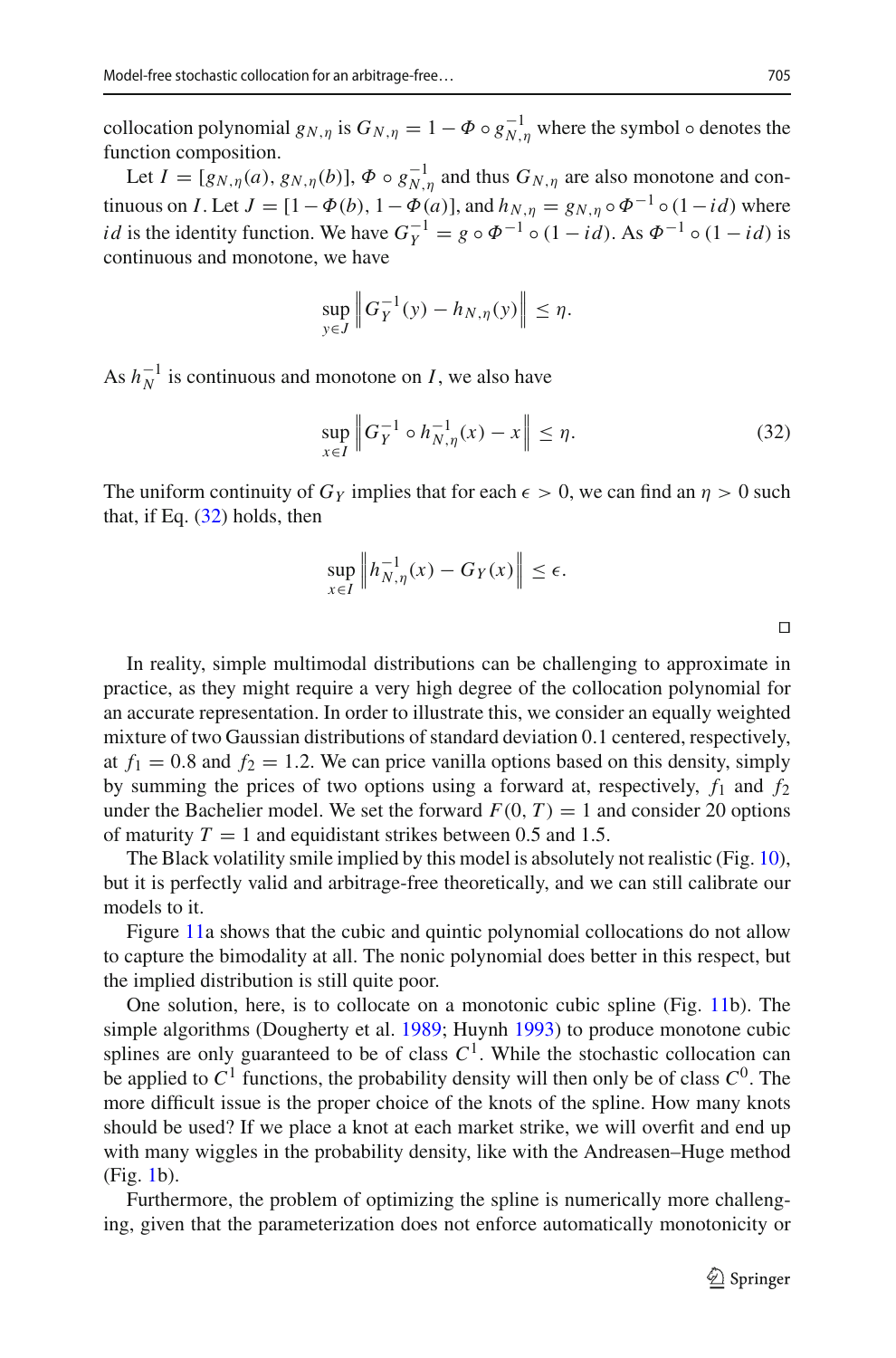

<span id="page-27-0"></span>**Fig. 10** Black implied volatility smile for a bimodal distribution and the calibrated stochastic collocation smiles with a quintic and a nonic polynomial



<span id="page-27-1"></span>**Fig. 11** Probability density obtained by the stochastic collocation of a reference bimodal distribution

martingality. Regarding monotonicity, in the case of the algorithm from Hyma[n](#page-35-29) [\(1983\)](#page-35-29) or Dougherty et al[.](#page-34-15) [\(1989\)](#page-34-15), a nonlinear filter is applied, which could make the optimizer get stuck in a local minimum. Finally, there is the issue of which boundary conditions and which extrapolation to choose. A linear extrapolation, combined with the so-called natural boundary conditions, would result in a smooth density, $^{11}$  but the linear extrapolation still has to be of positive slope in order to guarantee the monotonicity over R. A priori, this is not guaranteed. An alternative is to rely on the forward

<span id="page-27-2"></span>Although this makes the model relatively rigid toward the wings representation.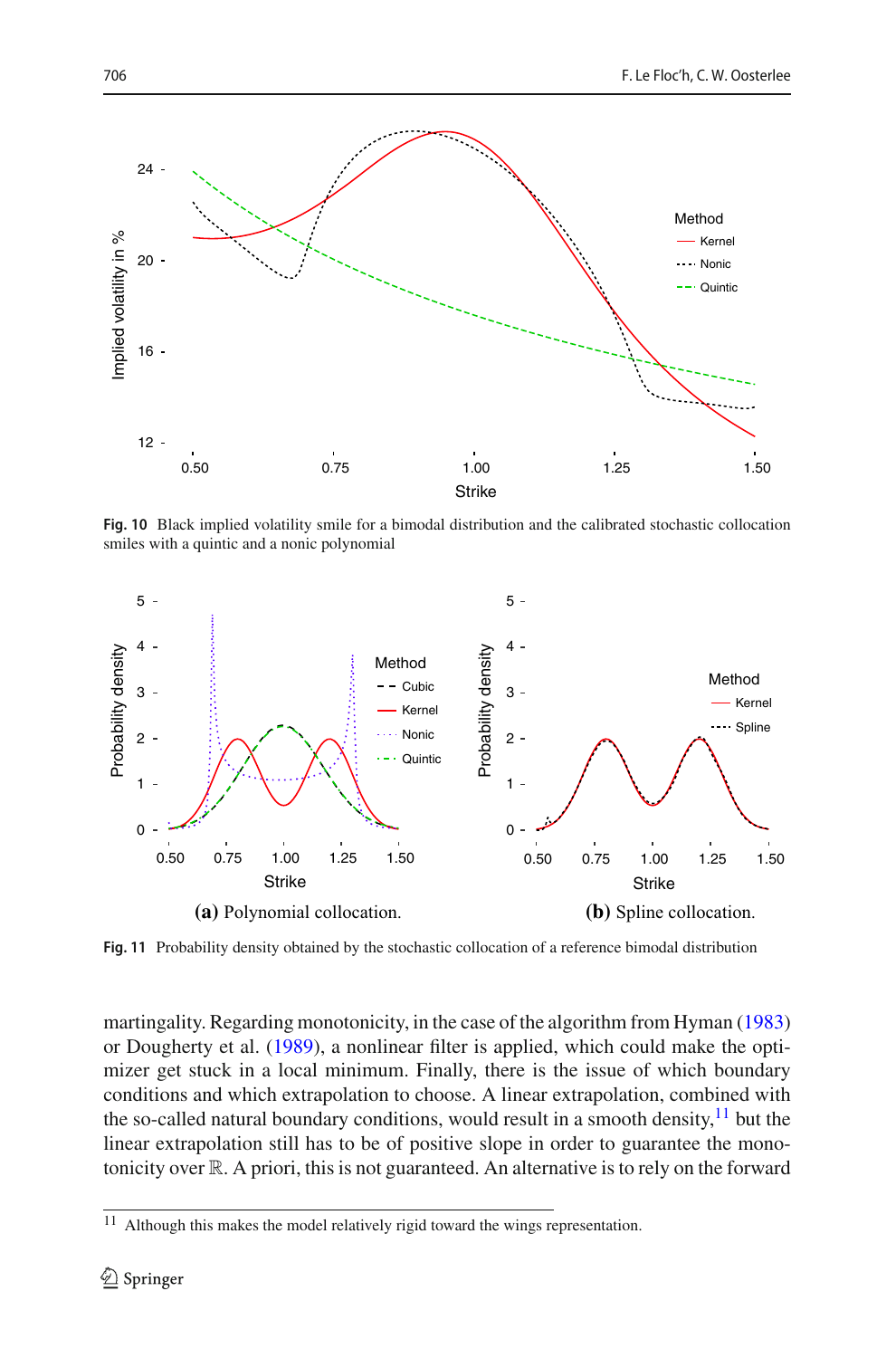difference estimate as the slope, along with clamped boundary conditions, at the cost of losing the continuity of the probability density at the boundaries.

#### **9 Conclusion**

We have shown how to apply the stochastic collocation method directly to market options quotes in order to produce a smooth and accurate interpolation and extrapolation of the option prices, even on challenging equity options examples. A specific isotonic parameterization was used to ensure the monotonicity of the collocation polynomial as well as the conservation of the zeroth and first moments transparently during the optimization, guaranteeing the absence of arbitrages.

The polynomial stochastic collocation leads to a smooth implied probability density, without any artificial peak, even with high degrees of the collocation polynomial. We also applied the technique to interest rate derivatives. This results in closed-form formula for CMS convexity adjustments, which can thus be easily calibrated jointly with interest rate swaptions.

Finally, we illustrated, on a theoretical example, how the polynomial stochastic collocation had difficulties in capturing multimodal distributions.

**Open Access** This article is distributed under the terms of the Creative Commons Attribution 4.0 International License [\(http://creativecommons.org/licenses/by/4.0/\)](http://creativecommons.org/licenses/by/4.0/), which permits unrestricted use, distribution, and reproduction in any medium, provided you give appropriate credit to the original author(s) and the source, provide a link to the Creative Commons license, and indicate if changes were made.

#### **A Gaussian kernel smoothing**

Let  $(x_i, y_i)_{i=0,\dots,m}$  be  $m+1$  given points. Using the points  $(\hat{x}_k)_{k=0,\dots,n}$ , which are typically within the interval  $(x_0, x_m)$ , a smooth interpolation is given by the function *g* defined by

$$
g(x) = \frac{1}{\sum_{k=0}^{n} \psi_{\lambda}(x - \hat{x}_k)} \sum_{k=0}^{n} \alpha_k \psi_{\lambda}(x - \hat{x}_k)
$$
 (33)

for  $x \in \mathbb{R}$ ,  $n \le m$  and where  $\psi_{\lambda}$  is the kernel. The Gaussian kernel is defined by

$$
\psi_{\lambda}(u) = \frac{1}{\lambda \sqrt{2\pi}} e^{-\frac{u^2}{2\lambda^2}}.
$$
\n(34)

The calibration consists in finding the  $\alpha_i$  that minimizes the given error measure on the input  $(x_i, y_i)_{i=0,\dots,m}$ . The solution can be found by QR decomposition of the linear problem

$$
\begin{pmatrix}\n\psi_{\lambda}(x_0 - \hat{x}_0) & \psi_{\lambda}(x_0 - \hat{x}_1) & \dots & \psi_{\lambda}(x_0 - \hat{x}_n) \\
\vdots & \vdots & \dots & \vdots \\
\psi_{\lambda}(x_m - \hat{x}_0) & \psi_{\lambda}(x_m - \hat{x}_1) & \dots & \psi_{\lambda}(x_m - \hat{x}_n)\n\end{pmatrix}\n\begin{pmatrix}\n\alpha_0 \\
\vdots \\
\alpha_n\n\end{pmatrix}
$$

 $\mathcal{D}$  Springer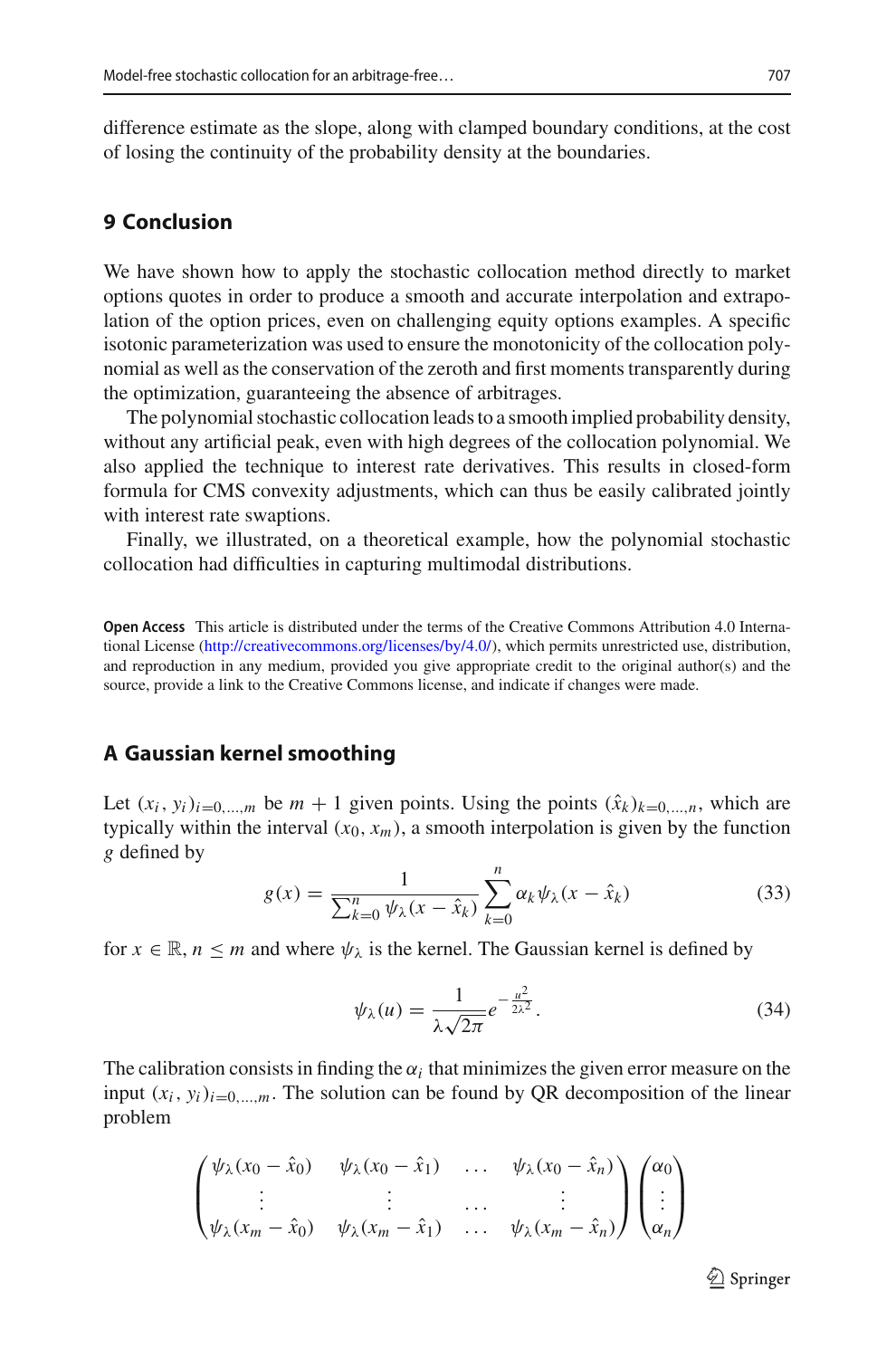$$
= \begin{pmatrix} y_0 \sum_{k=0}^n \psi_\lambda (x_0 - \hat{x}_k) \\ \vdots \\ y_m \sum_{k=0}^n \psi_\lambda (x_m - \hat{x}_k) \end{pmatrix} . \tag{35}
$$

The  $x_i$  are typically option strikes, log-moneynesses or deltas. The  $y_i$  are the corresponding option implied volatilities. Wystu[p](#page-35-21) [\(2015](#page-35-21)) applies the method in terms of option deltas. There are multiple delta definitions in the context of volatility interpolation; we use the undiscounted call option forward delta:

<span id="page-29-0"></span>
$$
\Delta = \Phi \left( \frac{1}{\sigma \sqrt{T}} \ln \frac{F(0, T)}{K} + \frac{1}{2} \sigma \sqrt{T} \right)
$$
(36)

where  $\Phi$  is the cumulative normal distribution function,  $F(0, T)$  is the forward to maturity *T*, *K* is the option strike and  $\sigma$  is the corresponding option volatility.

When the points are defined in delta, we need to find the delta for a given option strike in order to compute the option implied volatility or the option price for a given strike. But the delta is also a function of the implied volatility. This is a nonlinear problem. Equation [36,](#page-29-0) with  $\sigma = g(\Delta)$ , is solved by a numerical solver such as Toms 348 (Alefeld et al[.](#page-34-16) [1995\)](#page-34-16) or a simple bisection, starting at  $\Delta = 0.5$ , in the interval [0, 1].

Wystup recommends a bandwidth of 0.25; we find that a bandwidth of 0.5 minimizes the root-mean-square error of implied volatilities on our example.

#### **B Mixture of lognormal distributions**

Let  $(x_i, y_i)_{i=0,\dots,m}$  be  $m+1$  given points. Using the points  $(\hat{x}_k)_{k=0,\dots,n}$ , which are typically within the interval  $(x_0, x_m)$ , a kernel estimate of the density on the points  $\hat{x}_k$ is

$$
g(x) = \sum_{k=0}^{n} \alpha_k \psi_{\lambda_k}(x, \hat{x}_k), \qquad (37)
$$

where  $\psi_{\lambda_k}$  is a kernel of bandwidth  $\lambda_k$ , along with the condition  $\sum_{k=0}^n \alpha_k = 1$  and  $\alpha_k \geq 0$  for  $k = 0, \ldots, n$ .

In our case,  $(y_i)_{i=0,\dots,m}$  are option prices, and we want to estimate the underlying distribution. We then consider that  $\psi_{\lambda_k}(x)$  is a Gaussian and x is a logarithmic function of the option strike  $K$ ,  $x = \ln(K)$ . In order to map the kernel exactly to the Black– Scholes probability density, we use

$$
\psi_{\lambda_k}(x,\hat{x}_k) = \frac{1}{\lambda_k \sqrt{2\pi}} e^{-\frac{\left(x - \hat{x}_k + \frac{1}{2}\lambda_k^2\right)^2}{2\lambda_k^2} - \hat{x}_k}.
$$
\n(38)

The option price of strike  $K = e^x$  is then given by

$$
V(x) = \sum_{k=0}^{n} \alpha_k V_{\text{Black}}(e^x, e^{\hat{x}_k}, \lambda_k, 1),
$$
 (39)

 $\textcircled{2}$  Springer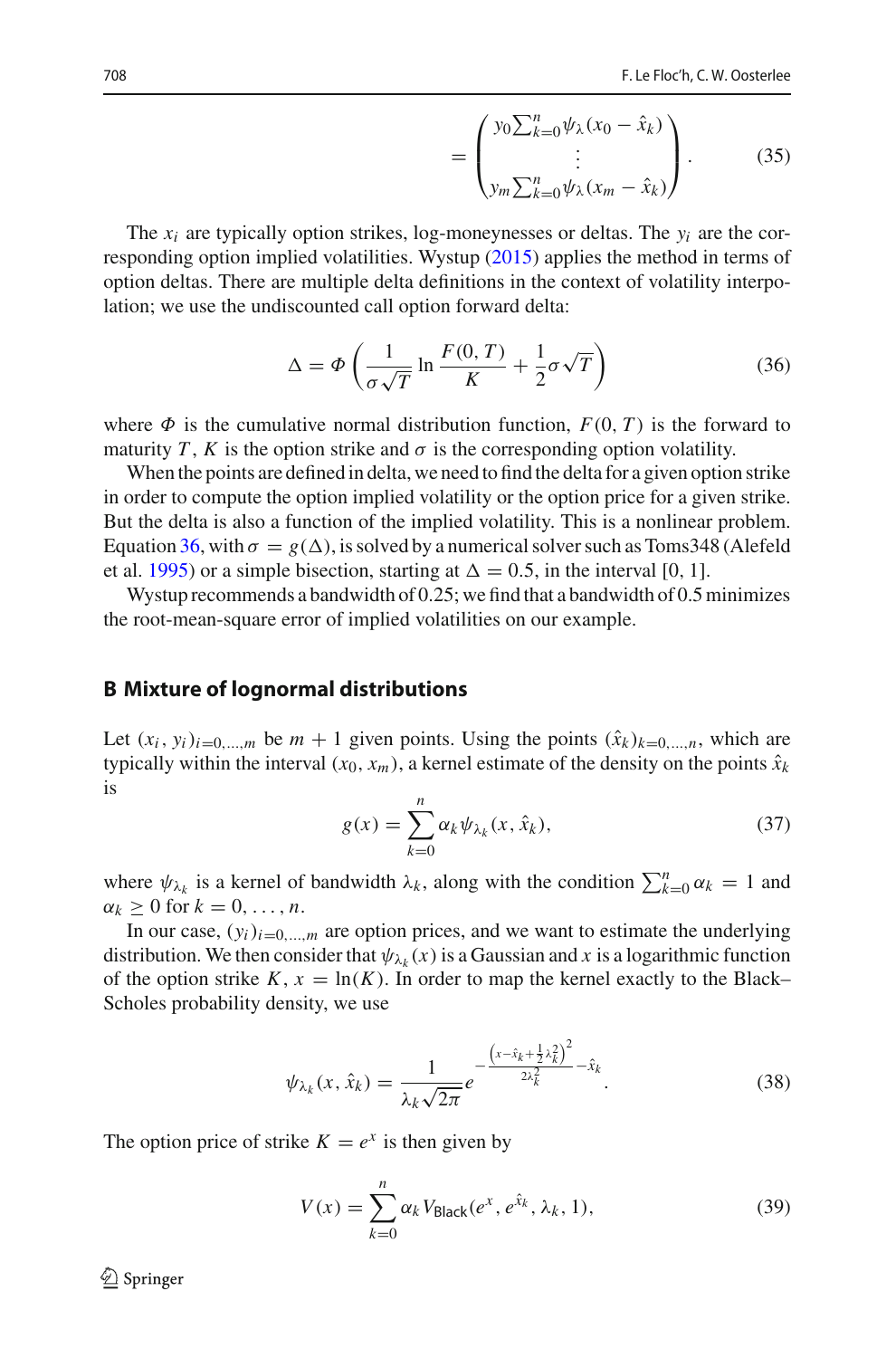where  $V_{\text{Black}}(K, f, \lambda, T)$  is the price of a vanilla option of maturity *T* and strike *K* given by the Black-76 formula for an asset of forward  $f$  and volatility  $\lambda$ .

The calibration consists then finding the parameters  $\alpha_k$ ,  $\hat{x}_k$ ,  $\lambda_k$  that minimize the measure  $M_V$ . In the calibration, we will also add the martingality constraint, which will ensure that the put-call parity holds exactly in the mixture model. This translates to the additional constraint

<span id="page-30-0"></span>
$$
\sum_{k=0}^{n} \alpha_k e^{\hat{x}_k} = F(0, T),
$$
\n(40)

where  $F(0, T)$  is the underlying asset forward to maturity.

We can enforce the constraints by a variable transformation. The  $\sqrt{\alpha_k}$  are located on the hypersphere of radius  $R = 1$  in  $\mathbb{R}^{n+1}$ . Let  $\theta \in \mathbb{R}^n$ , a point  $\mathbf{u} \in \mathbb{R}^{n+1}$  is on the hypersphere if and only if

$$
u_k = R\cos(\theta_k) \prod_{j=0}^{k-1} \sin(\theta_j)
$$
 (41)

for  $k = 0, \ldots, n - 1$  and  $u_n = \prod_{j=0}^n \sin(\theta_j)$ . We thus use the transform  $\alpha_k = u_k^2$ . It is invertible and the inverse is

$$
\theta_k = \frac{\pi}{2} - \arctan\left(\frac{u_k}{\sqrt{\sum_{j=k+1}^n u_j^2}}\right),\tag{42}
$$

or directly in terms of  $\alpha_k$ :

$$
\theta_k = \frac{\pi}{2} - \arctan\left(\sqrt{\frac{\alpha_k}{\sum_{j=k+1}^n \alpha_j}}\right). \tag{43}
$$

The martingality condition can be enforced the same way, using the intermediate variable  $z_k = \alpha_k e^{\hat{x}_k}$ . Indeed, Eq. [\(40\)](#page-30-0) means that  $z_k$  is located on the hypersphere of radius  $R = \sqrt{F(0, T)}$  in  $\mathbb{R}^{n+1}$ .

This allows the use of an unconstrained algorithm such as Levenberg–Marquardt to minimize the error measure  $M_V$  on  $\mathbb{R}^{3n+1}$ . As an initial guess, we use  $\alpha_k = \frac{1}{n+1}$ ,  $\hat{x}_k = F(0, T), \lambda_k = \sigma_{ATM} \sqrt{T}$  where  $\sigma_{ATM}$  is the implied volatility of the option whose strike is closest to the forward price.

If negative strikes are allowed, we can replace lognormal distributions by normal distributions, and the Black–Scholes formula by the Bachelier one. Note that if the bandwidth  $(\lambda_k)$  and the mean  $(\hat{x}_k)$  are fixed in advance, the problem becomes a quadratic programming problem (Table [10\)](#page-31-0).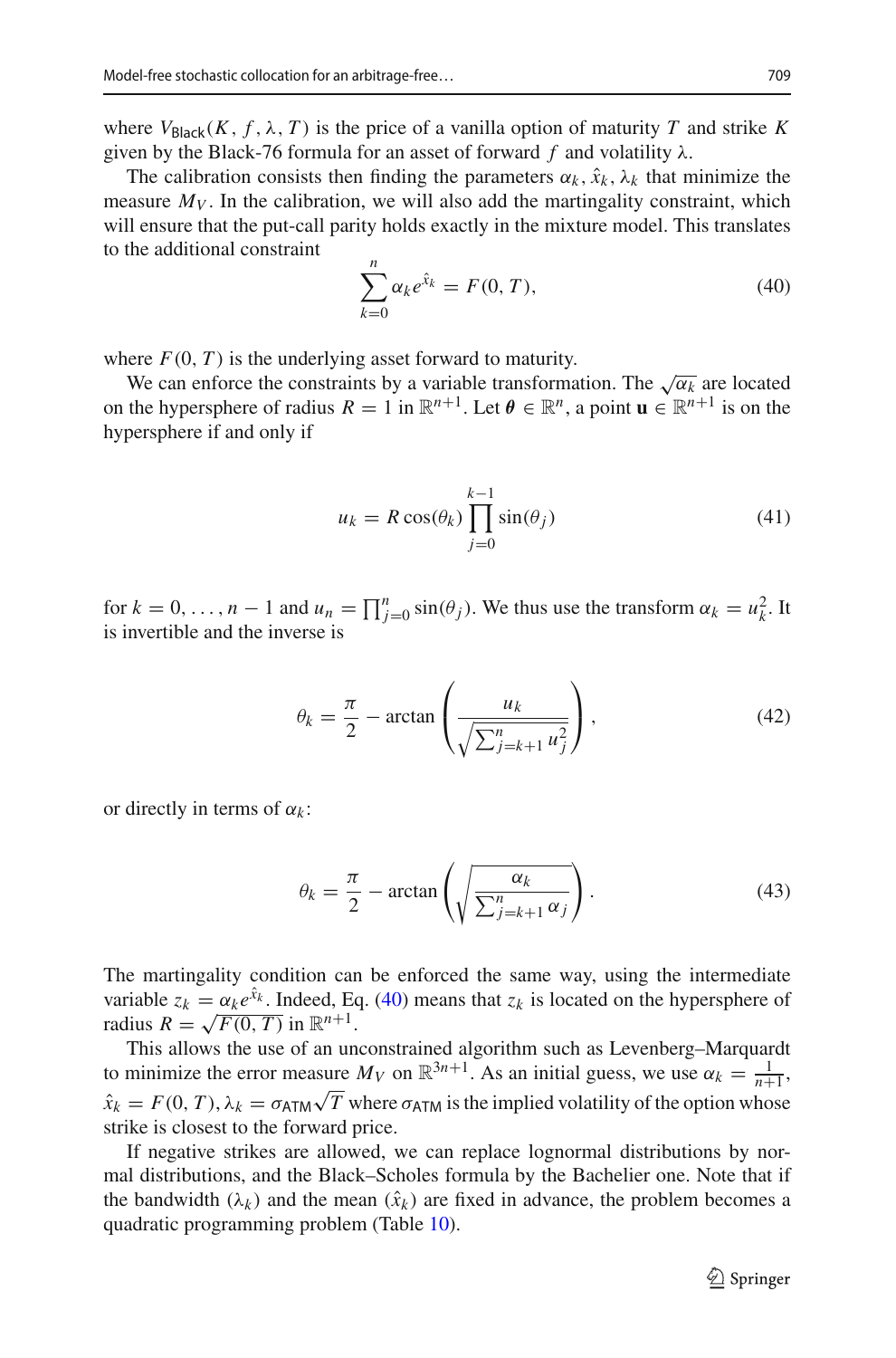|               | Mixture of 2 lognormals |         |         |          |               |          |
|---------------|-------------------------|---------|---------|----------|---------------|----------|
| $\alpha$      | 0.1664                  | 0.8336  |         |          |               |          |
| $e^{\hat{x}}$ | 2208.46                 | 2713.91 |         |          |               |          |
| λ             | 0.1561                  | 0.04033 |         |          |               |          |
|               | Mixture of 4 lognormals |         |         |          |               |          |
| $\alpha$      | 0.09789                 | 0.2739  | 0.3489  | 0.2793   |               |          |
| $e^{\hat{x}}$ | 2203.35                 | 2523.00 | 2701.93 | 2793.91  |               |          |
| λ             | 0.2467                  | 0.06519 | 0.02442 | 0.006543 |               |          |
|               | Mixture of 6 lognormals |         |         |          |               |          |
| $\alpha$      | 0.02164                 | 0.1121  | 0.2480  | 0.2593   | 0.1794        | 0.1795   |
| $e^{\hat{x}}$ | 2045.69                 | 2242.37 | 2551.67 | 2696.07  | 2812.76       | 2771.53  |
| λ             | 0.5711                  | 0.1129  | 0.04712 | 0.01909  | $1.576e - 05$ | 0.008333 |

<span id="page-31-0"></span>**Table 10** Calibrated mixture of lognormal distributions against 1m SPX500 options as of February 05, 2018, for different number of distributions

### **C An algorithm to build a good convex set from the market call option prices**

Let  $(y_i)_{i=0,\dots,m}$  be the market option strikes and  $(c_i)_{i=0,\dots,m}$  the corresponding call option prices. Boyd and Vandenberghe [\(2004,](#page-34-17) p. 338) show that the least-squares convex piecewise-linear function  $f(y) = \max_{i=0,\dots,m} \hat{c}_i - g_i(y - y_i)$  fitting the  $(y_i, c_i)$ is the solution of a quadratic programming problem:

minimize 
$$
\sum_{i=0}^{m} (c_i - \hat{c}_i)^2
$$
  
subject to  $\hat{c}_i + g_i(y_j - y_i) \leq \hat{c}_j$ ,  $i, j = 0, ..., m$ ,  
and  $-1 + \epsilon < g_i < -\epsilon$ ,  $i = 0, ..., m$ .

where  $\hat{c}_i$ ,  $g_i$  are  $2(m + 1)$  free parameters. The constraints on  $g_i$  make sure that our piecewise-linear function respects the call prices no-arbitrage bounds. Most of those constraints are redundant with the convexity constraints: they can be reduced to  $-1 + \epsilon < g_0$  and  $g_m < -\epsilon$ . A robust quadratic solver such as CVXOPT can be used, and we have then a good initial convex estimate of the call prices by evaluating this piecewise-linear function at each market strike. The estimate is thus given by  $(y_i, \hat{c}_i)_{i=0,...,m}$ .

For 75 option quotes, the constraints consist in a sparse matrix of 5775 rows and 150 columns. The python implementation of CVXOPT takes 0.38 s to solve the quadratic programming problem on an Intel Core i7 7700U processor.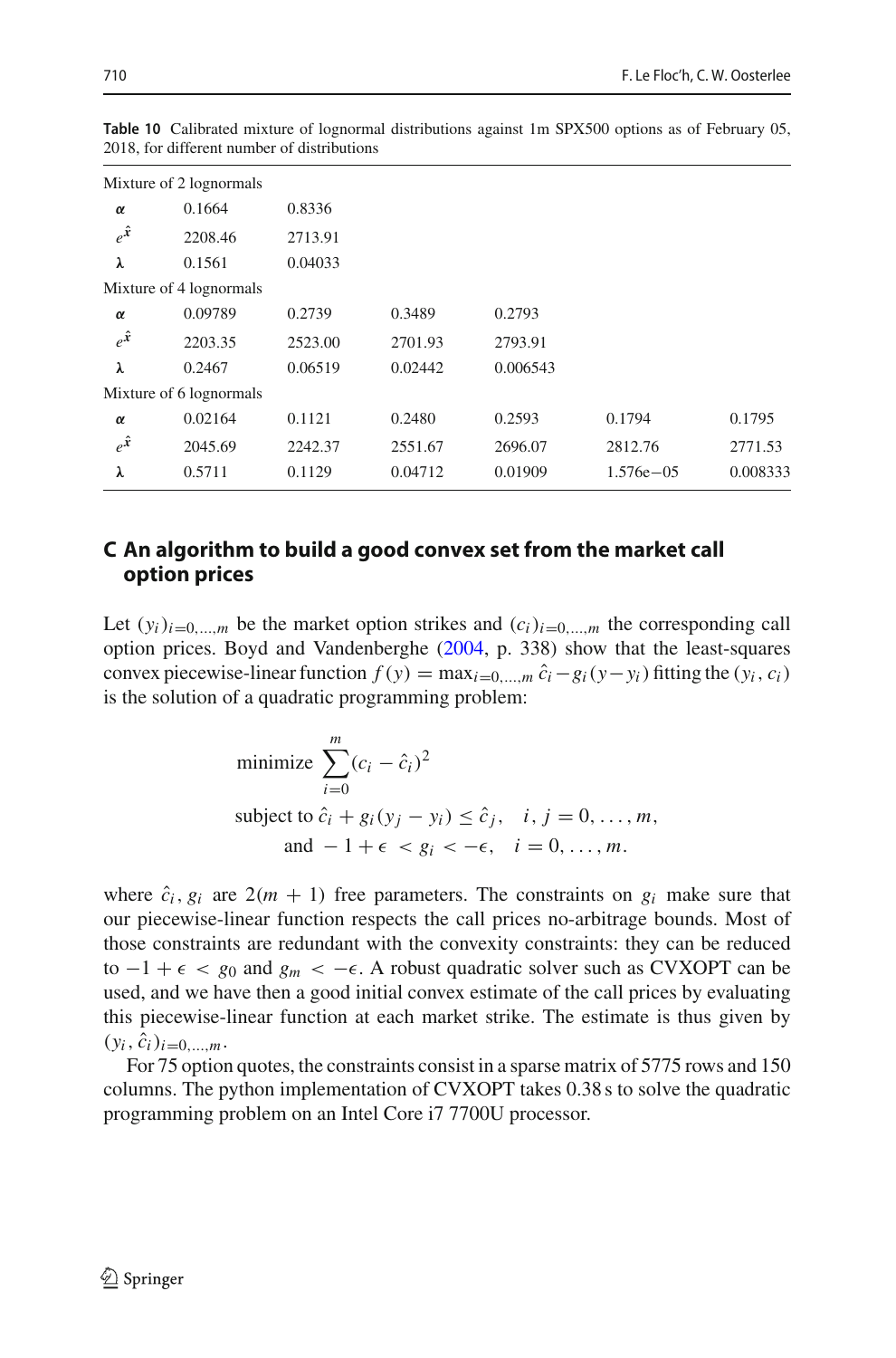# **D Implied volatility quotes for vanilla options on SPX500 expiring on March 7, 2018, as of February 5, 2018**

The implied volatilities were obtained by using the mid-price of call and put options. The forward price is implied from the put-call parity relationship (Table [11\)](#page-33-0).

# **E Example code**

The following Matlab/Octave code will calibrate the collocated polynomial to market implied volatilities, without any filtering of the market quotes. The code is meant only as an illustration of the method and is not particularly robust or fast.

**Listing 1** makeIsotonicCollocation.m - Matlab/Octave code to compute the optimal collocation polynomial for a given set of option strikes and vols.

```
function C = makeIsotonicCollocation( strikes , vols , tte , forward , degree)
  m = length(strikes);
  [prices , vegas] = blackCall( strikes , forward , vols , tte);
   dx = diff(strikes ,1); dz = diff(prices ,1)./dx;
s = (dx(1:m-2) .* dz(2:m-1) + dx(2:m-1) .* dz(1:m-2)) ./ (dx(1:m-2)+dx(2:m-1));
        -stdnormal_inv(-s);
   binfilter = !isnan(x); x = x(binfilter); y = strikes(2:m-1)(binfilter);<br>cubic = polyfit(x,y,3); cubic(4)=forward-cubic(2);<br>if cubic(2)^2 - 3*cubic(3)*cubic(1) >= 0
     M = [1, 0, 0; 0, \text{sum}(x.^2), \text{sum}(x.^4); 0, \text{sum}(x.^4), \text{sum}(x.^6)];
    R = [forward; sum(x.*y); sum(x.^3; * y)];
    C = M \setminus R;cubic = [abs(C(3)), 0, abs(C(2)), forward];
  end
  C1 = [sqrt(3*cubic(1)), cubic(2)/sqrt(3*cubic(1))];
  c2 = [sqrt(cubic(3)-cubic(2)^2/(3* cubic(1)))];<br>c1p = zeros(1,(degree+1)/2); c2p = zeros(1,(degree-1)/2);
  C1p = zeros(1, (degree +1)/2); C2p = zeros(1,C1p(length(C1p)-length(C1)+1:length(C1p)) = C1;C2p(length(C2p) - length(C2) + 1: length(C2p)) = C2;guess0 = [C1p C2p];guess1 = lsqnonlin(@(guess)isopolyObjective(guess,x,y,forward,degree), guess0);
  weights = min(1.0./vegas,1e6/forward)sol = lsqnonlin(@(guess)isocolloObjective(guess1, strikes, prices, weights, forward, degree)
   , guess1);
[C1 ,C2] = guessToIso (sol ,degree);
    = isoToPoly(C1, C2, forward);
end
function C = isoToPoly(C1 , C2 , forward)
  C1sq = conv(C1, C1); C2sq = conv(C2, C2);sq = zeros(1.length(C1sq));sq(length(C1sq)-length(C2sq )+1:length(C1sq ))=C2sq;
     = polyint (sq+C1sq);
  polyForward = polyHermiteIntegral(C);
  C(length(C)) = forward - polyForward;
end
function [C1 ,C2] = guessToIso(guess , degree)
  C1=guess '(1:( degree+1)/2); C2=guess '(( degree+1)/2+1:length(guess));
end
function value = isopolyObjective(guess ,x,y,forward , degree)
  [C1, C2] = \text{guessToIso}(\text{guess}, \text{degree});
   C = isoToPoly(C1 ,C2 ,forward);
value = polyval(C,x)-y;
end
function value = isocolloObjective(guess , strikes ,prices ,weights ,forward , degree)
  [C1 ,C2] = guessToIso(guess , degree);
   C = isoToPoly(C1 ,C2 ,forward);
value = ( priceEuropeanCall(C, strikes , forward)-prices) .* weights ;
end
function [price, vega] = blackCall(strike, forward, vol, tte)<br>vsqrtt = vol*sqrt(tte);
             vol*sqrt(tte);dl = log(forward ./ strike) ./ vsqrtt + 0.5*vsqrtt;  d2 = d1 - vsqrtt;<br>price = forward * stdnormal_cdf(d1) - strike .* stdnormal_cdf(d2);<br>vega = forward*stdnormal_pdf(d1)*sqrt(tte);
end
```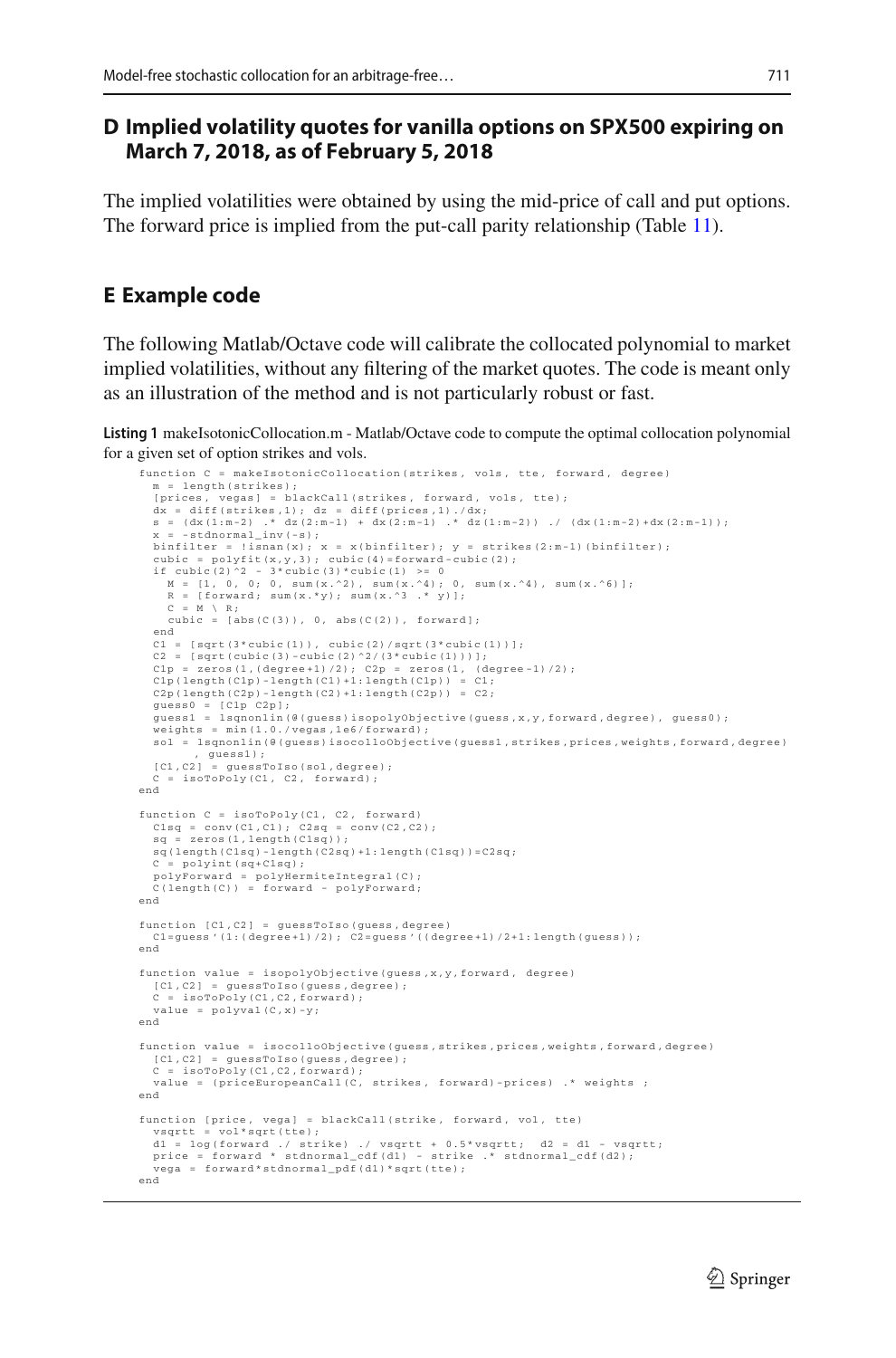| Strike |               |              |        |               |              |
|--------|---------------|--------------|--------|---------------|--------------|
|        | Log-moneyness | Implied vol. | Strike | Log-moneyness | Implied vol. |
| 1900   | $-0.325055$   | 0.684883     | 2650   | 0.007651      | 0.280853     |
| 1950   | $-0.299079$   | 0.6548       | 2655   | 0.009536      | 0.277035     |
| 2000   | $-0.273762$   | 0.627972     | 2660   | 0.011417      | 0.273715     |
| 2050   | $-0.249069$   | 0.604067     | 2665   | 0.013295      | 0.270891     |
| 2100   | $-0.224971$   | 0.576923     | 2670   | 0.01517       | 0.267889     |
| 2150   | $-0.201441$   | 0.551253     | 2675   | 0.017041      | 0.264533     |
| 2200   | $-0.178451$   | 0.526025     | 2680   | 0.018908      | 0.262344     |
| 2250   | $-0.155979$   | 0.500435     | 2685   | 0.020772      | 0.258598     |
| 2300   | $-0.134$      | 0.474137     | 2690   | 0.022632      | 0.2555       |
| 2325   | $-0.123189$   | 0.461716     | 2695   | 0.024489      | 0.25219      |
| 2350   | $-0.112493$   | 0.445709     | 2700   | 0.026343      | 0.249534     |
| 2375   | $-0.101911$   | 0.433661     | 2705   | 0.028193      | 0.246659     |
| 2400   | $-0.09144$    | 0.42016      | 2710   | 0.03004       | 0.243553     |
| 2425   | $-0.081077$   | 0.407463     | 2715   | 0.031883      | 0.240202     |
| 2450   | $-0.070821$   | 0.393168     | 2720   | 0.033723      | 0.236588     |
| 2470   | $-0.062691$   | 0.381405     | 2725   | 0.03556       | 0.234574     |
| 2475   | $-0.060668$   | 0.3793       | 2730   | 0.037393      | 0.230407     |
| 2480   | $-0.05865$    | 0.377109     | 2735   | 0.039223      | 0.227866     |
| 2490   | $-0.054626$   | 0.372471     | 2740   | 0.041049      | 0.223049     |
| 2510   | $-0.046626$   | 0.360294     | 2745   | 0.042872      | 0.219888     |
| 2520   | $-0.04265$    | 0.354671     | 2750   | 0.044692      | 0.218498     |
| 2530   | $-0.03869$    | 0.350533     | 2755   | 0.046509      | 0.214702     |
| 2540   | $-0.034745$   | 0.34419      | 2760   | 0.048322      | 0.210506     |
| 2550   | $-0.030815$   | 0.339273     | 2765   | 0.050132      | 0.208175     |
| 2560   | $-0.026902$   | 0.333069     | 2770   | 0.051939      | 0.205508     |
| 2570   | $-0.023003$   | 0.328206     | 2775   | 0.053742      | 0.199967     |
| 2575   | $-0.021059$   | 0.324314     | 2780   | 0.055542      | 0.199007     |
| 2580   | $-0.019119$   | 0.322041     | 2785   | 0.057339      | 0.195062     |
| 2590   | $-0.015251$   | 0.3168       | 2790   | 0.059133      | 0.190547     |
| 2600   | $-0.011397$   | 0.310914     | 2795   | 0.060923      | 0.188427     |
| 2610   | $-0.007559$   | 0.305042     | 2800   | 0.062711      | 0.185893     |
| 2615   | $-0.005645$   | 0.302416     | 2805   | 0.064495      | 0.182878     |
| 2620   | $-0.003734$   | 0.299488     | 2810   | 0.066276      | 0.179292     |
| 2625   | $-0.001828$   | 0.29609      | 2815   | 0.068053      | 0.175001     |
| 2630   | $7.5E - 05$   | 0.292378     | 2835   | 0.075133      | 0.185751     |
| 2635   | 0.001974      | 0.289516     | 2860   | 0.083913      | 0.207173     |
| 2640   | 0.00387       | 0.28584      | 2900   | 0.097802      | 0.225248     |
| 2645   | 0.005762      | 0.283342     |        |               |              |

<span id="page-33-0"></span>**Table 11** Implied volatility quotes for SPX500 options expiring on March 7, 2018, as of February 5, 2018. In ACT/365, the option maturity is  $T = 0.082192$ 

The implied forward price is  $F(0, T) = 2629.80$ . The interest rate is  $r = 0.97\%$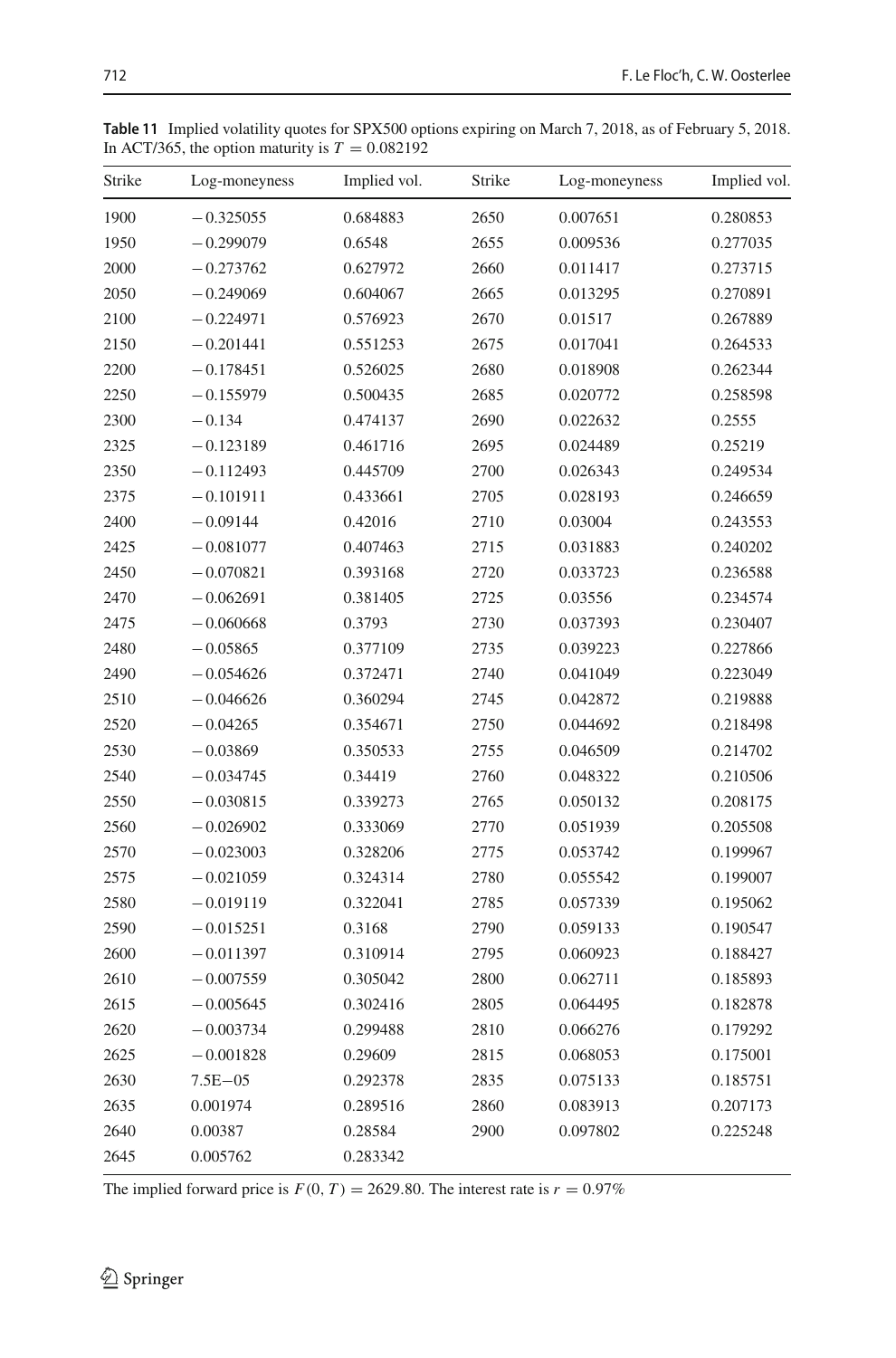**Listing 2** priceEuropeanCall.m - Matlab/Octave code to price a European call option using a collocation polynomial for a given set of option strikes.

```
function value = priceEuropeanCall(C, strike, forward)
  ck = solveStrike(C,strike);
  value = polyHermiteIntegralBounded(C,ck) - stdnormal_cdf(-ck).*strike;
end
function ck = solveStrike (C, strike)
ck = zeros(1,length(strike));
  for i=1:length(strike)
    Cp = C; Cp(length(Cp)) == strike(i); Cp /= C(1);r = \text{roots}(\text{Cp}); r = r(\text{imag}(r) == 0);
    ck(i) = r;
  end
end
function value = polyHermiteIntegral(C)
     = length(C); value = C(n); m0=1; m1 = 0;
  for i=2:(n-1)
m2 = m0 * (i-1); value += C(n-i)*m2; m0=m1; m1=m2;
  end
end
function value = polyHermiteIntegralBounded(C,x0)
  n = length(C); m0 = standard\_cdf(-x0); nx0 = standard\_pdf(x0); m1 = nx0;u = \text{length}(C); uv = \text{sumomial}<br>value = C(n)*m0 + C(n-1)*m1;
  for i=2:(n-1)m2 = m0 * (i-1) + nx0 .* (x0 .^ (i-1));
value += C(n-i)*m2; m0=m1; m1=m2;
  end
end
```
### **References**

- <span id="page-34-16"></span>Alefeld, G., Potra, F.A., Shi, Y.: Algorithm 748: enclosing zeros of continuous functions. ACM Trans. Math. Softw. (TOMS) **21**(3), 327–344 (1995)
- <span id="page-34-3"></span>Andreasen, J., Huge, B.: Volatility interpolation. Risk **24**(3), 76 (2011)
- <span id="page-34-13"></span>Arneric, J., Aljinović, Z., Poklepović, T.: Extraction of market expectations from risk-neutral density. J. Econ. Bus. **33**, 235–256 (2015)
- <span id="page-34-12"></span>Bahra, B.: Implied risk-neutral probability density functions from option prices: a central bank perspective. In: Satchell, S., Knight, J. (eds.) Forecasting Volatility in the Financial Markets, 3rd edn, pp. 201–226. Elsevier, Amsterdam (2007)
- <span id="page-34-8"></span>Bates, D.S.: Jumps and stochastic volatility: exchange rate processes implicit in Deutsche mark options. Rev. Financ. Stud. **9**(1), 69–107 (1996)
- <span id="page-34-11"></span>Bliss, R.R., Panigirtzoglou, N.: Option-implied risk aversion estimates. J. Finance **59**(1), 407–446 (2004)
- <span id="page-34-17"></span>Boyd, S., Vandenberghe, L.: Convex Optimization. Cambridge University Press, Cambridge (2004)
- <span id="page-34-1"></span>Carr, P., Lee, R.: Robust replication of volatility derivatives. Preprint (2008)
- <span id="page-34-0"></span>Carr, P., Stanley, M., Madan, D.: Towards a theory of volatility trading. In: Reprinted in Option Pricing, Interest Rates, and Risk Management, Musiella, Jouini, Cvitanic, pp. 417–427. University Press (1998)
- <span id="page-34-14"></span>Cheng, M.K.C.: A new framework to estimate the risk-neutral probability density functions embedded in options prices (10-181) (2010)
- <span id="page-34-9"></span>Christoffersen, P., Heston, S., Jacobs, K.: The shape and term structure of the index option smirk: why multifactor stochastic volatility models work so well. Manag. Sci. **55**(12), 1914–1932 (2009)
- <span id="page-34-15"></span>Dougherty, R.L., Edelman, A.S., Hyman, J.M.: Nonnegativity-, monotonicity-, or convexity-preserving cubic and quintic hermite interpolation. Math. Comput. **52**(186), 471–494 (1989)
- <span id="page-34-2"></span>Dupire, B.: Pricing with a smile. Risk **7**(1), 18–20 (1994)
- <span id="page-34-10"></span>Flint, E., Maré, E.: Estimating option-implied distributions in illiquid markets and implementing the ross recovery theorem. S. Afr. Actuar. J. **17**(1), 1–28 (2017)
- <span id="page-34-6"></span>Gander, W.: On Halley's iteration method. Am. Math. Month. **92**, 131–134 (1985)
- <span id="page-34-7"></span>Gatheral, J., Lynch, M.: Lecture 1: Stochastic volatility and local volatility. Case Studies in Financial Modeling Notes, Courant Institute of Mathematical Sciences (2004)
- <span id="page-34-5"></span>Good, I.: The colleague matrix, a Chebyshev analogue of the companion matrix. Q. J. Math. **12**(1), 61–68 (1961)
- <span id="page-34-4"></span>Grzelak, L.A.: The CLV framework—a fresh look at efficient pricing with smile. Browser Download This Paper (2016)